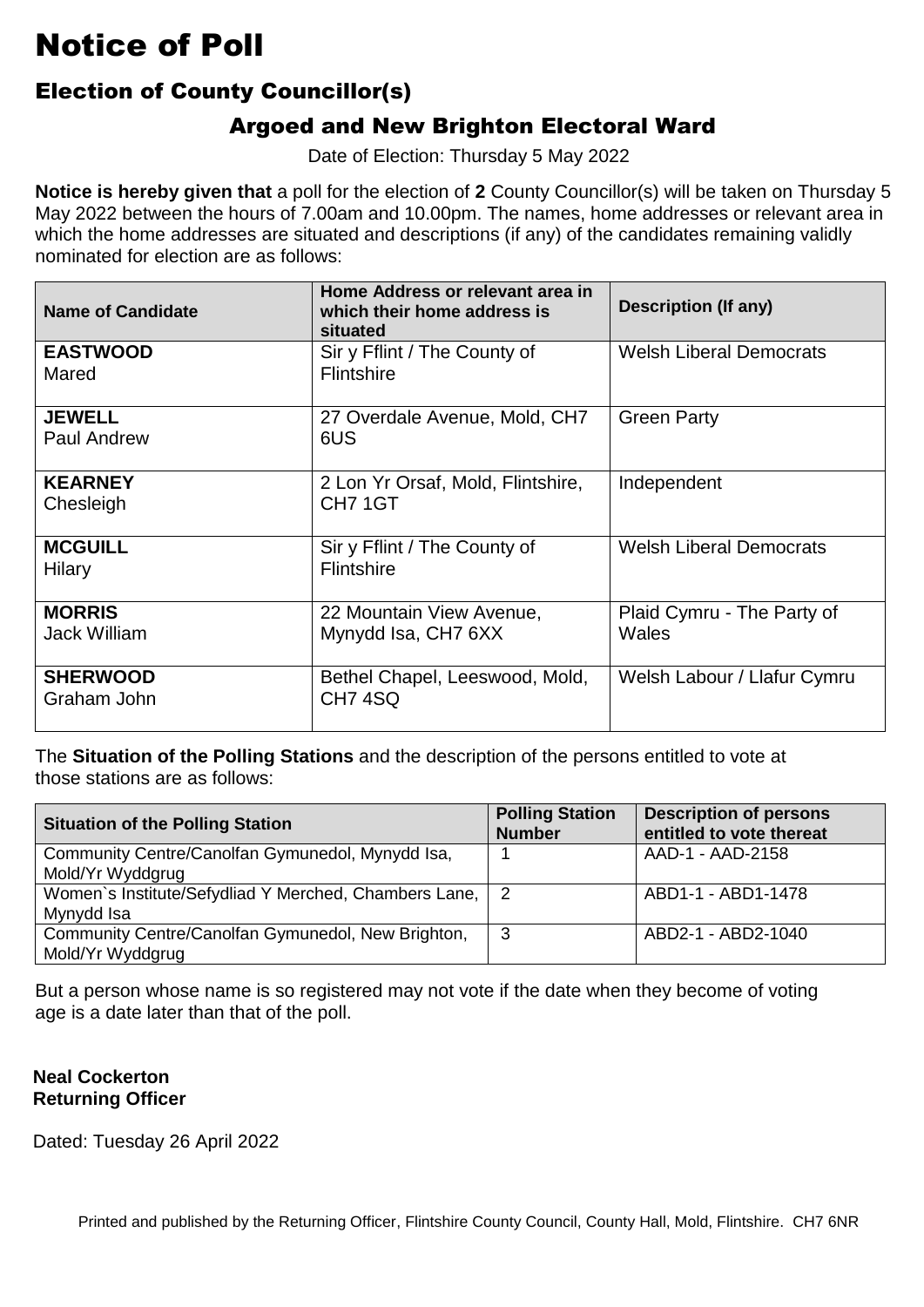### Election of County Councillor(s)

#### Bagillt Electoral Ward

Date of Election: Thursday 5 May 2022

 **Notice is hereby given that** a poll for the election of **2** County Councillor(s) will be taken on Thursday 5 which the home addresses are situated and descriptions (if any) of the candidates remaining validly nominated for election are as follows: May 2022 between the hours of 7.00am and 10.00pm. The names, home addresses or relevant area in

| <b>Name of Candidate</b>    | Home Address or relevant area in<br>which their home address is<br>situated | Description (If any)        |
|-----------------------------|-----------------------------------------------------------------------------|-----------------------------|
| <b>BINNS</b><br>David       | 10 Parc Y Llan, Cilcain, Mold,<br>Flintshire, CH7 5NF                       | Green Party / Plaid Werdd   |
| <b>DAVIES</b><br><b>Rob</b> | Upper Shippe Inn, Sandy Lane,<br>Bagillt, Flintshire, CH6 6EY               | Independent / Annibynnol    |
| <b>RUSH</b><br>Kevin        | Swn-y-Glychau, Foel Gron,<br>Bagillt, Flintshire, CH6 6BB                   | Welsh Labour / Llafur Cymru |

 The **Situation of the Polling Stations** and the description of the persons entitled to vote at those stations are as follows:

| <b>Situation of the Polling Station</b>                                                  | <b>Polling Station</b><br><b>Number</b> | <b>Description of persons</b><br>entitled to vote thereat |
|------------------------------------------------------------------------------------------|-----------------------------------------|-----------------------------------------------------------|
| Community Centre/Canolfan Gymunedol, Bagillt                                             |                                         | BAD-1 - BAD-1446                                          |
| Bagillt Community Library, Llyfrgell Gymunedol Bagillt,<br><b>Bagillt</b>                | -5                                      | BBD1-1 - BBD1-578                                         |
| Trem Afon Community Hall, Neuadd Gymunedol Trem<br>Afon, Holywell Road/Ffordd Treffynnon | 6                                       | BBD2-1 - BBD2-1066                                        |

But a person whose name is so registered may not vote if the date when they become of voting<br>age is a date later than that of the poll. age is a date later than that of the poll.

**Neal Cockerton Returning Officer**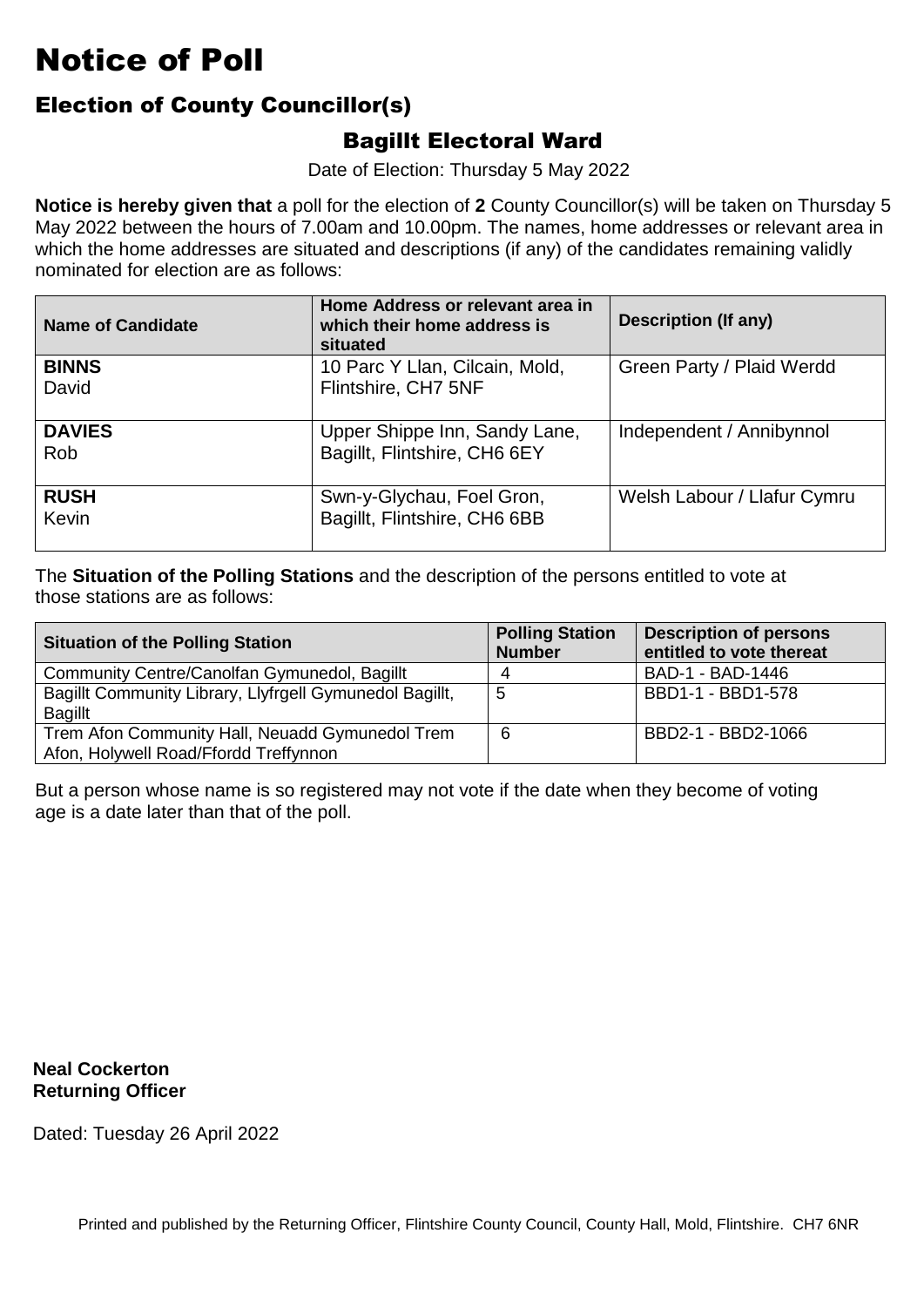#### Election of County Councillor(s)

#### Brynford and Halkyn Electoral Ward

Date of Election: Thursday 5 May 2022

 **Notice is hereby given that** a poll for the election of **2** County Councillor(s) will be taken on Thursday 5 which the home addresses are situated and descriptions (if any) of the candidates remaining validly nominated for election are as follows: May 2022 between the hours of 7.00am and 10.00pm. The names, home addresses or relevant area in

| <b>Name of Candidate</b>    | Home Address or relevant area in<br>which their home address is<br>situated | <b>Description (If any)</b>                                                       |
|-----------------------------|-----------------------------------------------------------------------------|-----------------------------------------------------------------------------------|
| <b>DAVIES</b><br>Jean       | The Old Post Office, Brynford,<br>Holywell, Flintshire, CH8 8AD             | <b>Welsh Conservative Party</b><br>Candidate / Ymgeisydd Plaid                    |
|                             |                                                                             | Geidwadol Cymru                                                                   |
| <b>FAULDER-JONES</b><br>Ray | 9 St Davids Close, Pantasaph,<br>Flintshire, CH8 8RE                        | <b>Welsh Conservative Party</b><br>Candidate / Ymgeisydd Plaid<br>Geidwadol Cymru |
| <b>JONES</b><br>Simon       | The Laurels, Pwll Clai, Brynford,<br>Holywell, Flintshire, CH8 8BB          | Welsh Labour / Llafur Cymru                                                       |
| <b>LEGG</b><br>Colin        | Sir y Fflint / The County of<br><b>Flintshire</b>                           | Independent / Annibynnol                                                          |

 The **Situation of the Polling Stations** and the description of the persons entitled to vote at those stations are as follows:

| <b>Situation of the Polling Station</b>                | <b>Polling Station</b><br><b>Number</b> | <b>Description of persons</b><br>entitled to vote thereat |
|--------------------------------------------------------|-----------------------------------------|-----------------------------------------------------------|
| St. Michael's Church/Eglwys Sant Mihangel,             | 9                                       | BED-2 - BED-846                                           |
| Brynford/Brynffordd                                    |                                         |                                                           |
| Community Centre/Canolfan Gymunedol, Pentre            | 10                                      | <b>BFD-1 - BFD-922</b>                                    |
| Halkyn/Pentre Helygain                                 |                                         |                                                           |
| Parish Hall/Neuadd Y Plwyf, Halkyn/Helygain            | 11                                      | BGD1-1 - BGD1-384                                         |
| Village Hall/Neuadd Y Pentref, Rhesycae/Rhes-y-Cae, Nr | 12                                      | BGD2-1 - BGD2-341                                         |
| Holywell/Nr Treffynnon                                 |                                         |                                                           |
| Rhosesmor Village Hall, Neuadd Bentref Rhosesmor,      | 13                                      | BGD3-1 - BGD3-704                                         |
| Rhosesmor                                              |                                         |                                                           |

But a person whose name is so registered may not vote if the date when they become of voting<br>age is a date later than that of the poll. age is a date later than that of the poll.

#### **Neal Cockerton Returning Officer**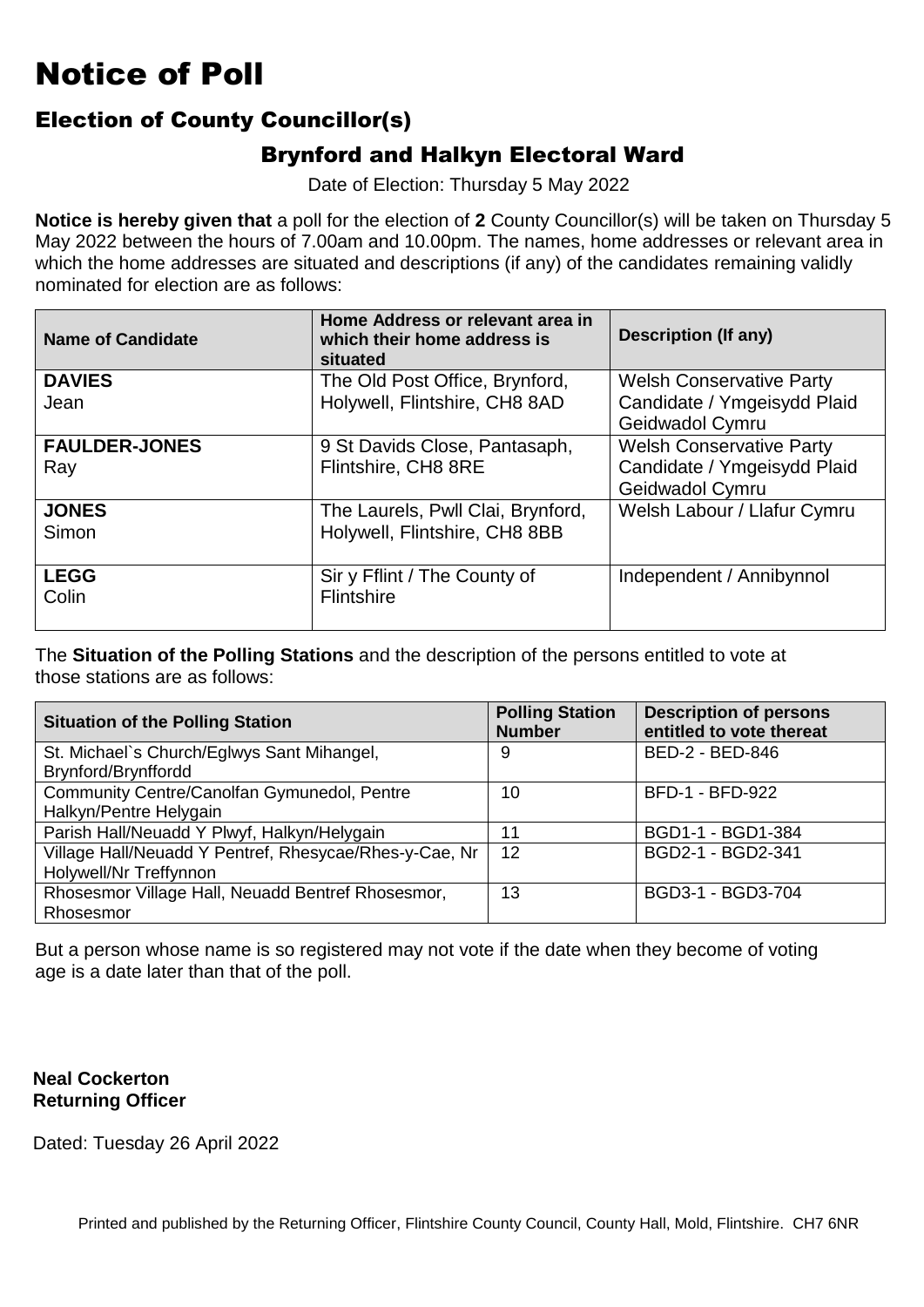### Election of County Councillor(s)

### Buckley: Bistre East Electoral Ward

Date of Election: Thursday 5 May 2022

 **Notice is hereby given that** a poll for the election of **2** County Councillor(s) will be taken on Thursday 5 which the home addresses are situated and descriptions (if any) of the candidates remaining validly nominated for election are as follows: May 2022 between the hours of 7.00am and 10.00pm. The names, home addresses or relevant area in

| <b>Name of Candidate</b>             | Home Address or relevant area in<br>which their home address is<br>situated  | <b>Description (If any)</b> |
|--------------------------------------|------------------------------------------------------------------------------|-----------------------------|
| <b>BLONDEK</b><br>Vivienne           | 4 Cwrt Rigby, Alltami Heath,<br>Buckley, Flintshire, CH7 3DF                 | Welsh Labour / Llafur Cymru |
| <b>DRURY</b><br>Adie                 | The Burrow, 29 Church Road,<br>Buckley, CH7 3JG                              | Welsh Labour / Llafur Cymru |
| <b>JONES</b><br><b>Richard Brent</b> | Cartref Am Byth, 60 Little<br>Mountain Road, Buckley,<br>Flintshire, CH7 3BY | Independent / Annibynnol    |
| <b>WOOLLEY</b><br>Arnold             | 75 Bryn Awelon, Buckley,<br>Flintshire, CH7 2QF                              | Independent / Annibynnol    |

 The **Situation of the Polling Stations** and the description of the persons entitled to vote at those stations are as follows:

| <b>Situation of the Polling Station</b>                                                         | <b>Polling Station</b><br><b>Number</b> | <b>Description of persons</b><br>entitled to vote thereat |
|-------------------------------------------------------------------------------------------------|-----------------------------------------|-----------------------------------------------------------|
| Jubilee Court Community Centre, Canolfan Gymunedol<br>Cwrt Jubilee, Jubilee Road/Ffordd Jubilee | 14                                      | BHA1-1 - BHA1-1605                                        |
| Our Lady of the Rosary, Jubilee Road/Ffordd Jubilee,<br><b>Buckley/Bwcle</b>                    | 15                                      | BHA2-1 - BHA2-1065                                        |
| Our Lady of the Rosary, Jubilee Road/Ffordd Jubilee,<br><b>Buckley/Bwcle</b>                    | 15                                      | BHA3-1 - BHA3-669                                         |

But a person whose name is so registered may not vote if the date when they become of voting<br>age is a date later than that of the poll. age is a date later than that of the poll.

**Neal Cockerton Returning Officer**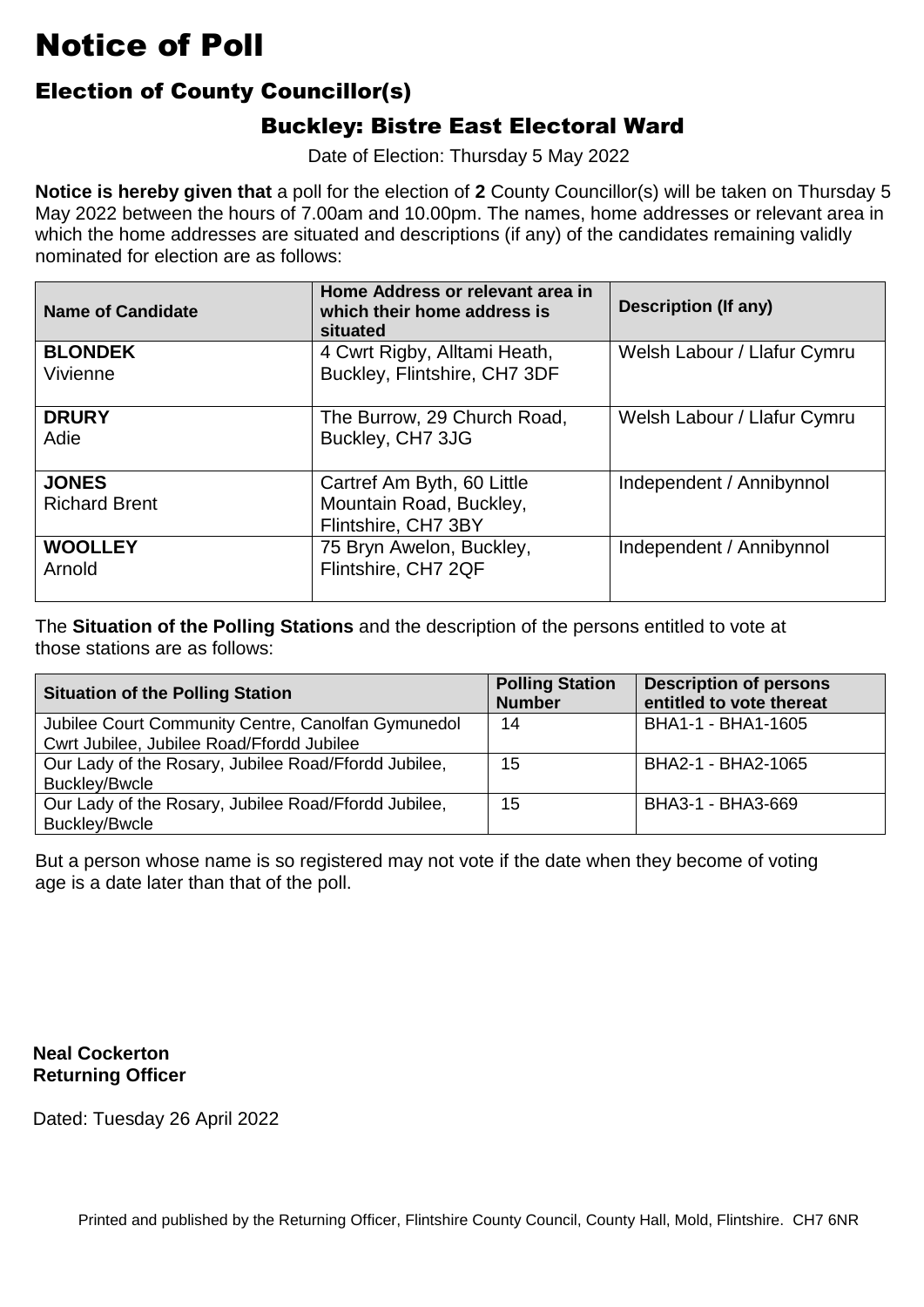#### Election of County Councillor(s)

#### Buckley: Bistre West Electoral Ward

Date of Election: Thursday 5 May 2022

 **Notice is hereby given that** a poll for the election of **2** County Councillor(s) will be taken on Thursday 5 which the home addresses are situated and descriptions (if any) of the candidates remaining validly nominated for election are as follows: May 2022 between the hours of 7.00am and 10.00pm. The names, home addresses or relevant area in

| <b>Name of Candidate</b>             | Home Address or relevant area in<br>which their home address is<br>situated | Description (If any)        |
|--------------------------------------|-----------------------------------------------------------------------------|-----------------------------|
| <b>ELLIS</b><br>David John           | 8 Selsdon Close, Buckley,<br>Flintshire, CH7 2NR                            | Independent / Annibynnol    |
| <b>PREECE</b><br><b>Carolyn Mary</b> | Annwyll, The Willow, Buckley,<br>CH7 3NW                                    | Welsh Labour / Llafur Cymru |
| <b>ROSE</b><br>Dan                   | 49A Mold Road, Buckley,<br>Flintshire, CH7 2JA                              | Welsh Labour / Llafur Cymru |

 The **Situation of the Polling Stations** and the description of the persons entitled to vote at those stations are as follows:

| <b>Situation of the Polling Station</b>            | <b>Polling Station</b><br><b>Number</b> | <b>Description of persons</b><br>entitled to vote thereat |
|----------------------------------------------------|-----------------------------------------|-----------------------------------------------------------|
| Buckley Cross Community Centre, Canolfan Gymunedol | 16                                      | BIA1-1 - BIA1-1434                                        |
| Croes Bwcle, Tabernacle Street/Stryd y Tabernacle  |                                         |                                                           |
| The Rise @ Bistre Community Centre, Canolfan       | 17                                      | BIA2-1 - BIA2-1698                                        |
| Gymunedol Bistre @ The Rise, Nant Mawr Road/Ffordd |                                         |                                                           |
| Nant Mawr                                          |                                         |                                                           |

But a person whose name is so registered may not vote if the date when they become of voting<br>age is a date later than that of the poll. age is a date later than that of the poll.

**Neal Cockerton Returning Officer**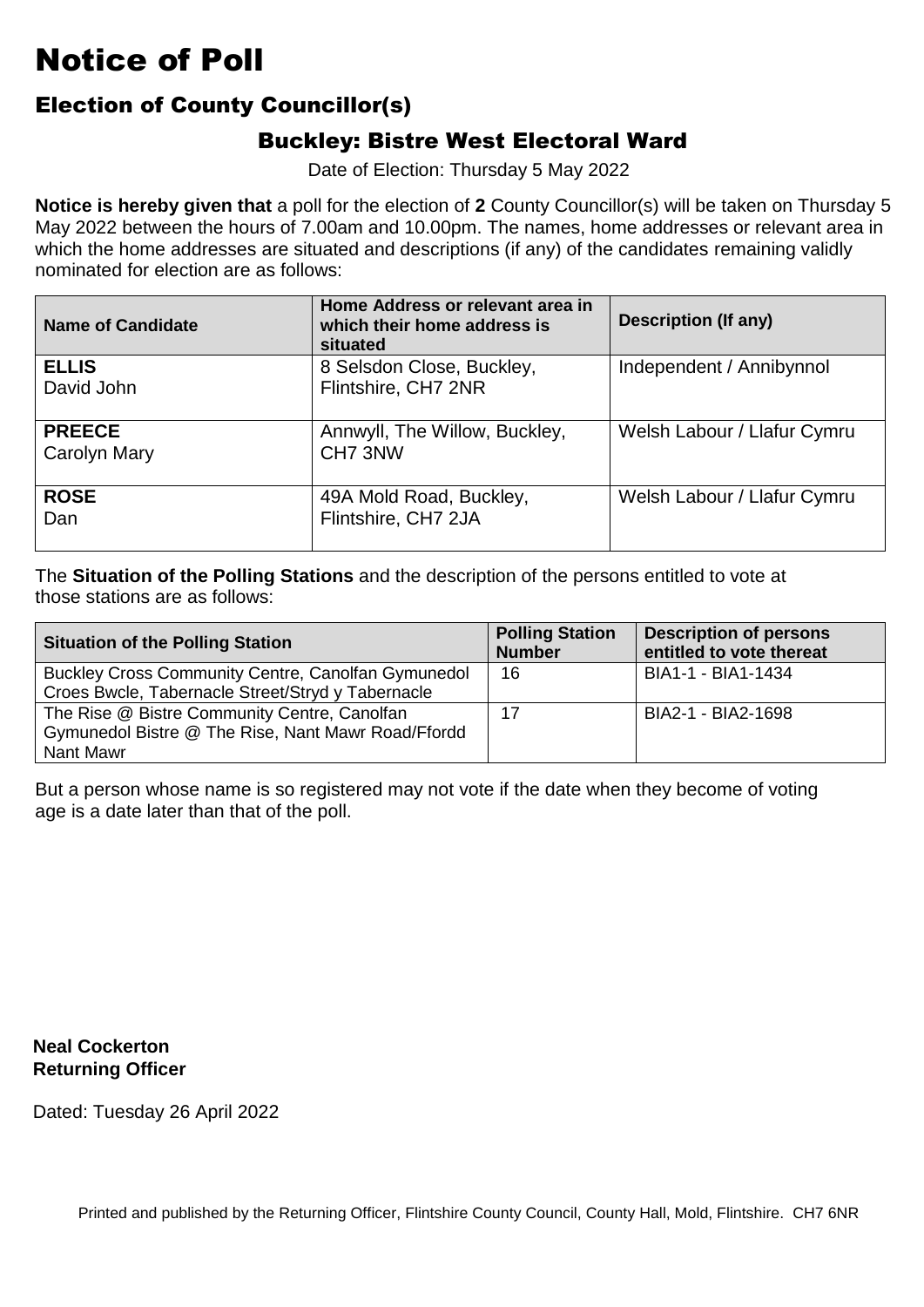### Election of County Councillor(s)

#### Buckley: Mountain Electoral Ward

Date of Election: Thursday 5 May 2022

 **Notice is hereby given that** a poll for the election of **1** County Councillor(s) will be taken on Thursday 5 which the home addresses are situated and descriptions (if any) of the candidates remaining validly nominated for election are as follows: May 2022 between the hours of 7.00am and 10.00pm. The names, home addresses or relevant area in

| <b>Name of Candidate</b>              | Home Address or relevant area in<br>which their home address is<br>situated | Description (If any)        |
|---------------------------------------|-----------------------------------------------------------------------------|-----------------------------|
| <b>ELLIS</b><br>Carol Ann             | 8 Selsdon Close, Buckley,<br>Flintshire, CH7 2NR                            | Independent / Annibynnol    |
| <b>PREECE</b><br><b>Kenneth Harry</b> | Annwyll, The Willow, Buckley,<br>CH7 3NW                                    | Welsh Labour / Llafur Cymru |

 The **Situation of the Polling Stations** and the description of the persons entitled to vote at those stations are as follows:

| <b>Situation of the Polling Station</b>                                                  | <b>Polling Station</b><br><b>Number</b> | <b>Description of persons</b><br>entitled to vote thereat |
|------------------------------------------------------------------------------------------|-----------------------------------------|-----------------------------------------------------------|
| Hawkesbury Community Centre, Canolfan Gymunedol<br>Hawkesbury, Mill Lane/Lôn y Felin     | 18                                      | BJA1-1 - BJA1-633                                         |
| Bistre Parish Church Hall, Neuadd Eglwys Y Plwyf Bistre,<br>Mold Road/Ffordd Yr Wyddgrug | 19                                      | BJA2-1 - BJA2-1371                                        |

But a person whose name is so registered may not vote if the date when they become of voting<br>age is a date later than that of the poll. age is a date later than that of the poll.

**Neal Cockerton Returning Officer**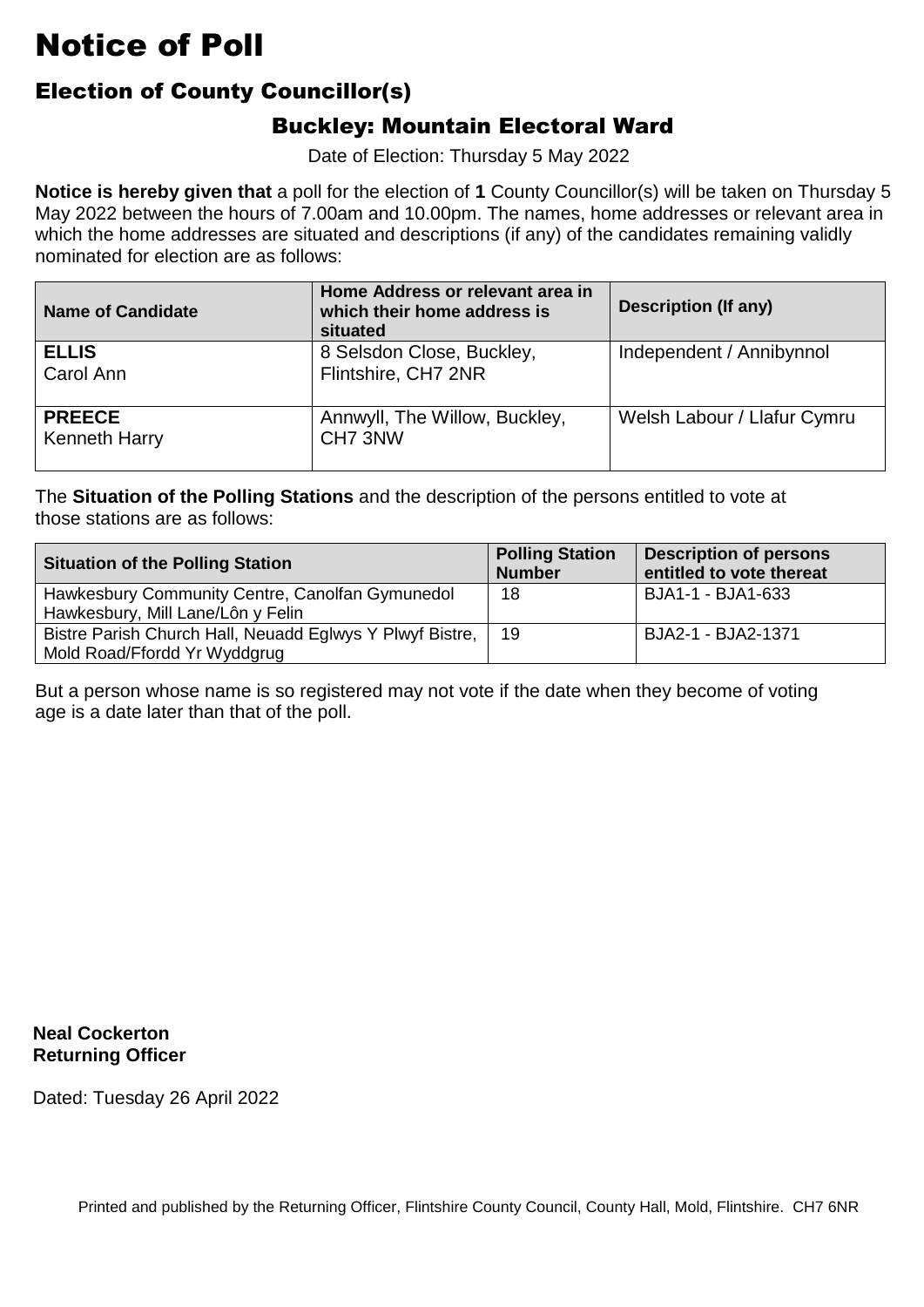### Election of County Councillor(s)

### Buckley: Pentrobin Electoral Ward

Date of Election: Thursday 5 May 2022

 **Notice is hereby given that** a poll for the election of **2** County Councillor(s) will be taken on Thursday 5 which the home addresses are situated and descriptions (if any) of the candidates remaining validly nominated for election are as follows: May 2022 between the hours of 7.00am and 10.00pm. The names, home addresses or relevant area in

| <b>Name of Candidate</b>     | Home Address or relevant area in<br>which their home address is<br>situated | <b>Description (If any)</b> |
|------------------------------|-----------------------------------------------------------------------------|-----------------------------|
| <b>HUTCHINSON</b><br>Dennis  | Newlyn, Padeswood Road,<br>Buckley, CH7 2JW                                 | Independent / Annibynnol    |
| <b>PEERS</b><br>Mike         | 7 Pinewood Road, Drury,<br>Buckley, Flintshire, CH7 3JZ                     | Independent                 |
| <b>PREECE</b><br>Dan         | Keeper's Cottage, Stamford Way,<br>Ewloe, Deeside, CH5 3BZ                  | Welsh Labour / Llafur Cymru |
| <b>PREECE</b><br>Emma Louise | Keeper's Cottage, Stamford Way,<br>Ewloe, Deeside, CH5 3BZ                  | Welsh Labour / Llafur Cymru |

 The **Situation of the Polling Stations** and the description of the persons entitled to vote at those stations are as follows:

| <b>Situation of the Polling Station</b>               | <b>Polling Station</b><br><b>Number</b> | <b>Description of persons</b><br>entitled to vote thereat |
|-------------------------------------------------------|-----------------------------------------|-----------------------------------------------------------|
| St. Matthews Church Hall, Neuadd Eglwys St. Matthews, | 20                                      | BKA1-1 - BKA1-1109                                        |
| Church Road/Ffordd yr Eglwys                          |                                         |                                                           |
| St. Johns United Reformed Church, St. Eglwys Unedig   | 21                                      | BKA2-3 - BKA2-1367                                        |
| Ddiwygiedig Sant Ioan, Hawkesbury Road / Ffordd       |                                         |                                                           |
| Hawkesbury, Buckley/Bwcle                             |                                         |                                                           |
| St. Johns United Reformed Church, St. Eglwys Unedig   | 21                                      | BKA4-1 - BKA4-537                                         |
| Ddiwygiedig Sant Ioan, Hawkesbury Road / Ffordd       |                                         |                                                           |
| Hawkesbury, Buckley/Bwcle                             |                                         |                                                           |
| Methodist Church Schoolroom, Ystafell Ysgol Yr Eglwys | 22                                      | BKA3-1 - BKA3-1097/2                                      |
| Fethodistiaid, Drury Lane/Lôn Drury                   |                                         |                                                           |

But a person whose name is so registered may not vote if the date when they become of voting<br>age is a date later than that of the poll. age is a date later than that of the poll.

#### **Neal Cockerton Returning Officer**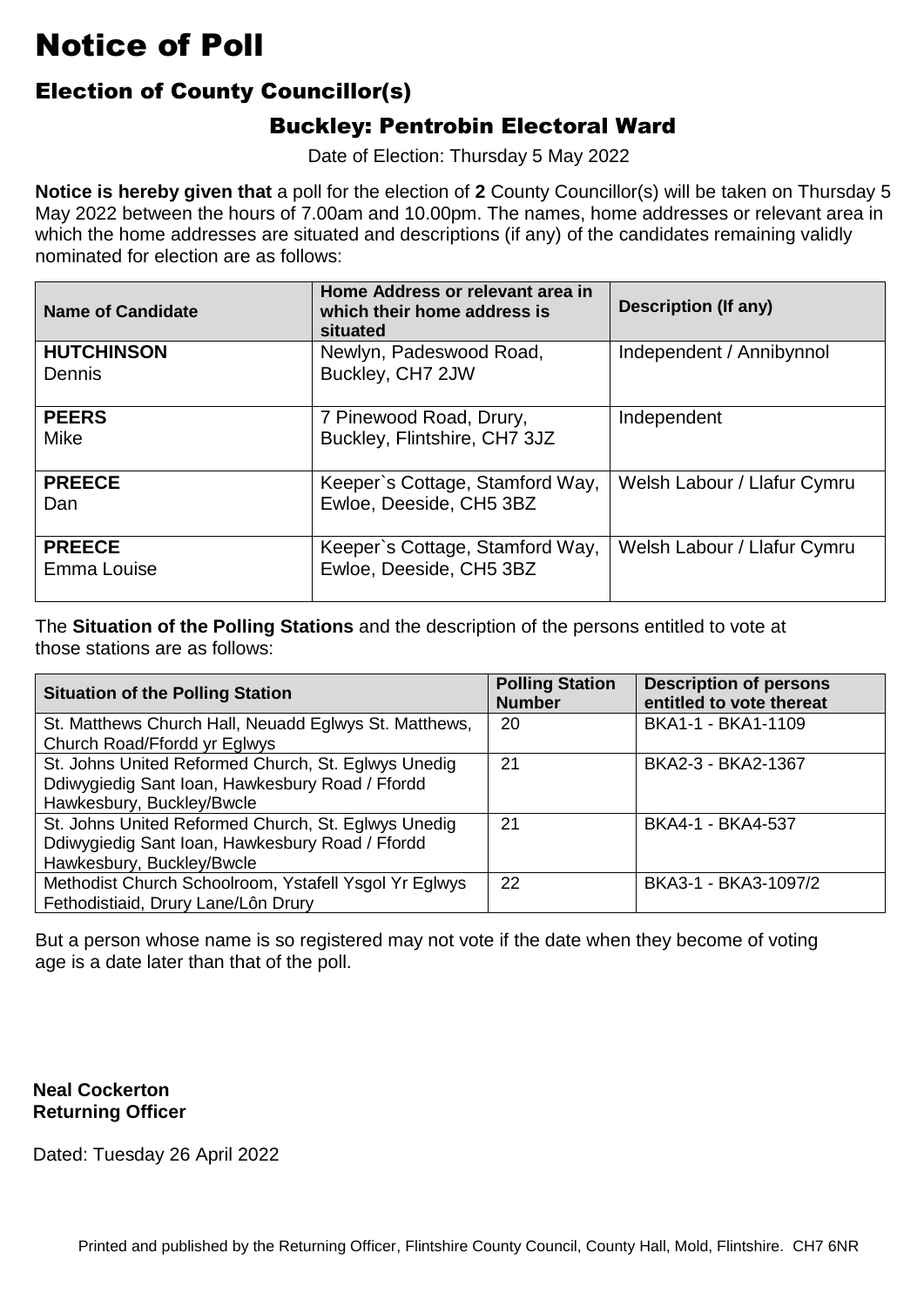### Election of County Councillor(s)

#### Caergwrle Electoral Ward

Date of Election: Thursday 5 May 2022

 **Notice is hereby given that** a poll for the election of **1** County Councillor(s) will be taken on Thursday 5 which the home addresses are situated and descriptions (if any) of the candidates remaining validly nominated for election are as follows: May 2022 between the hours of 7.00am and 10.00pm. The names, home addresses or relevant area in

| <b>Name of Candidate</b> | Home Address or relevant area in<br>which their home address is<br>situated | Description (If any)        |
|--------------------------|-----------------------------------------------------------------------------|-----------------------------|
| <b>FOY</b><br>Suzanne    | Sir y Fflint / The County of<br>Flintshire                                  | Independent                 |
| <b>HEALEY</b><br>Dave    | `Avalon`, 7 Mountain Close,<br>Hope, Flintshire, LL12 9SE                   | Welsh Labour / Llafur Cymru |

 The **Situation of the Polling Stations** and the description of the persons entitled to vote at those stations are as follows:

| <b>Situation of the Polling Station</b>                                                        | <b>Polling Station</b><br><b>Number</b> | <b>Description of persons</b><br>entitled to vote thereat |
|------------------------------------------------------------------------------------------------|-----------------------------------------|-----------------------------------------------------------|
| Presbyterian Church Hall, Neuadd Yr Eglwys<br>Bresbyteraidd, High Street/Stryd Fawr, Caergwrle | 23                                      | CAA-1 - CAA-1226                                          |

But a person whose name is so registered may not vote if the date when they become of voting<br>age is a date later than that of the poll. age is a date later than that of the poll.

**Neal Cockerton Returning Officer**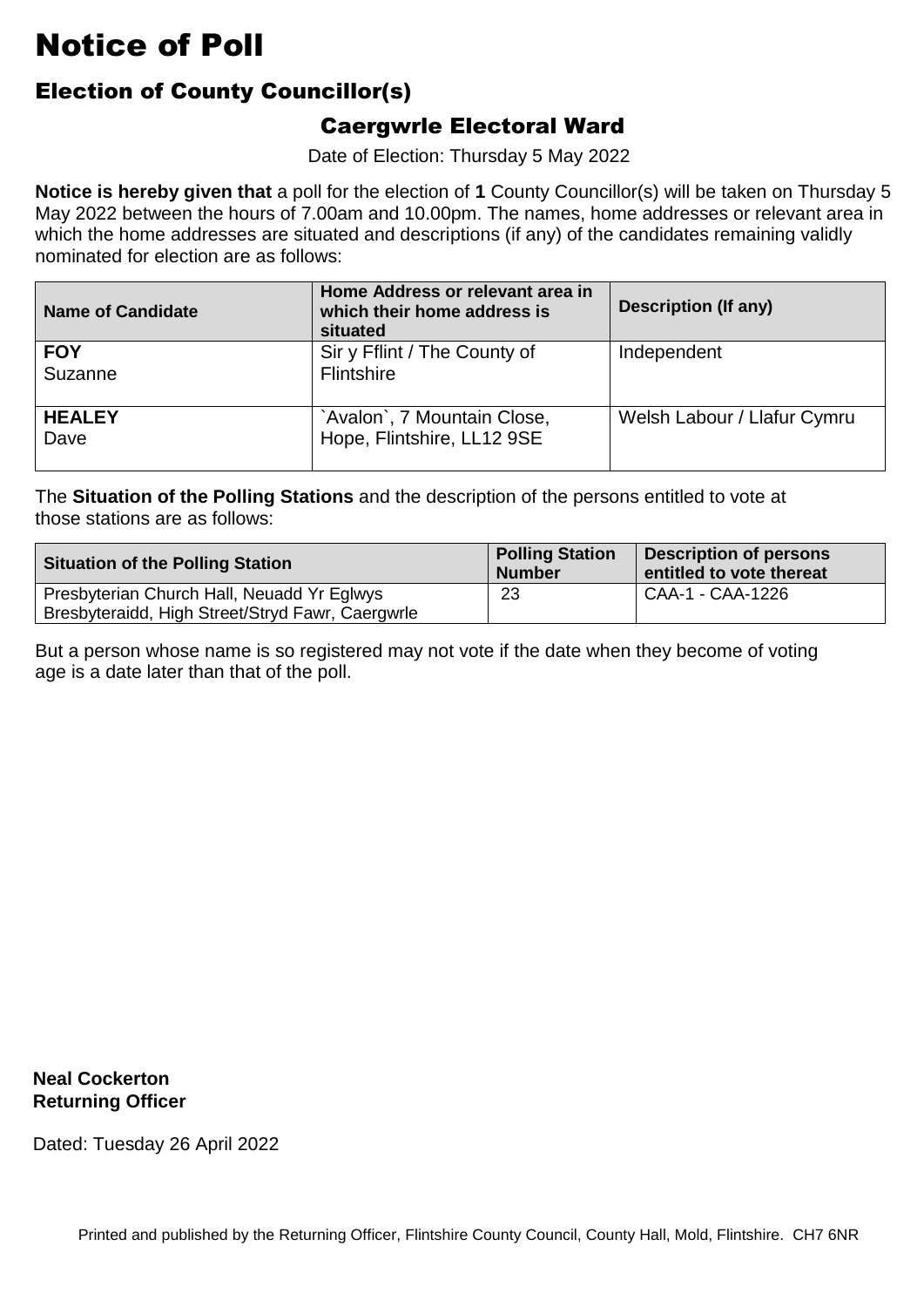### Election of County Councillor(s)

### Connah`s Quay Central Electoral Ward

Date of Election: Thursday 5 May 2022

 **Notice is hereby given that** a poll for the election of **2** County Councillor(s) will be taken on Thursday 5 which the home addresses are situated and descriptions (if any) of the candidates remaining validly nominated for election are as follows: May 2022 between the hours of 7.00am and 10.00pm. The names, home addresses or relevant area in

| <b>Name of Candidate</b>              | Home Address or relevant area in<br>which their home address is<br>situated | <b>Description (If any)</b> |
|---------------------------------------|-----------------------------------------------------------------------------|-----------------------------|
| <b>ATTRIDGE</b><br><b>Bernie</b>      | 95 Fron Road, Connah's Quay,<br>Flintshire, CH5 4PJ                         | Independent                 |
| O'GORMAN<br>Ryan                      | 15 Kingston Drive, Connah's<br>Quay, Deeside, Flintshire, CH5<br>4TL        | Welsh Labour / Llafur Cymru |
| <b>OWEN</b><br>Debbie                 | Sir y Fflint / The County of<br><b>Flintshire</b>                           | Independent                 |
| <b>SUTTON POSTLETHWAITE</b><br>Tracey | Sir y Fflint / The County of<br><b>Flintshire</b>                           | Welsh Labour / Llafur Cymru |

 The **Situation of the Polling Stations** and the description of the persons entitled to vote at those stations are as follows:

| <b>Situation of the Polling Station</b>          | <b>Polling Station</b><br><b>Number</b> | <b>Description of persons</b><br>entitled to vote thereat |
|--------------------------------------------------|-----------------------------------------|-----------------------------------------------------------|
| Community Centre/Canolfan Gymunedol, Tuscan Way, | 27                                      | CGA1-1 - CGA1-1549                                        |
| Connah's Quay/Cei Connah                         |                                         |                                                           |
| Bryn Deva C.P. School/Ysgol Gynradd Bryn Deva,   | 28                                      | CGA2-1 - CGA2-915                                         |
| Linden Avenue, Connah's Quay/Cei Connah,         |                                         |                                                           |
| Deeside/Glannau Dyfrdwy                          |                                         |                                                           |
| Bryn Deva C.P. School/Ysgol Gynradd Bryn Deva,   | 28                                      | CGA3-1 - CGA3-178                                         |
| Linden Avenue, Connah's Quay/Cei Connah,         |                                         |                                                           |
| Deeside/Glannau Dyfrdwy                          |                                         |                                                           |
| Bryn Deva C.P. School/Ysgol Gynradd Bryn Deva,   | 28                                      | CGA4-1 - CGA4-603                                         |
| Linden Avenue, Connah's Quay/Cei Connah,         |                                         |                                                           |
| Deeside/Glannau Dyfrdwy                          |                                         |                                                           |
| Bryn Deva C.P. School/Ysgol Gynradd Bryn Deva,   | 28                                      | CGA5-1 - CGA5-269                                         |
| Linden Avenue, Connah's Quay/Cei Connah,         |                                         |                                                           |
| Deeside/Glannau Dyfrdwy                          |                                         |                                                           |

But a person whose name is so registered may not vote if the date when they become of voting<br>age is a date later than that of the poll. age is a date later than that of the poll.

#### **Neal Cockerton Returning Officer**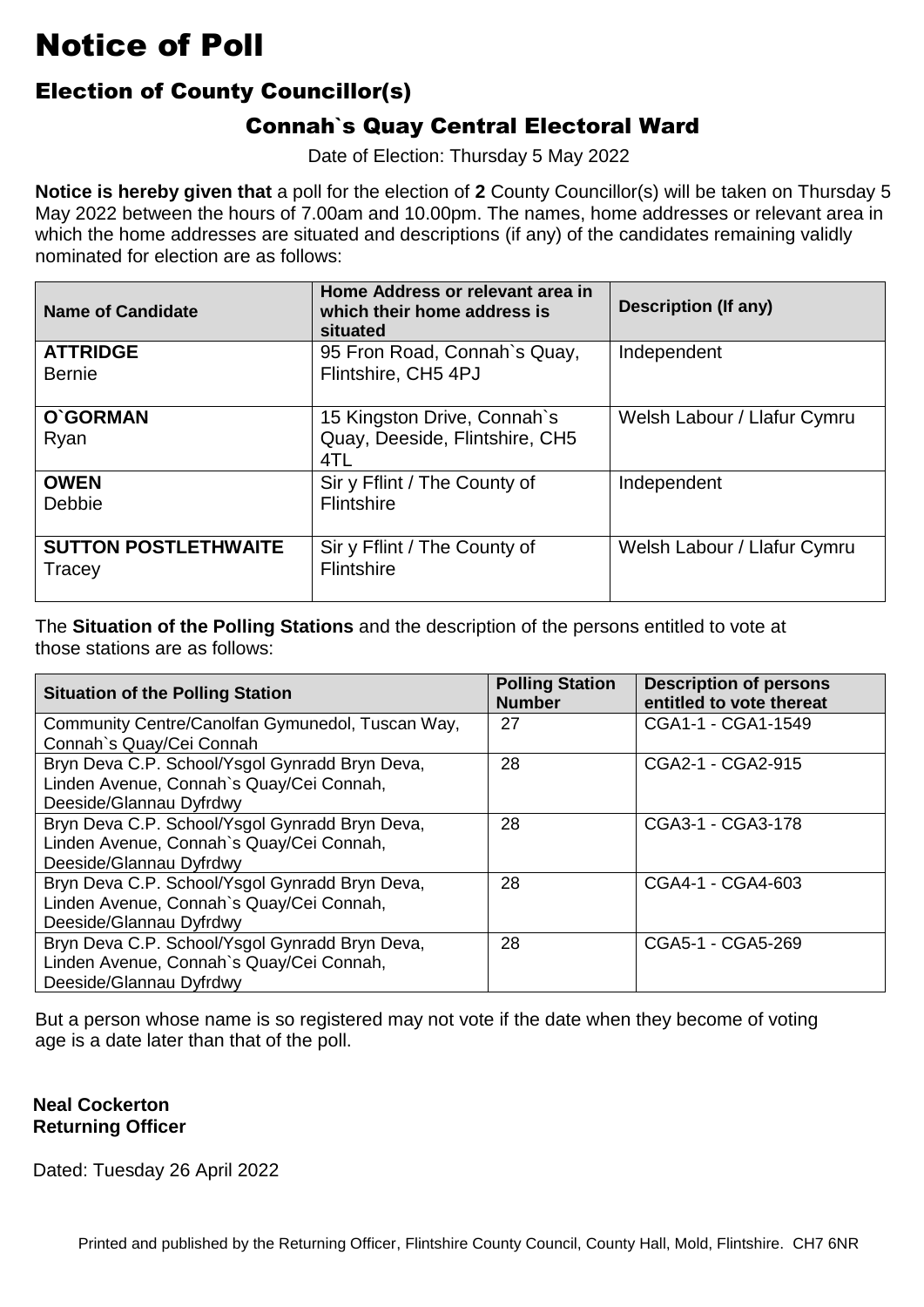### Election of County Councillor(s)

### Holywell Central Electoral Ward

Date of Election: Thursday 5 May 2022

 **Notice is hereby given that** a poll for the election of **1** County Councillor(s) will be taken on Thursday 5 which the home addresses are situated and descriptions (if any) of the candidates remaining validly nominated for election are as follows: May 2022 between the hours of 7.00am and 10.00pm. The names, home addresses or relevant area in

| <b>Name of Candidate</b> | Home Address or relevant area in<br>which their home address is<br>situated | <b>Description (If any)</b> |
|--------------------------|-----------------------------------------------------------------------------|-----------------------------|
| <b>PALMER</b><br>Ted     | 9 Bryn Y Coed, Strand, Holywell,<br>CH8 7AU                                 | Welsh Labour / Llafur Cymru |
| <b>THOMAS</b><br>Daniel  | 36 Strand Park, Holywell, CH8<br>7AF                                        | Independent                 |

 The **Situation of the Polling Stations** and the description of the persons entitled to vote at those stations are as follows:

| <b>Situation of the Polling Station</b>                                                              | <b>Polling Station</b><br><b>Number</b> | <b>Description of persons</b><br>entitled to vote thereat |
|------------------------------------------------------------------------------------------------------|-----------------------------------------|-----------------------------------------------------------|
| Youth Centre (No.1)/Canolfan leuenctid (Rhif.1), North<br>Road/Ffordd Y Gogledd, Holywell/Treffynnon | 54                                      | HED1-1 - HED1-797                                         |
| St Peters Church (No.1)/Eglwys Sant Pedr (Rhif.1), Rose<br>Hill, Holywell/Treffynnon                 | 55                                      | HED2-1 - HED2-763                                         |

But a person whose name is so registered may not vote if the date when they become of voting<br>age is a date later than that of the poll. age is a date later than that of the poll.

**Neal Cockerton Returning Officer**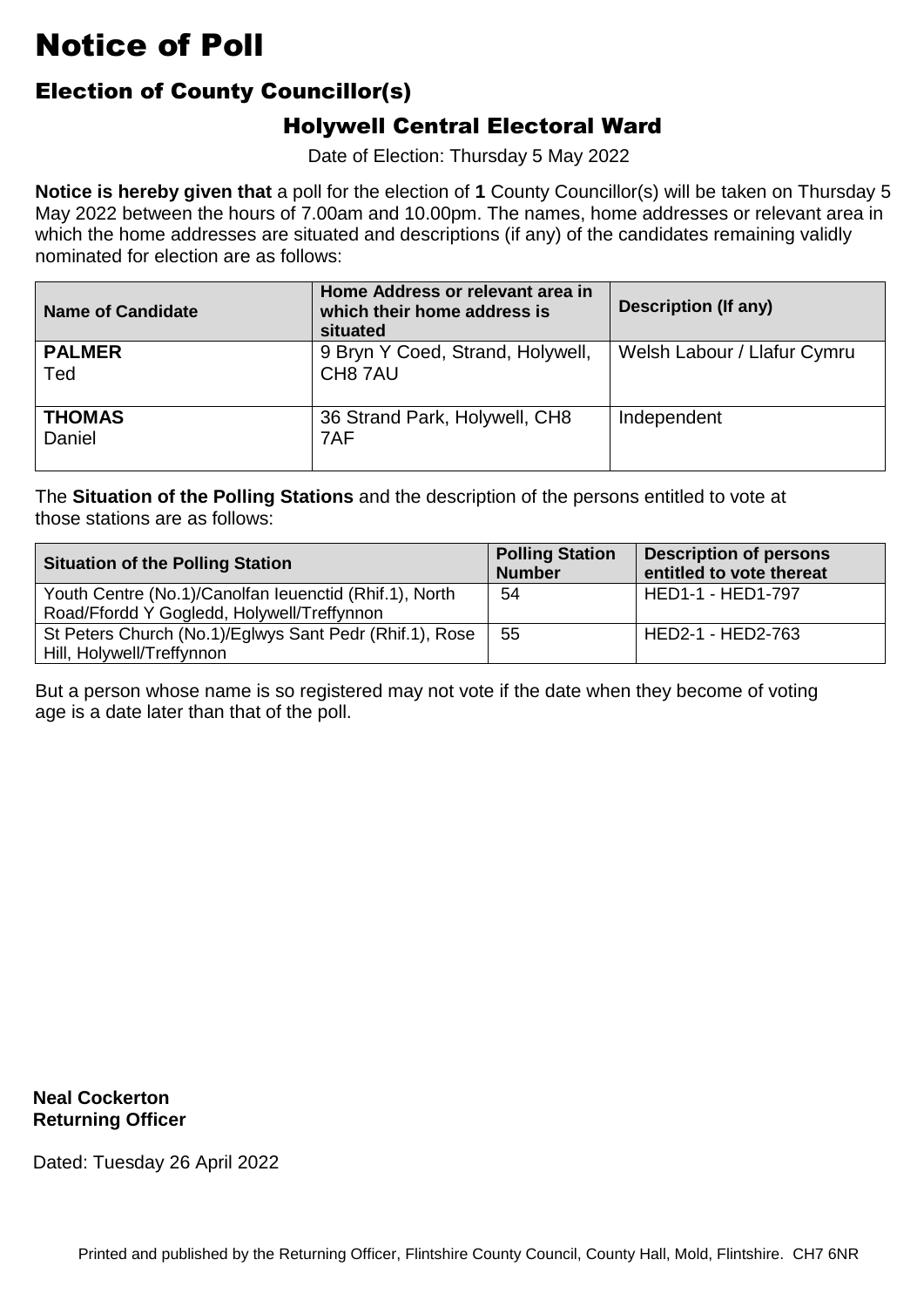### Election of County Councillor(s)

### Connah`s Quay: Golftyn Electoral Ward

Date of Election: Thursday 5 May 2022

 **Notice is hereby given that** a poll for the election of **2** County Councillor(s) will be taken on Thursday 5 which the home addresses are situated and descriptions (if any) of the candidates remaining validly nominated for election are as follows: May 2022 between the hours of 7.00am and 10.00pm. The names, home addresses or relevant area in

| <b>Name of Candidate</b>        | Home Address or relevant area in<br>which their home address is<br>situated   | <b>Description (If any)</b> |
|---------------------------------|-------------------------------------------------------------------------------|-----------------------------|
| <b>FUTIA</b><br><b>Beverley</b> | Sir y Fflint / The County of<br><b>Flintshire</b>                             | Welsh Labour / Llafur Cymru |
| <b>HUGHES</b><br>Andy           | 4 Hazlewood Close, Connah's<br>Quay, CH5 4FT                                  | Independent                 |
| <b>RICHARDSON</b><br>Franko     | Sir y Fflint / The County of<br>Flintshire                                    | Independent                 |
| <b>SHOTTON</b><br>Paul          | 48 Pinewood Avenue, Connah's<br>Quay, Deeside, Flintshire, CH5<br>4SJ         | Welsh Labour / Llafur Cymru |
| <b>VERNON</b><br>Dave           | <b>Embilly House, Church Street,</b><br>Connah's Quay, Flintshire, CH5<br>4AR | <b>Reform UK</b>            |

 The **Situation of the Polling Stations** and the description of the persons entitled to vote at those stations are as follows:

| <b>Situation of the Polling Station</b>                                                                             | <b>Polling Station</b><br><b>Number</b> | <b>Description of persons</b><br>entitled to vote thereat |
|---------------------------------------------------------------------------------------------------------------------|-----------------------------------------|-----------------------------------------------------------|
| St. Mark`s Church Hall, Neuadd Eglwys St. Marc, Church<br>Hill, Connah's Quay/Cei Connah                            | 29                                      | CHA1-1 - CHA1-1285                                        |
| Connah's Quay Youth Centre, Canolfan Ieuenctid Cei<br>Connah, Golftyn Lane/Lon Golftyn, Connah's Quay/Cei<br>Connah | 30                                      | CHA2-1 - CHA2-2483                                        |

But a person whose name is so registered may not vote if the date when they become of voting<br>age is a date later than that of the poll. age is a date later than that of the poll.

#### **Neal Cockerton Returning Officer**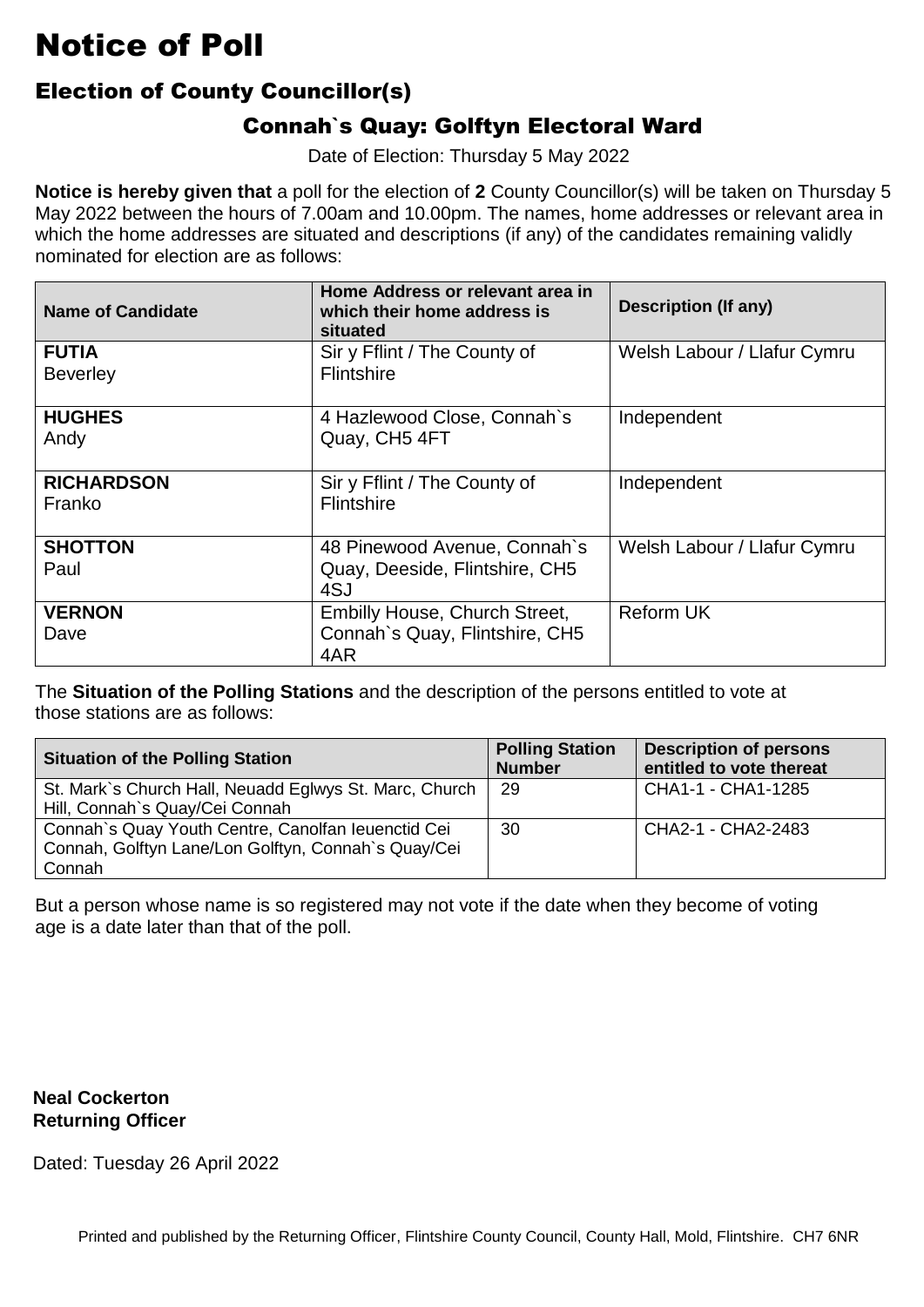### Election of County Councillor(s)

### Connah`s Quay: Wepre Electoral Ward

Date of Election: Thursday 5 May 2022

 **Notice is hereby given that** a poll for the election of **1** County Councillor(s) will be taken on Thursday 5 which the home addresses are situated and descriptions (if any) of the candidates remaining validly nominated for election are as follows: May 2022 between the hours of 7.00am and 10.00pm. The names, home addresses or relevant area in

| <b>Name of Candidate</b> | Home Address or relevant area in<br>which their home address is<br>situated | <b>Description (If any)</b>      |
|--------------------------|-----------------------------------------------------------------------------|----------------------------------|
| <b>GOBLE</b>             | Sir y Fflint / The County of                                                | <b>Welsh Liberal Democrats -</b> |
| Marie                    | Flintshire                                                                  | Democratiaid Rhyddfrydol         |
|                          |                                                                             | Cymru                            |
| <b>MANSELL</b>           | Sir y Fflint / The County of                                                | Independent / Annibynnol         |
| <b>Roz</b>               | Flintshire                                                                  |                                  |
|                          |                                                                             |                                  |
| O'CONNOR                 | Sir y Fflint / The County of                                                | Wales Green Party / Plaid        |
| Katie                    | Flintshire                                                                  | <b>Werdd Cymru</b>               |
|                          |                                                                             |                                  |
| <b>WHITE</b>             | 4 River View, Connah's Quay,                                                | Welsh Labour / Llafur Cymru      |
| <b>Martin</b>            | Flintshire, CH5 4XH                                                         |                                  |
|                          |                                                                             |                                  |

 The **Situation of the Polling Stations** and the description of the persons entitled to vote at those stations are as follows:

| <b>Situation of the Polling Station</b>                                                         | <b>Polling Station</b><br><b>Number</b> | <b>Description of persons</b><br>entitled to vote thereat |
|-------------------------------------------------------------------------------------------------|-----------------------------------------|-----------------------------------------------------------|
| Quay Building (No.2)/Adeilad Cei (Rhif.2), Fron Road /<br>Ffordd Fron, Connah's Quay/Cei Connah | 33                                      | CJA-1 - CJA-1727                                          |

But a person whose name is so registered may not vote if the date when they become of voting<br>age is a date later than that of the poll. age is a date later than that of the poll.

**Neal Cockerton Returning Officer**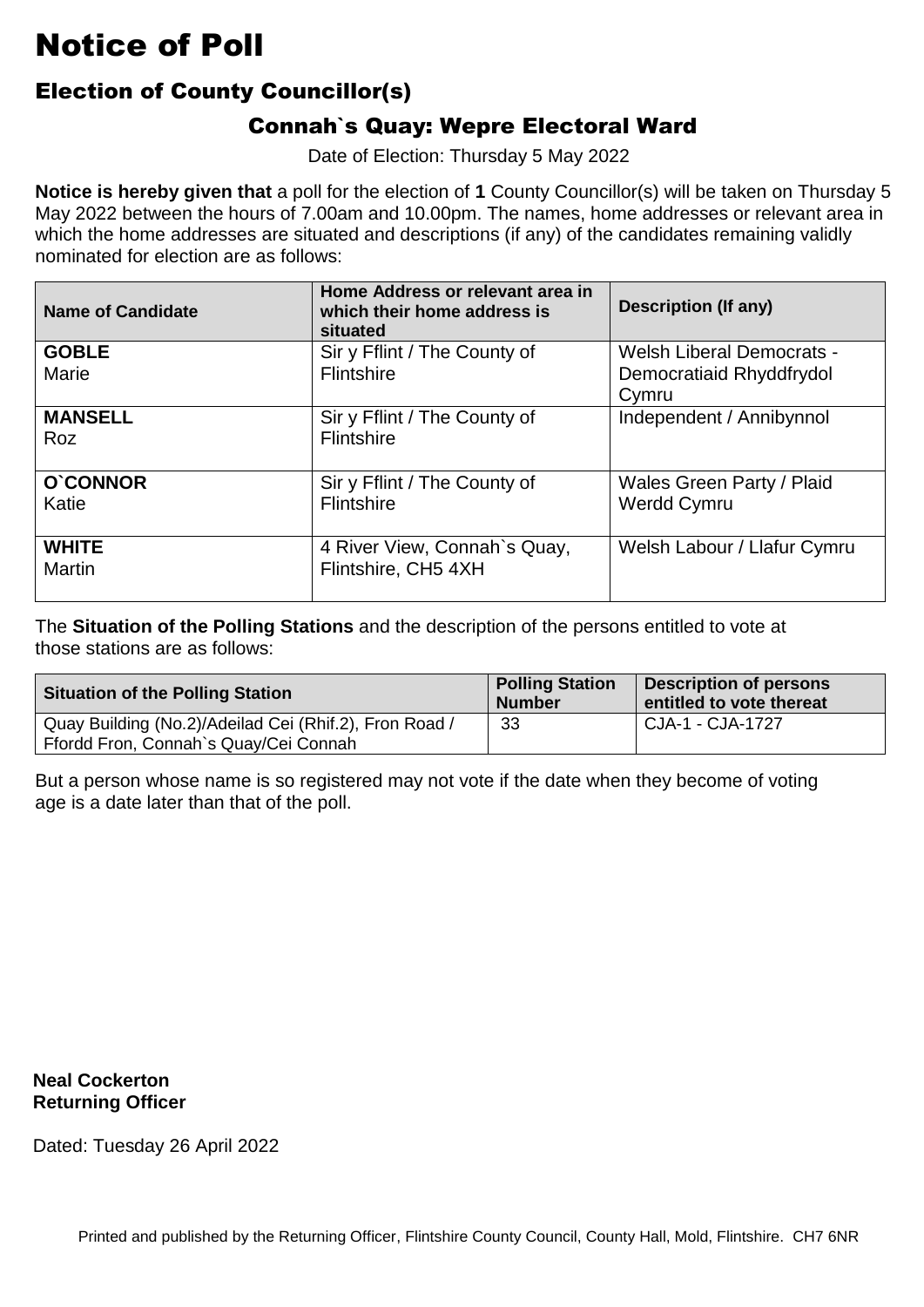### Election of County Councillor(s)

#### Whitford Electoral Ward

Date of Election: Thursday 5 May 2022

 **Notice is hereby given that** a poll for the election of **1** County Councillor(s) will be taken on Thursday 5 which the home addresses are situated and descriptions (if any) of the candidates remaining validly nominated for election are as follows: May 2022 between the hours of 7.00am and 10.00pm. The names, home addresses or relevant area in

| <b>Name of Candidate</b> | Home Address or relevant area in<br>which their home address is<br>situated | <b>Description (If any)</b> |
|--------------------------|-----------------------------------------------------------------------------|-----------------------------|
| <b>DOLPHIN</b><br>Chris  | 11 Ffordd Aelwyd, Carmel,<br>Holywell, Flintshire, CH8 8SH                  | Independent / Annibynnol    |
| <b>PAPWORTH</b><br>Helen | Ty'r Felin, Cwm Road,<br>Trelawnyd, Flintshire, LL18 6EF                    | Welsh Labour / Llafur Cymru |

 The **Situation of the Polling Stations** and the description of the persons entitled to vote at those stations are as follows:

| <b>Situation of the Polling Station</b> | <b>Polling Station</b><br><b>Number</b> | <b>Description of persons</b><br>entitled to vote thereat |
|-----------------------------------------|-----------------------------------------|-----------------------------------------------------------|
| Ysgol y Llan, Whitford/Chwitffordd      | 95                                      | WAD1-1 - WAD1-376                                         |
| Village Hall/Neuadd Y Pentref, Carmel,  | 96                                      | WAD2-1 - WAD2-1515                                        |
| Holywell/Treffynnon                     |                                         |                                                           |

But a person whose name is so registered may not vote if the date when they become of voting<br>age is a date later than that of the poll. age is a date later than that of the poll.

**Neal Cockerton Returning Officer**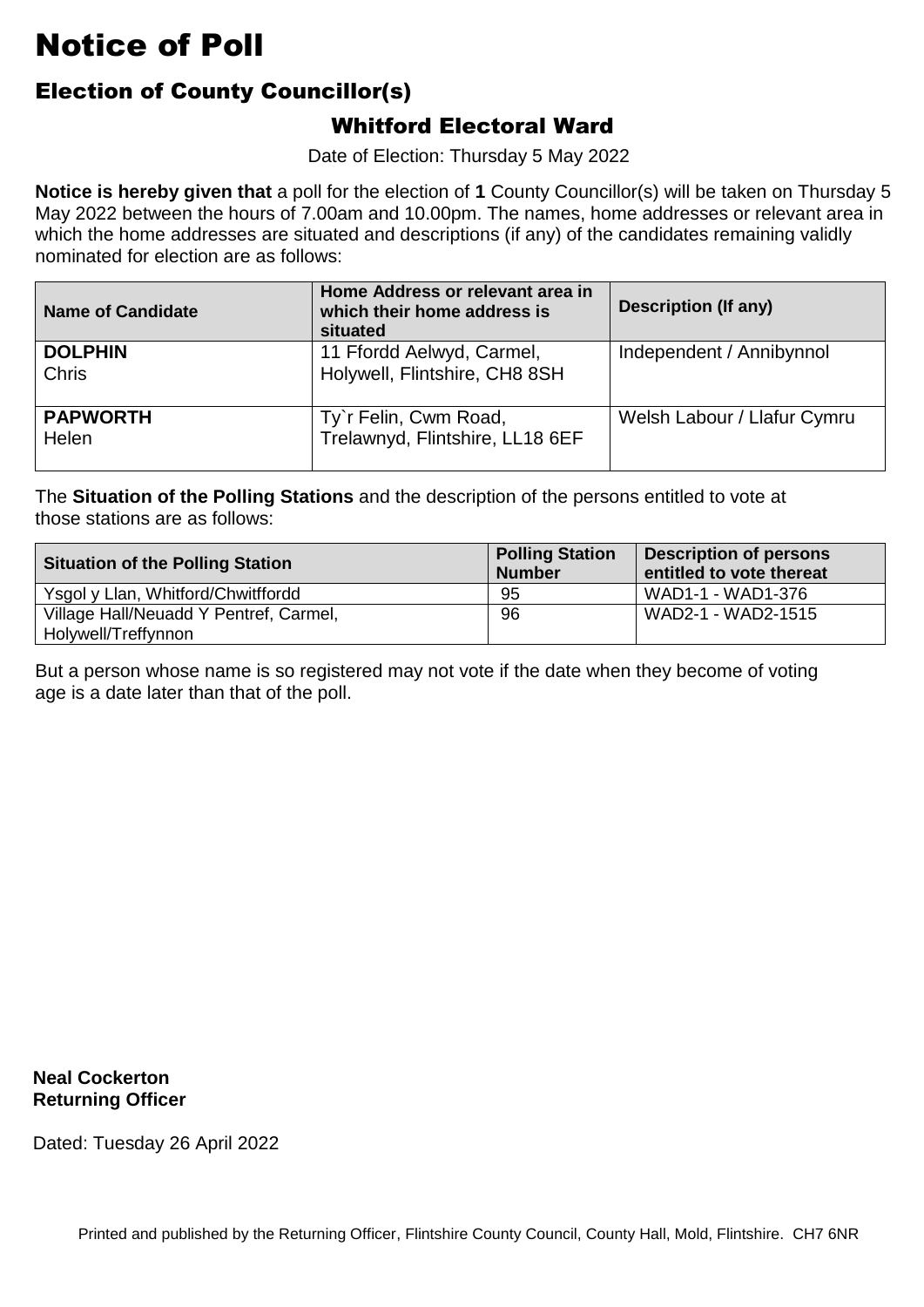### Election of County Councillor(s)

#### Cilcain Electoral Ward

Date of Election: Thursday 5 May 2022

 **Notice is hereby given that** a poll for the election of **1** County Councillor(s) will be taken on Thursday 5 which the home addresses are situated and descriptions (if any) of the candidates remaining validly nominated for election are as follows: May 2022 between the hours of 7.00am and 10.00pm. The names, home addresses or relevant area in

| <b>Name of Candidate</b>        | Home Address or relevant area in<br>which their home address is<br>situated | <b>Description (If any)</b>                                           |
|---------------------------------|-----------------------------------------------------------------------------|-----------------------------------------------------------------------|
| <b>HANSON</b><br>Aled           | Sir y Fflint / The County of<br>Flintshire                                  | Welsh Labour / Llafur Cymru                                           |
| <b>PARKHURST</b><br>Andrew John | 8 Parc Y Llan, Cilcain, Yr<br>Wyddrug, CH7 5NF                              | <b>Welsh Liberal Democrats -</b><br>Democratiaid Rhyddfrydol<br>Cymru |
| <b>THOMAS</b><br>Owen           | Bryn Gwawr, Ffordd Y Berth,<br>Cilcain, CH7 5NE                             | Independent / Annibynnol                                              |

 The **Situation of the Polling Stations** and the description of the persons entitled to vote at those stations are as follows:

| <b>Situation of the Polling Station</b>              | <b>Polling Station</b><br><b>Number</b> | <b>Description of persons</b><br>entitled to vote thereat |
|------------------------------------------------------|-----------------------------------------|-----------------------------------------------------------|
| Village Hall/Neuadd Y Pentref, Cilcain               | 24                                      | CDD-1 - CDD-619                                           |
| War Memorial Institute/Sefydliad Y Gofeb, Rhydymwyn, | 25                                      | CED-1 - CED-534                                           |
| Nr Mold/Nr Yr Wyddgrug                               |                                         |                                                           |
| Memorial Hall/Neuadd Goffa, Nannerch, Nr Mold/Nr Yr  | 26                                      | CFD-1 - CFD-399                                           |
| Wyddgrug                                             |                                         |                                                           |

But a person whose name is so registered may not vote if the date when they become of voting<br>age is a date later than that of the poll. age is a date later than that of the poll.

**Neal Cockerton Returning Officer**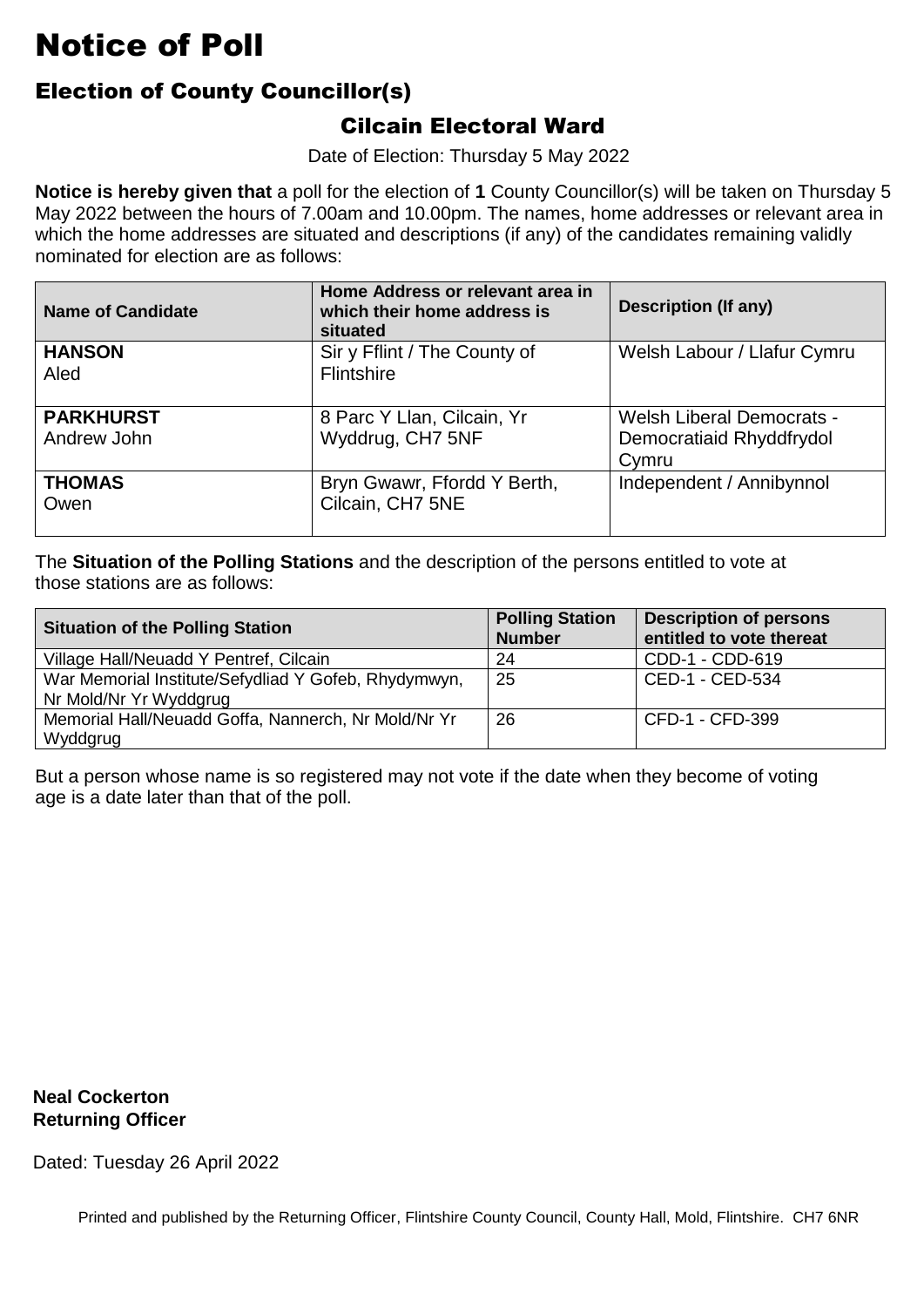#### Election of County Councillor(s)

#### Leeswood Electoral Ward

Date of Election: Thursday 5 May 2022

 **Notice is hereby given that** a poll for the election of **1** County Councillor(s) will be taken on Thursday 5 which the home addresses are situated and descriptions (if any) of the candidates remaining validly nominated for election are as follows: May 2022 between the hours of 7.00am and 10.00pm. The names, home addresses or relevant area in

| <b>Name of Candidate</b> | Home Address or relevant area in<br>which their home address is<br>situated | Description (If any)        |
|--------------------------|-----------------------------------------------------------------------------|-----------------------------|
| <b>CARUANA</b><br>Joseph | 30 Maxwell Drive, Leeswood,<br>Flintshire, CH7 4SR                          | Independent / Annibynnol    |
| <b>HUGHES</b><br>Ray     | 3 Erith Street, Leeswood, Mold,<br>CH <sub>7</sub> 4SE                      | Welsh Labour / Llafur Cymru |
| <b>OWEN</b><br>Shaun     | 15 Ash Grove, Leeswood, Nr<br>Mold, Flintshire, CH7 4UG                     | Independent / Annibynnol    |

 The **Situation of the Polling Stations** and the description of the persons entitled to vote at those stations are as follows:

| <b>Situation of the Polling Station</b>                                                        | <b>Polling Station</b><br><b>Number</b> | <b>Description of persons</b><br>entitled to vote thereat |
|------------------------------------------------------------------------------------------------|-----------------------------------------|-----------------------------------------------------------|
| Community Centre/Canolfan Gymunedol,<br>Leeswood/Coed-Llai                                     | 60                                      | LAD-1 - LAD-1373                                          |
| Pontblyddyn Cricket Club, Clwb Criced Pontblyddyn,<br>Wrexham Road/Ffordd Wrecsam, Pontblyddyn | 61                                      | LBD-1 - LBD-240                                           |

But a person whose name is so registered may not vote if the date when they become of voting<br>age is a date later than that of the poll. age is a date later than that of the poll.

**Neal Cockerton Returning Officer**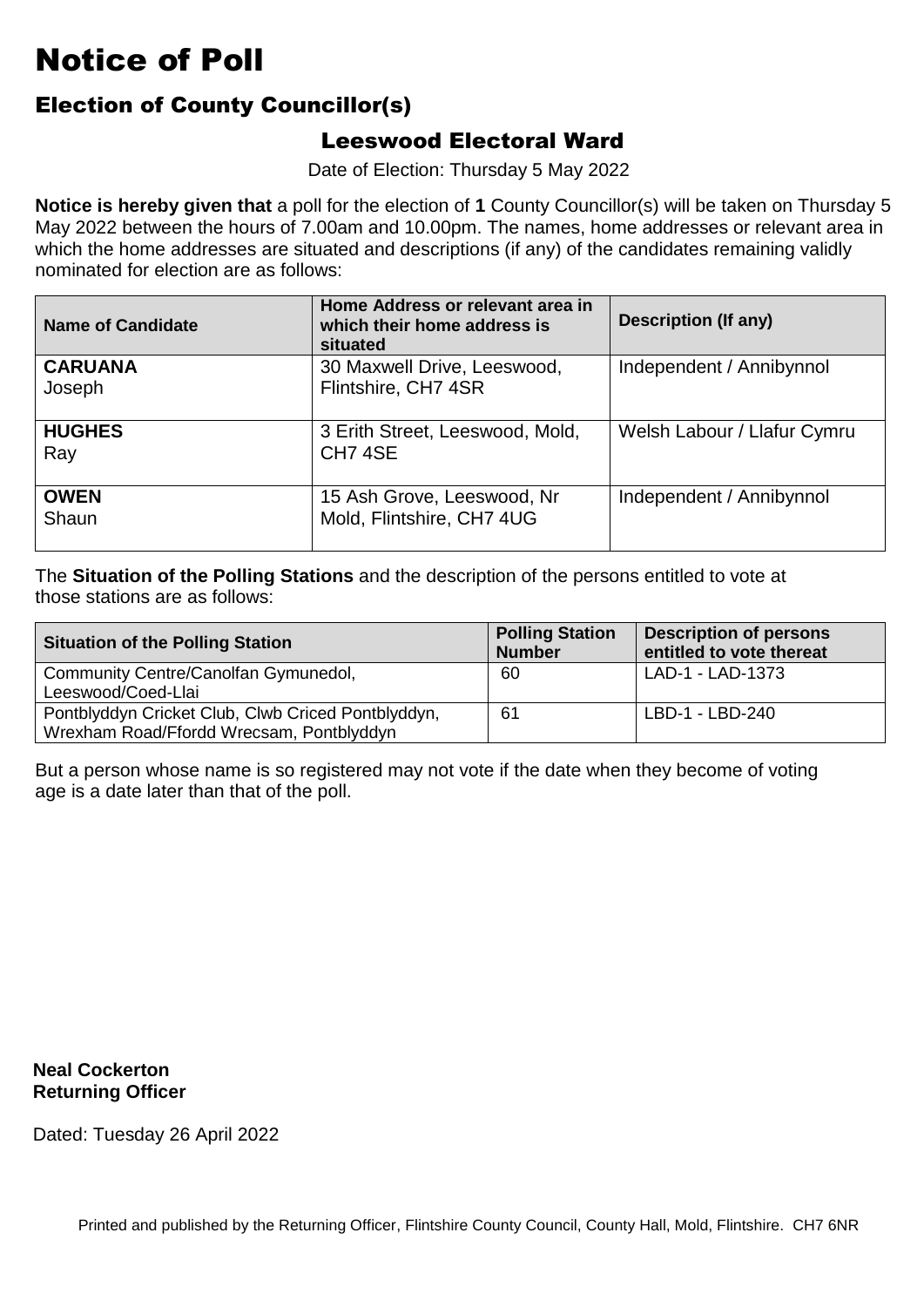#### Election of County Councillor(s)

#### Broughton South Electoral Ward

Date of Election: Thursday 5 May 2022

 **Notice is hereby given that** a poll for the election of **2** County Councillor(s) will be taken on Thursday 5 which the home addresses are situated and descriptions (if any) of the candidates remaining validly nominated for election are as follows: May 2022 between the hours of 7.00am and 10.00pm. The names, home addresses or relevant area in

| <b>Name of Candidate</b>      | Home Address or relevant area in<br>which their home address is<br>situated | <b>Description (If any)</b>                                                       |
|-------------------------------|-----------------------------------------------------------------------------|-----------------------------------------------------------------------------------|
| <b>BRETT-ROBERTS</b><br>Penny | Sir y Fflint / The County of<br>Flintshire                                  | Independent / Annibynnol                                                          |
| <b>CLUBBE</b><br>Duncan       | Sir y Fflint / The County of<br>Flintshire                                  | <b>Welsh Conservative Party</b><br>Candidate / Ymgeisydd Plaid<br>Geidwadol Cymru |
| <b>GEE</b><br>Chrissy         | Sir y Fflint / The County of<br>Flintshire                                  | Independent                                                                       |
| <b>LOWE</b><br>Mike           | 61 Forest Drive, Broughton,<br>Flintshire, CH4 0QJ                          | Welsh Labour / Llafur Cymru                                                       |
| <b>MCKEOWN</b><br>Ryan James  | 1 Vale Close, Broughton,<br>Flintshire, CH4 0TA                             | Welsh Labour / Llafur Cymru                                                       |

 The **Situation of the Polling Stations** and the description of the persons entitled to vote at those stations are as follows:

| <b>Situation of the Polling Station</b>            | <b>Polling Station</b><br><b>Number</b> | <b>Description of persons</b><br>entitled to vote thereat |
|----------------------------------------------------|-----------------------------------------|-----------------------------------------------------------|
| Broughton & Bretton Community Centre (No.2), Canol | 8                                       | BDA-1 - BDA-3383                                          |
| Gymunedol Brychdyn a Bretton (Rhif. 2), Brookes    |                                         |                                                           |
| Avenue                                             |                                         |                                                           |

But a person whose name is so registered may not vote if the date when they become of voting<br>age is a date later than that of the poll. age is a date later than that of the poll.

**Neal Cockerton Returning Officer**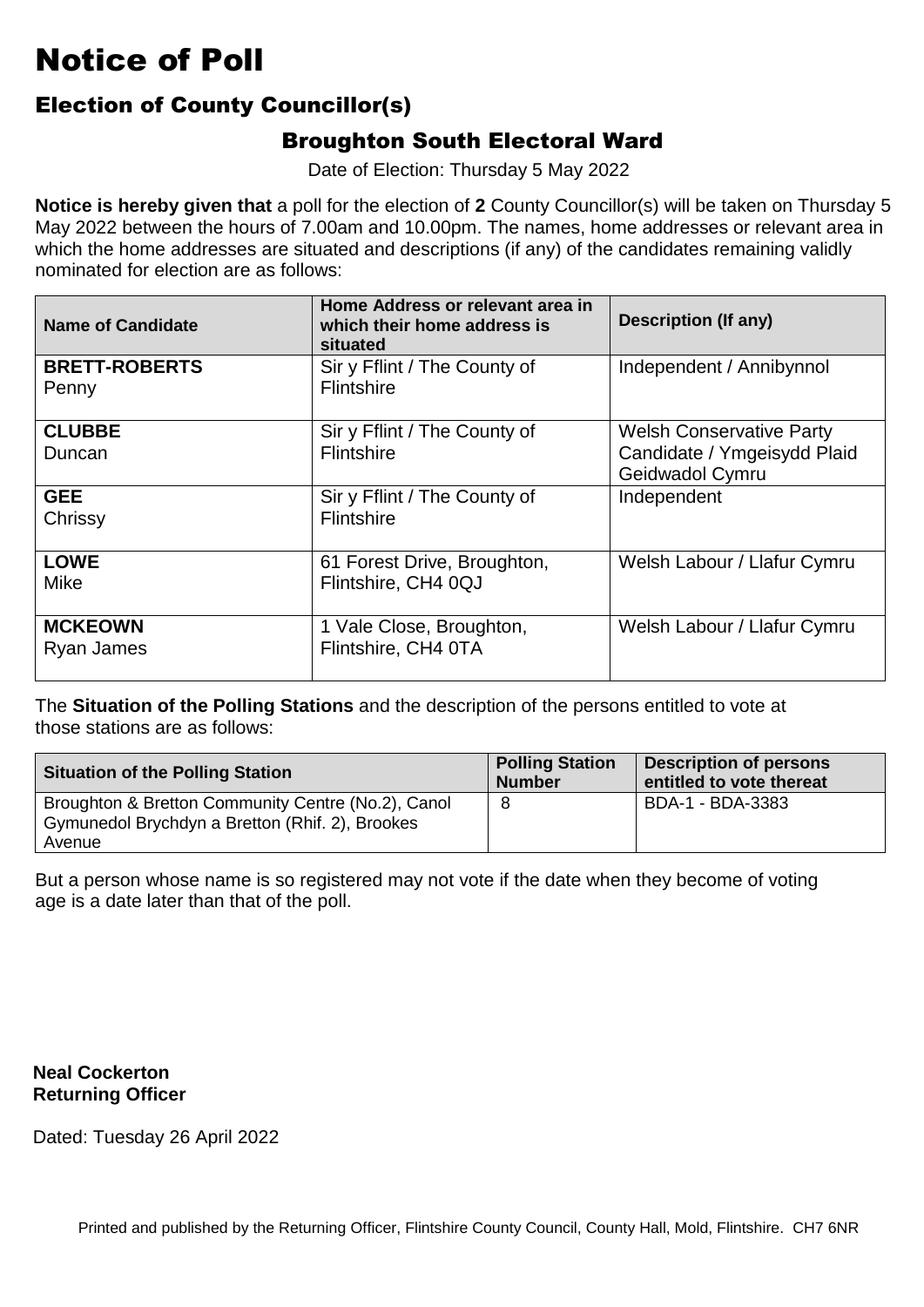#### Election of County Councillor(s)

#### Connah`s Quay South Electoral Ward

Date of Election: Thursday 5 May 2022

 **Notice is hereby given that** a poll for the election of **2** County Councillor(s) will be taken on Thursday 5 which the home addresses are situated and descriptions (if any) of the candidates remaining validly nominated for election are as follows: May 2022 between the hours of 7.00am and 10.00pm. The names, home addresses or relevant area in

| Name of Candidate                    | Home Address or relevant area in<br>which their home address is<br>situated | <b>Description (If any)</b>                                           |
|--------------------------------------|-----------------------------------------------------------------------------|-----------------------------------------------------------------------|
| <b>CREASE</b><br><b>Bill</b>         | Sir y Fflint / The County of<br><b>Flintshire</b>                           | Independent                                                           |
| <b>DUNBAR</b><br>lan                 | 1 Wepre Hall Crescent, Connah's<br>Quay, Deeside, Flintshire, CH5<br>4HZ    | Welsh Labour / Llafur Cymru                                           |
| <b>SMITH</b><br>lan                  | 38 Ffordd Cae Llwyn, Connah's<br>Quay, Flintshire, CH5 4ZB                  | Welsh Labour / Llafur Cymru                                           |
| <b>TATTUM</b><br><b>Steven David</b> | Sir y Fflint / The County of<br>Flintshire                                  | <b>Welsh Liberal Democrats -</b><br>Democratiaid Rhyddfrydol<br>Cymru |
| <b>WREN</b><br><b>Antony Stephen</b> | Sir y Fflint / The County of<br>Flintshire                                  | Independent                                                           |

 The **Situation of the Polling Stations** and the description of the persons entitled to vote at those stations are as follows:

| <b>Situation of the Polling Station</b>                                                         | <b>Polling Station</b><br><b>Number</b> | <b>Description of persons</b><br>entitled to vote thereat |
|-------------------------------------------------------------------------------------------------|-----------------------------------------|-----------------------------------------------------------|
| Wepre C.P. School, Ysgol Gynradd Wepra, Llwyni Drive,<br>Connah's Quay/Cei Connah               | -31                                     | CIA1-1 - CIA1-2148                                        |
| Quay Building (No.1)/Adeilad Cei (Rhif.1), Fron Road /<br>Ffordd Fron, Connah's Quay/Cei Connah | 32                                      | CIA2-1 - CIA2-1507                                        |

But a person whose name is so registered may not vote if the date when they become of voting<br>age is a date later than that of the poll. age is a date later than that of the poll.

#### **Neal Cockerton Returning Officer**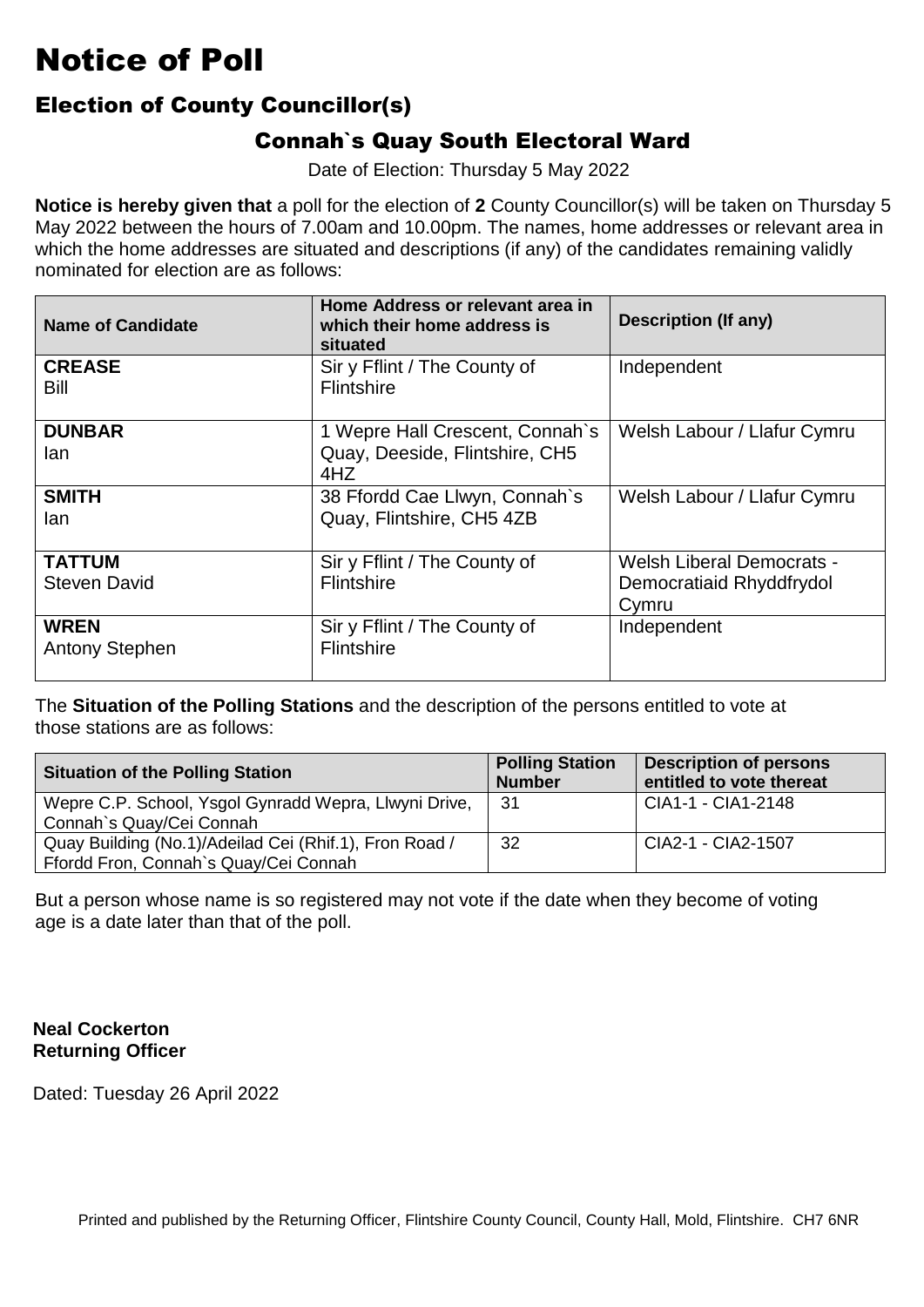### Election of County Councillor(s)

#### Mold South Electoral Ward

Date of Election: Thursday 5 May 2022

 **Notice is hereby given that** a poll for the election of **1** County Councillor(s) will be taken on Thursday 5 which the home addresses are situated and descriptions (if any) of the candidates remaining validly nominated for election are as follows: May 2022 between the hours of 7.00am and 10.00pm. The names, home addresses or relevant area in

| Name of Candidate                   | Home Address or relevant area in<br>which their home address is<br>situated | <b>Description (If any)</b>                                    |
|-------------------------------------|-----------------------------------------------------------------------------|----------------------------------------------------------------|
| <b>BLAINEY</b><br>David Anthony     | Sir y Fflint / The County of<br>Flintshire                                  | <b>Green Party</b>                                             |
| <b>COLLETT</b><br>Geoff             | 8 Ffordd Hengoed, Mold, CH7<br>1QD                                          | Welsh Labour / Llafur Cymru                                    |
| <b>GAFFEY</b><br><b>Bob</b>         | 55 Dreflan, Mold, Flintshire, CH7<br>1DF                                    | Plaid Cymru - The Party of<br>Wales                            |
| <b>GOBLE</b><br><b>Edward David</b> | Sir y Fflint / The County of<br>Flintshire                                  | Welsh Liberal Democrats -<br>Democratiaid Rhyddfrydol<br>Cymru |
| <b>JONES</b><br>Haydn Wynne         | 26 Greenside, Mold, Flintshire,<br>CH <sub>7</sub> 1TN                      | Independent / Annibynnol                                       |

 The **Situation of the Polling Stations** and the description of the persons entitled to vote at those stations are as follows:

| <b>Situation of the Polling Station</b>                                                 | <b>Polling Station</b><br><b>Number</b> | <b>Description of persons</b><br>entitled to vote thereat |
|-----------------------------------------------------------------------------------------|-----------------------------------------|-----------------------------------------------------------|
| Daniel Owen Centre/Canolfan Daniel Owen, Earl<br>Road/Ffordd Yr Iarll, Mold/Yr Wyddgrug | 77                                      | MCD1-1 - MCD1-2021                                        |
| Daniel Owen Centre/Canolfan Daniel Owen, Earl<br>Road/Ffordd Yr Iarll, Mold/Yr Wyddgrug | 77                                      | MCD2-1 - MCD2-92                                          |

But a person whose name is so registered may not vote if the date when they become of voting<br>age is a date later than that of the poll. age is a date later than that of the poll.

#### **Neal Cockerton Returning Officer**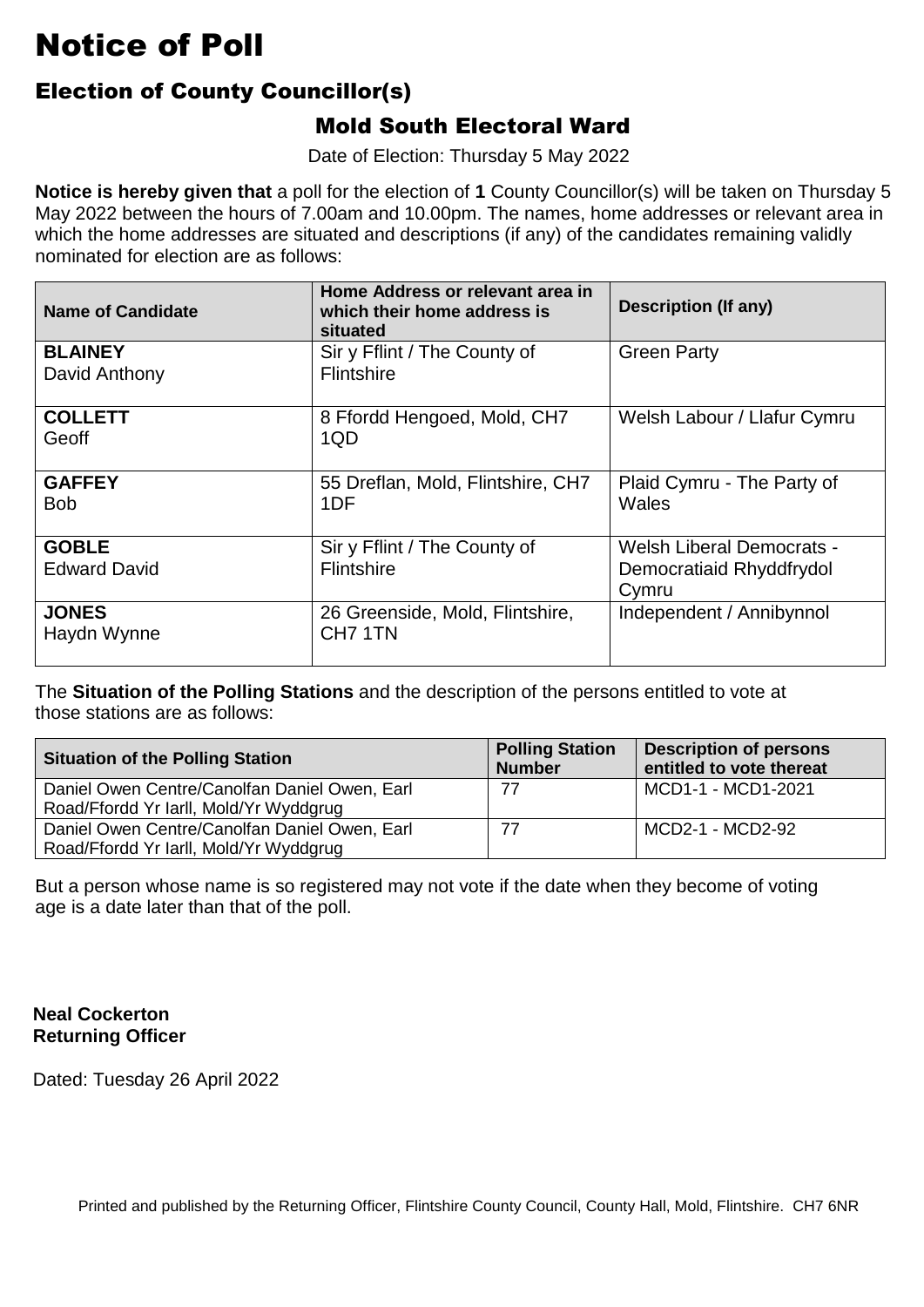### Election of County Councillor(s)

### Shotton East and Shotton Higher Electoral Ward

Date of Election: Thursday 5 May 2022

 **Notice is hereby given that** a poll for the election of **2** County Councillor(s) will be taken on Thursday 5 which the home addresses are situated and descriptions (if any) of the candidates remaining validly nominated for election are as follows: May 2022 between the hours of 7.00am and 10.00pm. The names, home addresses or relevant area in

| <b>Name of Candidate</b>    | Home Address or relevant area in<br>which their home address is<br>situated | <b>Description (If any)</b> |
|-----------------------------|-----------------------------------------------------------------------------|-----------------------------|
| <b>DAVIES</b><br>Ron        | 32 Dale Road, Aston Park,<br>Deeside, Flintshire, CH5 1XE                   | Welsh Labour / Llafur Cymru |
| <b>EVANS</b><br>David       | 40 Wold Court, Deeside,<br>Flintshire, CH5 3LN                              | Welsh Labour / Llafur Cymru |
| <b>EVANS</b><br><b>Mike</b> | 58 Caernarvon Close, Shotton,<br>Deeside, Flintshire, CH5 1AS               | Independent / Annibynnol    |
| <b>EVANS-BROWN</b><br>Kelly | Sir y Fflint / The County of<br><b>Flintshire</b>                           | Independent / Annibynnol    |

 The **Situation of the Polling Stations** and the description of the persons entitled to vote at those stations are as follows:

| <b>Situation of the Polling Station</b>                | <b>Polling Station</b><br><b>Number</b> | <b>Description of persons</b><br>entitled to vote thereat |
|--------------------------------------------------------|-----------------------------------------|-----------------------------------------------------------|
| St. Ethelwolds Church Hall (No.1), Neuadd Eglwys St.   | 90                                      | SCA-1 - SCA-1280                                          |
| Ethelwolds (Rhif.1), Shotton Lane/Lôn Shotton, Shotton |                                         |                                                           |
| St. Ethelwolds Church Hall (No.2), Neuadd Eglwys St.   | -91                                     | SDA1-1 - SDA1-791                                         |
| Ethelwolds (Rhif.2), Shotton Lane/Lôn Shotton, Shotton |                                         |                                                           |
| Community Centre/Canolfan Gymunedol, Elmwood           | 92                                      | SDA2-1 - SDA2-964                                         |
| Close, Shotton                                         |                                         |                                                           |

But a person whose name is so registered may not vote if the date when they become of voting<br>age is a date later than that of the poll. age is a date later than that of the poll.

#### **Neal Cockerton Returning Officer**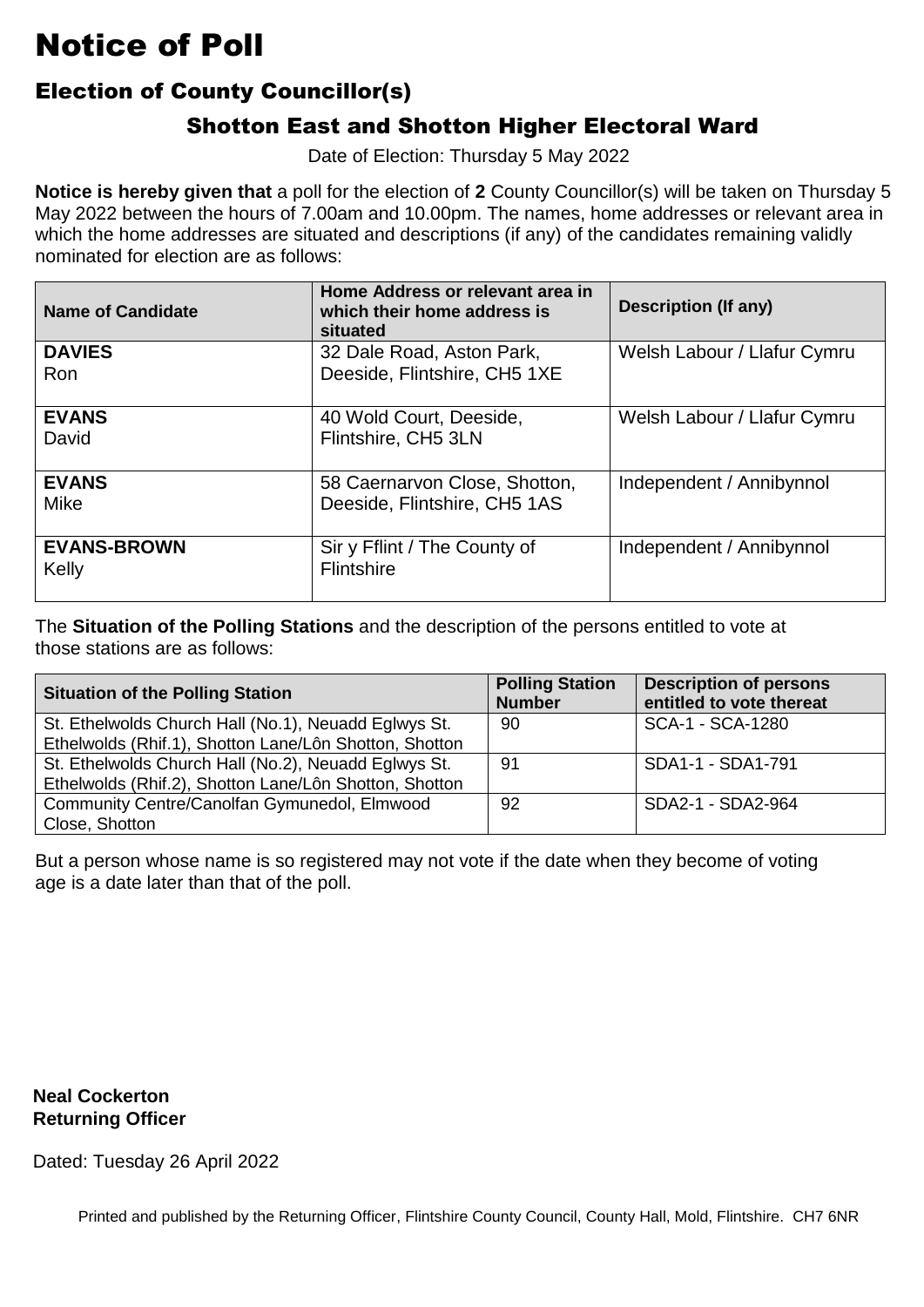### Election of County Councillor(s)

#### Holywell East Electoral Ward

Date of Election: Thursday 5 May 2022

 **Notice is hereby given that** a poll for the election of **1** County Councillor(s) will be taken on Thursday 5 which the home addresses are situated and descriptions (if any) of the candidates remaining validly nominated for election are as follows: May 2022 between the hours of 7.00am and 10.00pm. The names, home addresses or relevant area in

| <b>Name of Candidate</b> | Home Address or relevant area in<br>which their home address is<br>situated | <b>Description (If any)</b>                    |
|--------------------------|-----------------------------------------------------------------------------|------------------------------------------------|
| <b>HODGE</b><br>lan      | 162 Pen-Y-Maes Road, Holywell,<br>Flintshire, CH8 7HL                       | Independent / Annibynnol                       |
| <b>JOHNSON</b><br>Joe    | Kasara, 168 Pen Y Maes Road,<br>Holywell, Flintshire, CH8 7HH               | Welsh Labour / Llafur Cymru                    |
| <b>MURRAY</b>            | Sir y Fflint / The County of                                                | <b>Welsh Liberal Democrats -</b>               |
| <b>Theresa</b>           | Flintshire                                                                  | Democratiaid Rhyddfrydol<br>Cymru              |
| <b>WARD</b>              | 49 Abbots Walk, Pen Y Maes,                                                 | <b>Welsh Conservative Party</b>                |
| Emma                     | Holywell, CH8 7BY                                                           | Candidate / Ymgeisydd Plaid<br>Geidwadol Cymru |

 The **Situation of the Polling Stations** and the description of the persons entitled to vote at those stations are as follows:

| <b>Situation of the Polling Station</b>                 | <b>Polling Station</b><br><b>Number</b> | <b>Description of persons</b><br>entitled to vote thereat |
|---------------------------------------------------------|-----------------------------------------|-----------------------------------------------------------|
| St Peters Church (No.2)/Eglwys Sant Pedr (Rhif.2), Rose | 56                                      | HFD-2 - HFD-1428                                          |
| Hill, Holywell/Treffynnon                               |                                         |                                                           |

But a person whose name is so registered may not vote if the date when they become of voting<br>age is a date later than that of the poll. age is a date later than that of the poll.

**Neal Cockerton Returning Officer**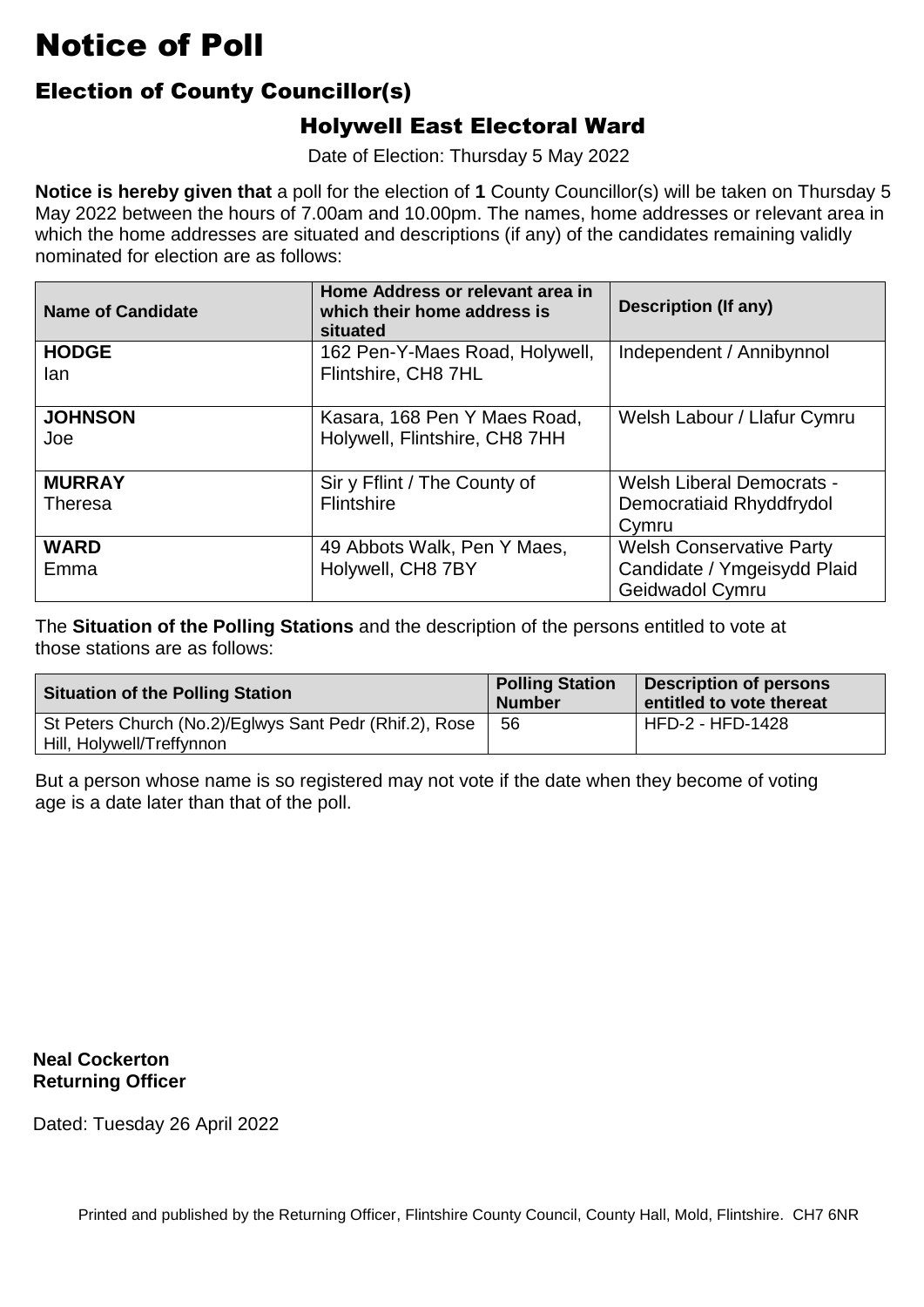### Election of County Councillor(s)

#### Mold East Electoral Ward

Date of Election: Thursday 5 May 2022

 **Notice is hereby given that** a poll for the election of **1** County Councillor(s) will be taken on Thursday 5 which the home addresses are situated and descriptions (if any) of the candidates remaining validly nominated for election are as follows: May 2022 between the hours of 7.00am and 10.00pm. The names, home addresses or relevant area in

| <b>Name of Candidate</b>       | Home Address or relevant area in<br>which their home address is<br>situated | <b>Description (If any)</b> |
|--------------------------------|-----------------------------------------------------------------------------|-----------------------------|
| <b>BEACHER</b><br>Paul         | 37 Bridge Street, Mold, Flintshire,<br>CH <sub>7</sub> 1LW                  | Independent                 |
| <b>BITHELL</b><br><b>Chris</b> | The Coppins, 88 Hendy Road,<br>Mold, Flintshire, CH7 1QR                    | Welsh Labour / Llafur Cymru |

 The **Situation of the Polling Stations** and the description of the persons entitled to vote at those stations are as follows:

| <b>Situation of the Polling Station</b>                                           | <b>Polling Station</b><br><b>Number</b> | <b>Description of persons</b><br>entitled to vote thereat |
|-----------------------------------------------------------------------------------|-----------------------------------------|-----------------------------------------------------------|
| St. Davids Church Hall, Neuadd Eglwys Dewi Sant, St.<br>Davids Lane/Lôn Dewi Sant | 76                                      | MBD1-1 - MBD1-1530                                        |
| St. Davids Church Hall, Neuadd Eglwys Dewi Sant, St.<br>Davids Lane/Lôn Dewi Sant | 76                                      | MBD2-1 - MBD2-483                                         |

But a person whose name is so registered may not vote if the date when they become of voting<br>age is a date later than that of the poll. age is a date later than that of the poll.

**Neal Cockerton Returning Officer**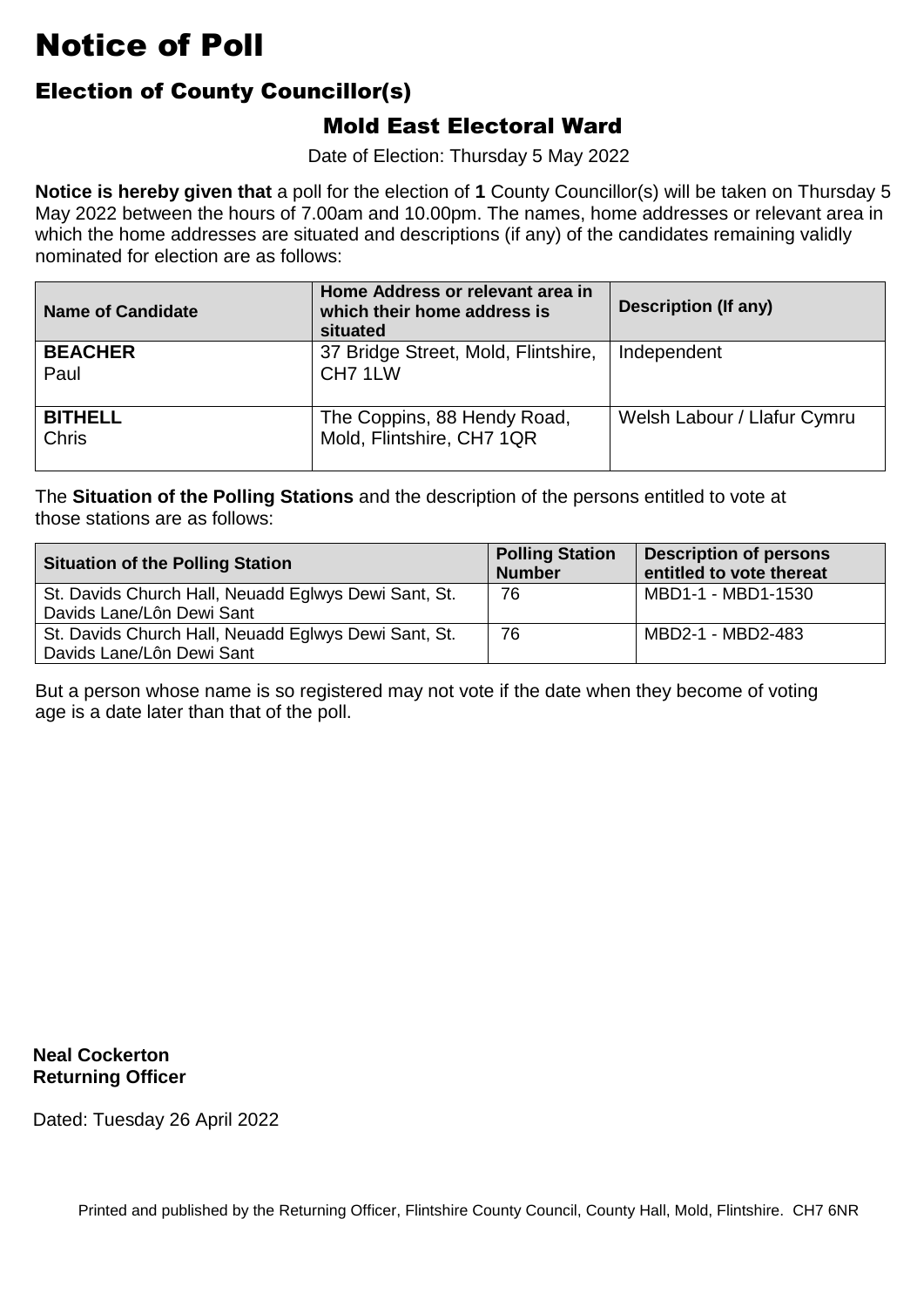### Election of County Councillor(s)

### Broughton North East Electoral Ward

Date of Election: Thursday 5 May 2022

 **Notice is hereby given that** a poll for the election of **1** County Councillor(s) will be taken on Thursday 5 which the home addresses are situated and descriptions (if any) of the candidates remaining validly nominated for election are as follows: May 2022 between the hours of 7.00am and 10.00pm. The names, home addresses or relevant area in

| <b>Name of Candidate</b>        | Home Address or relevant area in<br>which their home address is<br>situated | <b>Description (If any)</b>                                                       |
|---------------------------------|-----------------------------------------------------------------------------|-----------------------------------------------------------------------------------|
| <b>GREGORY</b><br><b>Barrie</b> | 3 Irvings Crescent, Saltney,<br>Chester, CH4 8TU                            | Independent                                                                       |
| <b>MULLIN</b><br><b>Billy</b>   | 8 Willow Way, Broughton,<br>Flintshire, CH4 0RH                             | Welsh Labour / Llafur Cymru                                                       |
| <b>SOFFE</b><br>Raphaelle       | Sir y Fflint / The County of<br>Flintshire                                  | <b>Welsh Conservative Party</b><br>Candidate / Ymgeisydd Plaid<br>Geidwadol Cymru |

 The **Situation of the Polling Stations** and the description of the persons entitled to vote at those stations are as follows:

| <b>Situation of the Polling Station</b>                                                                         | <b>Polling Station</b><br><b>Number</b> | <b>Description of persons</b><br>entitled to vote thereat |
|-----------------------------------------------------------------------------------------------------------------|-----------------------------------------|-----------------------------------------------------------|
| Broughton & Bretton Community Centre (No.1), Canol<br>Gymunedol Brychdyn a Bretton (Rhif. 1), Brookes<br>Avenue |                                         | BCA-1 - BCA-1706/1                                        |

But a person whose name is so registered may not vote if the date when they become of voting<br>age is a date later than that of the poll. age is a date later than that of the poll.

**Neal Cockerton Returning Officer**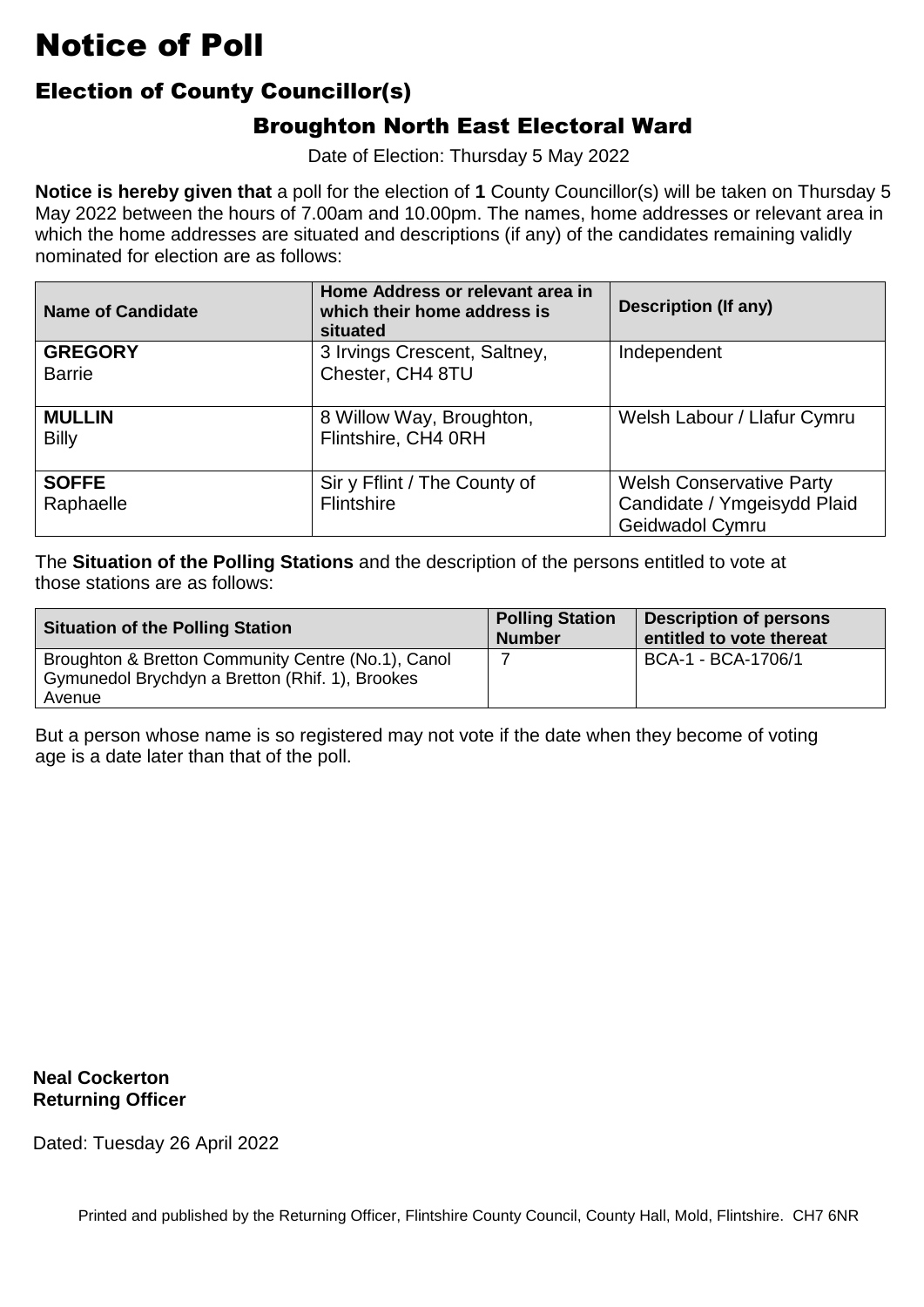#### Election of County Councillor(s)

#### Shotton West Electoral Ward

Date of Election: Thursday 5 May 2022

 **Notice is hereby given that** a poll for the election of **1** County Councillor(s) will be taken on Thursday 5 which the home addresses are situated and descriptions (if any) of the candidates remaining validly nominated for election are as follows: May 2022 between the hours of 7.00am and 10.00pm. The names, home addresses or relevant area in

| <b>Name of Candidate</b>        | Home Address or relevant area in<br>which their home address is<br>situated | <b>Description (If any)</b> |
|---------------------------------|-----------------------------------------------------------------------------|-----------------------------|
| <b>BIBBY</b><br>Sean            | 18 Ryeland Street, Shotton,<br>Flintshire, CH5 1DT                          | Welsh Labour / Llafur Cymru |
| <b>GRIFFITHS</b><br>Steve Biffo | Sir y Fflint / The County of<br>Flintshire                                  | Independent                 |

 The **Situation of the Polling Stations** and the description of the persons entitled to vote at those stations are as follows:

| <b>Situation of the Polling Station</b>                                                | <b>Polling Station</b><br><b>Number</b> | Description of persons<br>entitled to vote thereat |
|----------------------------------------------------------------------------------------|-----------------------------------------|----------------------------------------------------|
| Rivertown Church/Eglwys Rivertown, Chester Road<br>West/Gorllewin Ffordd Caer, Shotton | 93                                      | l SEA-1 - SEA-1533                                 |

But a person whose name is so registered may not vote if the date when they become of voting<br>age is a date later than that of the poll. age is a date later than that of the poll.

**Neal Cockerton Returning Officer**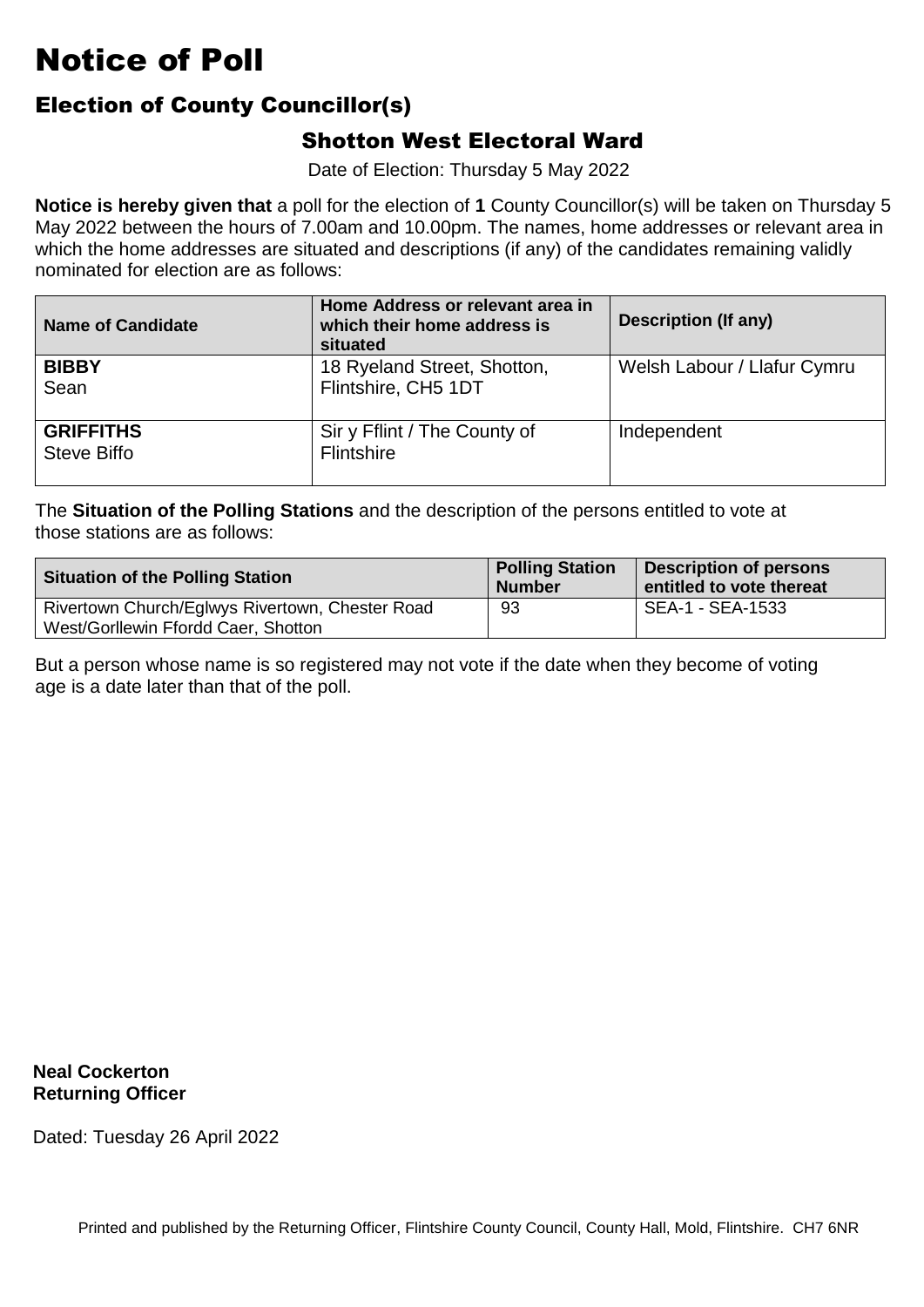### Election of County Councillor(s)

#### Holywell West Electoral Ward

Date of Election: Thursday 5 May 2022

 **Notice is hereby given that** a poll for the election of **1** County Councillor(s) will be taken on Thursday 5 which the home addresses are situated and descriptions (if any) of the candidates remaining validly nominated for election are as follows: May 2022 between the hours of 7.00am and 10.00pm. The names, home addresses or relevant area in

| <b>Name of Candidate</b>   | Home Address or relevant area in<br>which their home address is<br>situated | <b>Description (If any)</b>                                                              |
|----------------------------|-----------------------------------------------------------------------------|------------------------------------------------------------------------------------------|
| <b>CARTER</b><br>Lynda Ann | 15 Cae'r Fron, Holywell, CH8<br>7RG                                         | Independent / Annibynnol                                                                 |
| <b>JOHNSON</b><br>Paul     | Sir y Fflint / The County of<br><b>Flintshire</b>                           | Welsh Labour and Co-<br>operative Party / Llafur a'r<br><b>Blaid Gydweithredol Cymru</b> |

 The **Situation of the Polling Stations** and the description of the persons entitled to vote at those stations are as follows:

| <b>Situation of the Polling Station</b>                                                              | <b>Polling Station</b><br><b>Number</b> | <b>Description of persons</b><br>entitled to vote thereat |
|------------------------------------------------------------------------------------------------------|-----------------------------------------|-----------------------------------------------------------|
| Youth Centre (No.2)/Canolfan leuenctid (Rhif.2), North<br>Road/Ffordd Y Gogledd, Holywell/Treffynnon | 57                                      | HGD1-1 - HGD1-1076                                        |
| Community Centre/Canolfan Gymunedol, Holway,<br>Holywell/Treffynnon                                  | 58                                      | HGD2-1 - HGD2-723                                         |

But a person whose name is so registered may not vote if the date when they become of voting<br>age is a date later than that of the poll. age is a date later than that of the poll.

**Neal Cockerton Returning Officer**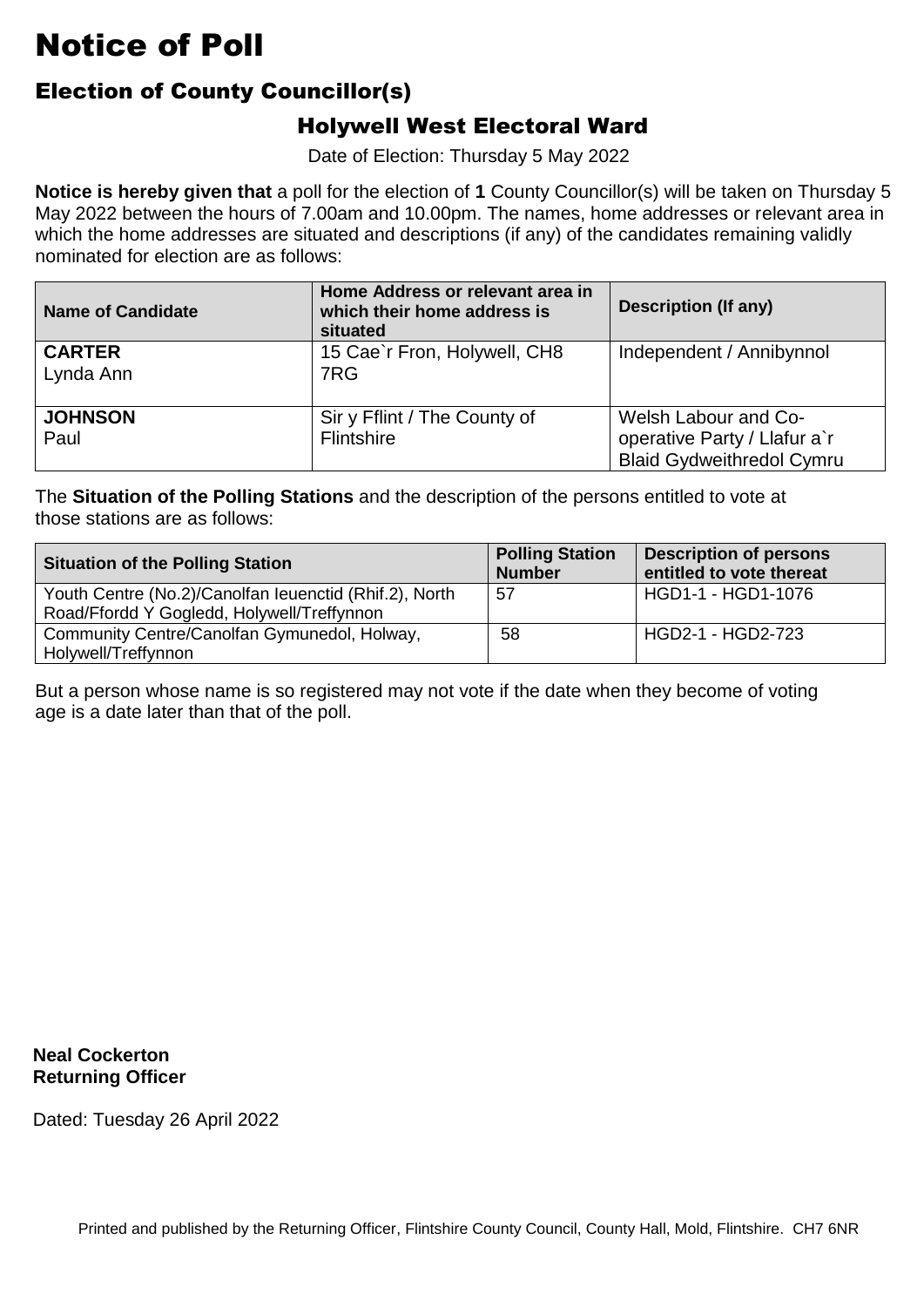### Election of County Councillor(s)

#### Mold West Electoral Ward

Date of Election: Thursday 5 May 2022

 **Notice is hereby given that** a poll for the election of **1** County Councillor(s) will be taken on Thursday 5 which the home addresses are situated and descriptions (if any) of the candidates remaining validly nominated for election are as follows: May 2022 between the hours of 7.00am and 10.00pm. The names, home addresses or relevant area in

| <b>Name of Candidate</b>            | Home Address or relevant area in<br>which their home address is<br>situated | <b>Description (If any)</b>                                           |
|-------------------------------------|-----------------------------------------------------------------------------|-----------------------------------------------------------------------|
| <b>CLAYDON</b><br><b>Tina Susan</b> | 1 Nant Derw, Mold, Flintshire,<br>CH <sub>7</sub> 1TX                       | Welsh Labour / Llafur Cymru                                           |
| <b>EDWARDS</b><br>Joanne            | 92 Queens Park, Mold, CH7 1TQ                                               | <b>Welsh Liberal Democrats -</b><br>Democratiaid Rhyddfrydol<br>Cymru |
| <b>LLOYD</b><br><b>Brian</b>        | Pwll Glas Farm Cottage,<br>Gwernaffield Road, Mold,<br>Flintshire, CH7 1RQ  | Independent / Annibynnol                                              |
| <b>MATTHIAS</b><br>Geoffrey         | 7 Dreflan, Mold, Flintshire, CH7<br>1DE                                     | Independent                                                           |

 The **Situation of the Polling Stations** and the description of the persons entitled to vote at those stations are as follows:

| <b>Situation of the Polling Station</b>                                  | <b>Polling Station</b><br><b>Number</b> | <b>Description of persons</b><br>entitled to vote thereat |
|--------------------------------------------------------------------------|-----------------------------------------|-----------------------------------------------------------|
| Parkfields Community Centre, Canolfan Gymunedol<br>Parkfields, Ash Grove | 78                                      | MDD1-1 - MDD1-1456                                        |
| Parkfields Community Centre, Canolfan Gymunedol<br>Parkfields, Ash Grove | 78                                      | MDD2-1 - MDD2-305                                         |

But a person whose name is so registered may not vote if the date when they become of voting<br>age is a date later than that of the poll. age is a date later than that of the poll.

**Neal Cockerton Returning Officer**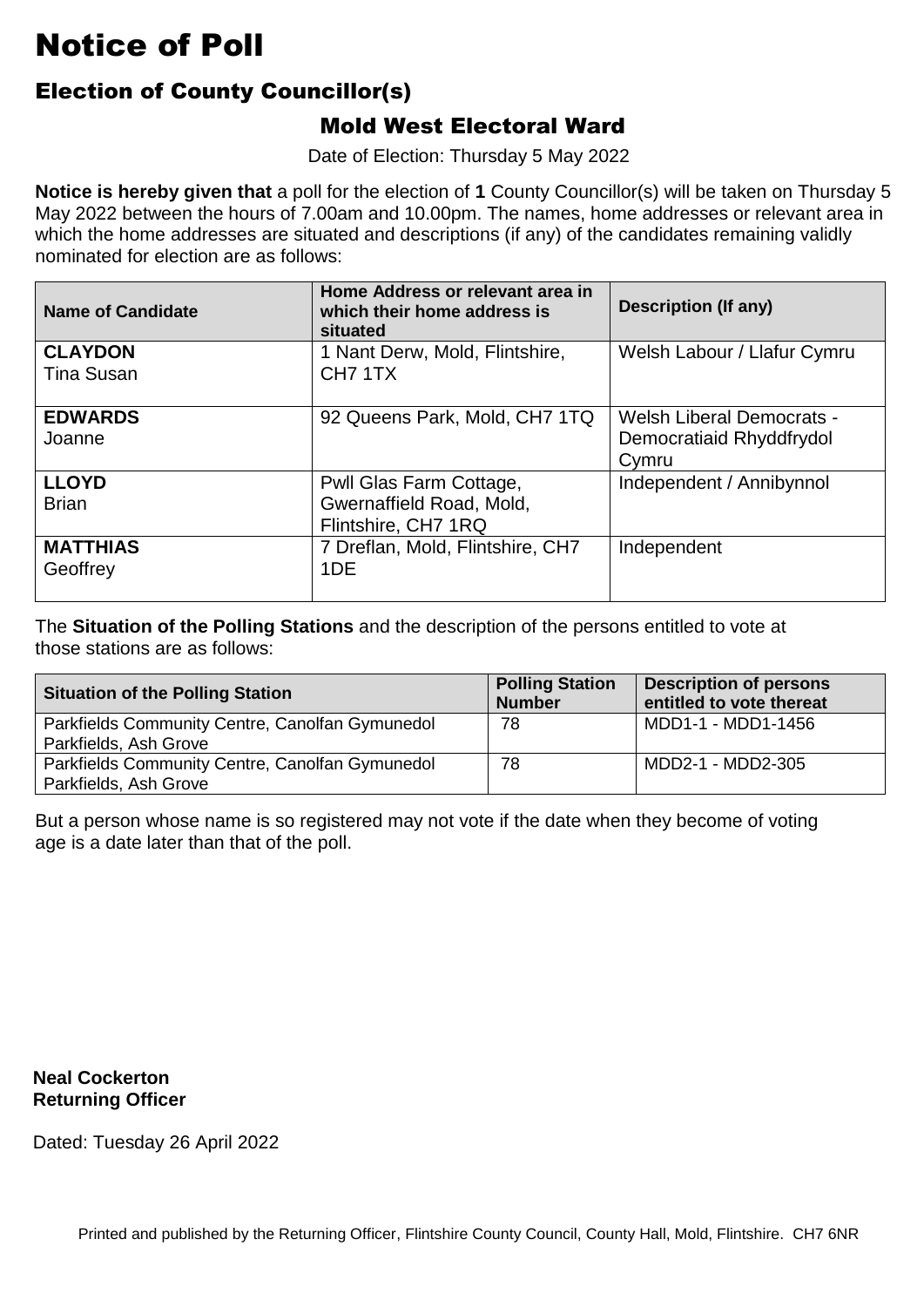#### Election of County Councillor(s)

#### Llanasa and Trelawnyd Electoral Ward

Date of Election: Thursday 5 May 2022

 **Notice is hereby given that** a poll for the election of **2** County Councillor(s) will be taken on Thursday 5 which the home addresses are situated and descriptions (if any) of the candidates remaining validly nominated for election are as follows: May 2022 between the hours of 7.00am and 10.00pm. The names, home addresses or relevant area in

| <b>Name of Candidate</b>                      | Home Address or relevant area in<br>which their home address is<br>situated | <b>Description (If any)</b>                                                       |
|-----------------------------------------------|-----------------------------------------------------------------------------|-----------------------------------------------------------------------------------|
| <b>BANKS</b><br>Glyn                          | Bodwyn, Tanlan, Flintshire, CH8<br>9JH                                      | Independent / Annibynnol                                                          |
| <b>BEAL</b><br>Tom                            | Llwyn Farm, Tanlan,<br>Ffynnongroyw, CH8 9UU                                | Independent / Annibynnol                                                          |
| <b>BOLGER</b><br>Rachel                       | Sir y Fflint / The County of<br>Flintshire                                  | Green Party / Plaid Werdd                                                         |
| <b>MADDISON</b><br>Gina                       | Malvyn, Moel View Road,<br>Gronant, LL19 9SU                                | Welsh Labour / Llafur Cymru                                                       |
| <b>ROBERTS</b><br><b>Timothy James Garner</b> | Plas Yn Dre Ucha, High Street,<br>Trelawnyd, Flintshire, LL18 6DT           | <b>Welsh Conservative Party</b><br>Candidate / Ymgeisydd Plaid<br>Geidwadol Cymru |

 The **Situation of the Polling Stations** and the description of the persons entitled to vote at those stations are as follows:

| <b>Situation of the Polling Station</b>               | <b>Polling Station</b><br><b>Number</b> | <b>Description of persons</b><br>entitled to vote thereat |
|-------------------------------------------------------|-----------------------------------------|-----------------------------------------------------------|
| Community Wing/Adain Gymunedol, Ysgol Bryn Garth,     | 62                                      | LCD1-1 - LCD1-607                                         |
| Penyffordd                                            |                                         |                                                           |
| Community Centre/Canolfan Gymunedol, Talacre          | 63                                      | LCD2-1 - LCD2-328                                         |
| Canolfan, Ffynnongroyw, Nr. Holywell/Nr. Treffynnon   | 64                                      | LCD3-1 - LCD3-549                                         |
| Family Centre/Canolfan Deuluol, Nant y Gro, Gronant   | 65                                      | LDD1-1 - LDD1-919                                         |
| Village Hall/Neuadd Y Pentref, Gwespyr                | 66                                      | LDD2-2 - LDD2-350                                         |
| Llanasa Village Hall/Neuadd Y Pentre Llanasa, Llanasa | 67                                      | LED1-1 - LED1-251                                         |
| Community Centre/Canolfan Gymunedol, Berthengam       | 68                                      | LED2-1 - LED2-544                                         |
| Gwaenysgor Village Hall, Neuadd Bentref Gwaenysgor,   | 69                                      | LFD-1 - LFD-193                                           |
| Gwaenysgor, Nr Prestatyn                              |                                         |                                                           |
| Memorial Hall/Neuadd Goffa, Trelawnyd, Nr Rhyl        | 70                                      | LGD-1 - LGD-495/1                                         |

 But a person whose name is so registered may not vote if the date when they become of voting age is a date later than that of the poll.

#### **Neal Cockerton Returning Officer**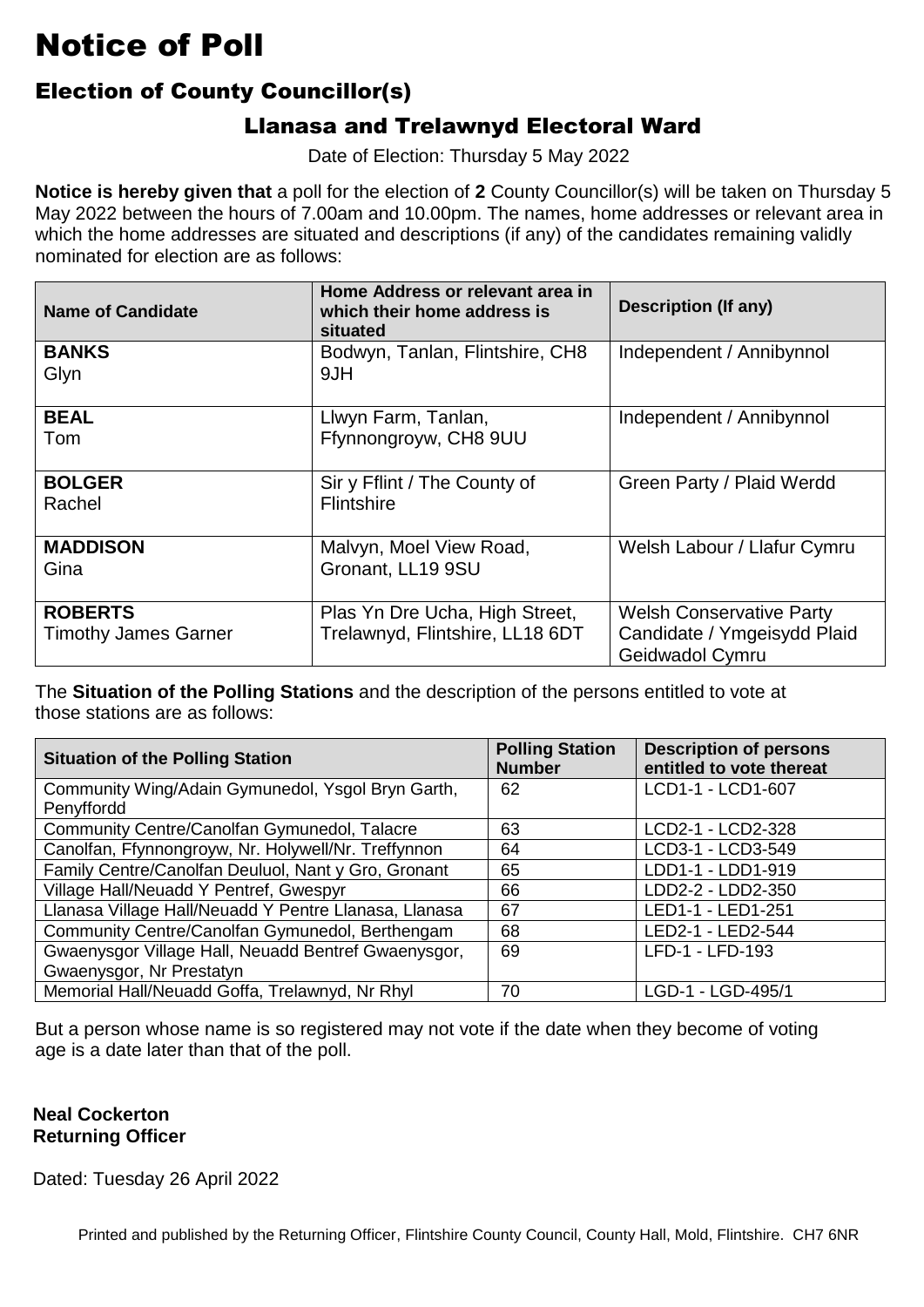### Election of County Councillor(s)

#### Northop Electoral Ward

Date of Election: Thursday 5 May 2022

 **Notice is hereby given that** a poll for the election of **2** County Councillor(s) will be taken on Thursday 5 which the home addresses are situated and descriptions (if any) of the candidates remaining validly nominated for election are as follows: May 2022 between the hours of 7.00am and 10.00pm. The names, home addresses or relevant area in

| <b>Name of Candidate</b>          | Home Address or relevant area in<br>which their home address is<br>situated          | <b>Description (If any)</b>                                           |
|-----------------------------------|--------------------------------------------------------------------------------------|-----------------------------------------------------------------------|
| <b>ASHLEY</b><br>Paul             | 1 Duke Street, Sychdyn, Mold,<br>Flintshire, CH7 6EJ                                 | Independent                                                           |
| <b>BATEMAN</b><br>Marion          | Avondale, 17 Pen Y Bryn,<br>Sychdyn, Flintshire, CH7 6EE                             | Independent                                                           |
| <b>GOLDSBOROUGH</b><br><b>Ben</b> | Sir y Fflint / The County of<br><b>Flintshire</b>                                    | Welsh Labour / Llafur Cymru                                           |
| <b>SHARPS</b><br>Tony             | Gentone, Village Road, Northop<br>Hall, CH7 6HS                                      | Independent                                                           |
| <b>SIKANDER</b><br>Uzma           | Sir y Fflint / The County of<br>Flintshire                                           | <b>Welsh Liberal Democrats -</b><br>Democratiaid Rhyddfrydol<br>Cymru |
| <b>THEW</b><br>Linda              | 2 Northop Hall Cottages, Village<br>Road, Northop Hall, Mold,<br>Flintshire, CH7 6HR | Independent / Annibynnol                                              |

 The **Situation of the Polling Stations** and the description of the persons entitled to vote at those stations are as follows:

| <b>Situation of the Polling Station</b>                                            | <b>Polling Station</b><br><b>Number</b> | <b>Description of persons</b><br>entitled to vote thereat |
|------------------------------------------------------------------------------------|-----------------------------------------|-----------------------------------------------------------|
| Edith Bankes Memorial Institute, Neuadd Goffa Edith<br>Bankes, Northop/Llaneurgain | 80                                      | NAD-1 - NAD-1064                                          |
| Memorial Hall/Neuadd Goffa, Sychdyn, Nr Mold/Nr Yr                                 | 81                                      | NBD-1 - NBD-1514                                          |
| Wyddgrug                                                                           |                                         |                                                           |
| Community Pavilion/Pafiliwn Cymunedol, Northop Hall                                | 82                                      | NCD-1 - NCD-1400                                          |

But a person whose name is so registered may not vote if the date when they become of voting<br>age is a date later than that of the poll. age is a date later than that of the poll.

#### **Neal Cockerton Returning Officer**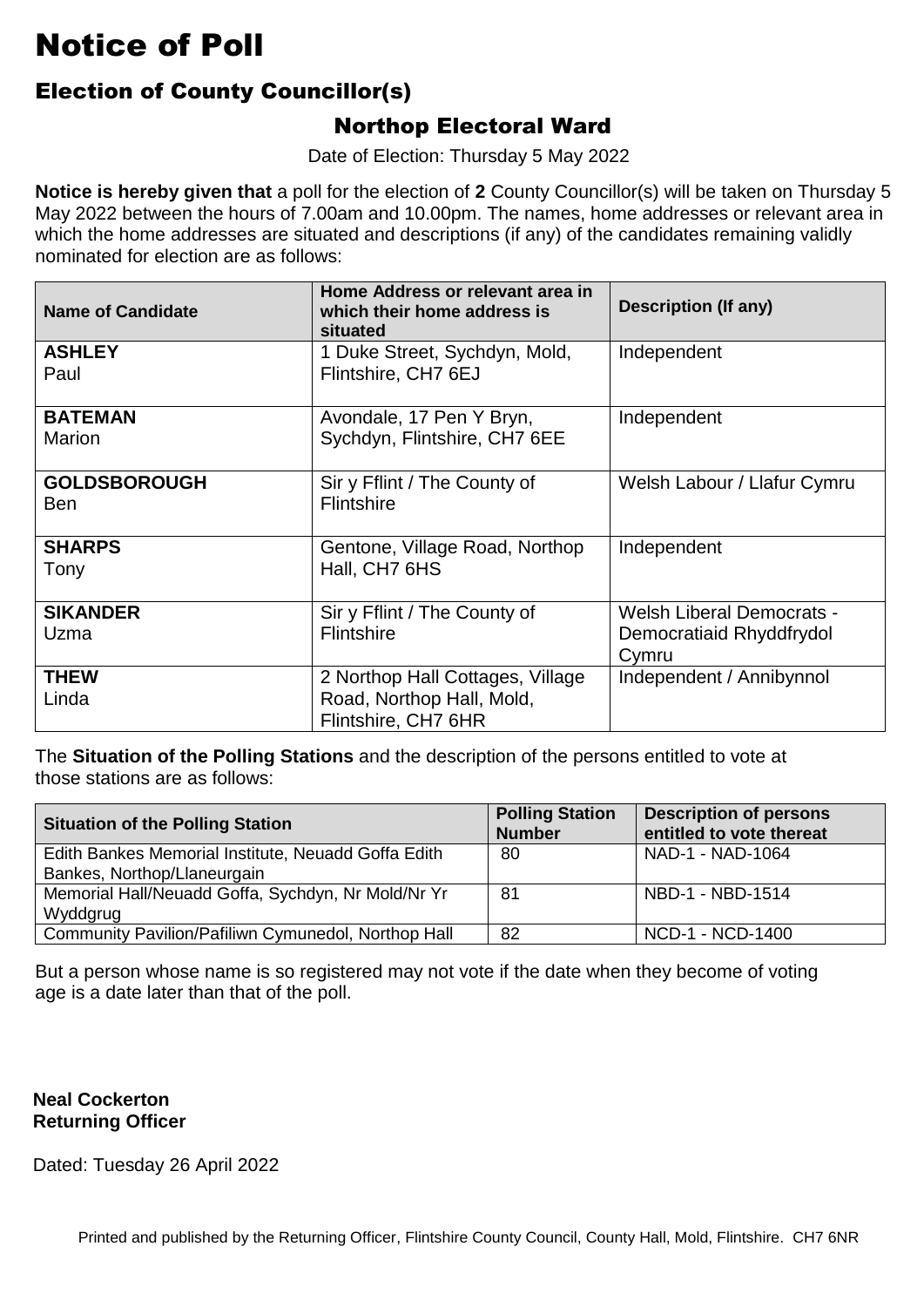### Election of County Councillor(s)

### Llanfynydd Electoral Ward

Date of Election: Thursday 5 May 2022

 **Notice is hereby given that** a poll for the election of **1** County Councillor(s) will be taken on Thursday 5 which the home addresses are situated and descriptions (if any) of the candidates remaining validly nominated for election are as follows: May 2022 between the hours of 7.00am and 10.00pm. The names, home addresses or relevant area in

| <b>Name of Candidate</b> | Home Address or relevant area in<br>which their home address is<br>situated | Description (If any)        |
|--------------------------|-----------------------------------------------------------------------------|-----------------------------|
| <b>HOLT</b><br>Tim       | Sir Ddinbych / The County of<br>Denbighshire                                | Independent                 |
| <b>HUGHES</b><br>Dave    | Tegfryn, Cymau Lane, Cymau,<br>Nr. Wrexham, Flintshire, LL11<br>5EW         | Welsh Labour / Llafur Cymru |

 The **Situation of the Polling Stations** and the description of the persons entitled to vote at those stations are as follows:

| <b>Situation of the Polling Station</b>          | <b>Polling Station</b><br><b>Number</b> | <b>Description of persons</b><br>entitled to vote thereat |
|--------------------------------------------------|-----------------------------------------|-----------------------------------------------------------|
| C.P. School/Ysgol Gynradd, Abermorddu, Nr.       | 71                                      | LHA-1 - LHA-487                                           |
| Wrexham/Nr.Wrecsam                               |                                         |                                                           |
| Community Centre/Canolfan Gymunedol, Cymau, Nr.  | 72                                      | LIA-1 - LIA-356                                           |
| Wrexham/Nr. Wrecsam                              |                                         |                                                           |
| Community Centre/Canolfan Gymunedol, Ffrith, Nr. | 73                                      | LJA-1 - LJA-469                                           |
| Wrexham/Nr.Wrecsam                               |                                         |                                                           |
| Coed Talon Bowling Club, Clwb Bowlio Coed Talon, | 74                                      | LKA-1 - LKA-188                                           |
| Pontybodkin                                      |                                         |                                                           |

But a person whose name is so registered may not vote if the date when they become of voting<br>age is a date later than that of the poll. age is a date later than that of the poll.

**Neal Cockerton Returning Officer**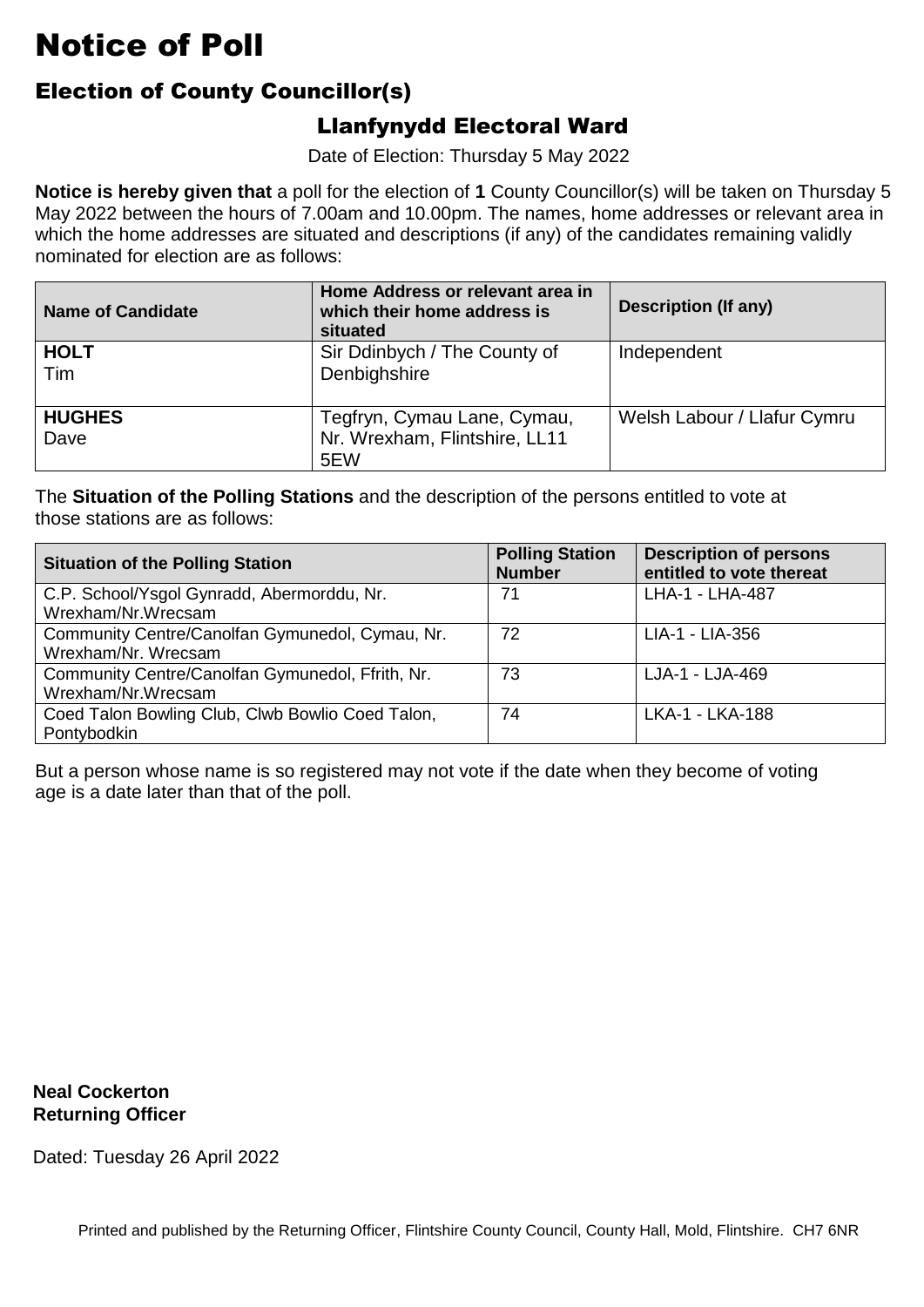#### Election of County Councillor(s)

#### Greenfield Electoral Ward

Date of Election: Thursday 5 May 2022

 **Notice is hereby given that** a poll for the election of **1** County Councillor(s) will be taken on Thursday 5 which the home addresses are situated and descriptions (if any) of the candidates remaining validly nominated for election are as follows: May 2022 between the hours of 7.00am and 10.00pm. The names, home addresses or relevant area in

| <b>Name of Candidate</b> | Home Address or relevant area in<br>which their home address is<br>situated | <b>Description (If any)</b>                                                       |
|--------------------------|-----------------------------------------------------------------------------|-----------------------------------------------------------------------------------|
| <b>DOLPHIN</b>           | Sir y Fflint / The County of                                                | Independent / Annibynnol                                                          |
| Rosetta                  | Flintshire                                                                  |                                                                                   |
| <b>JONES</b><br>Mike     | Sir y Fflint / The County of<br>Flintshire                                  | Welsh Labour / Llafur Cymru                                                       |
| <b>SPRAKE</b><br>Matt    | Sir y Fflint / The County of<br>Flintshire                                  | <b>Welsh Conservative Party</b><br>Candidate / Ymgeisydd Plaid<br>Geidwadol Cymru |

 The **Situation of the Polling Stations** and the description of the persons entitled to vote at those stations are as follows:

| <b>Situation of the Polling Station</b>                                            | <b>Polling Station</b><br><b>Number</b> | <b>Description of persons</b><br>entitled to vote thereat |
|------------------------------------------------------------------------------------|-----------------------------------------|-----------------------------------------------------------|
| Youth & Community Centre, Canolfan leuenctid a<br>Chymunedol, Greenfield/Maes Glas | 42                                      | GAD-1 - GAD-2032                                          |

But a person whose name is so registered may not vote if the date when they become of voting<br>age is a date later than that of the poll. age is a date later than that of the poll.

**Neal Cockerton Returning Officer**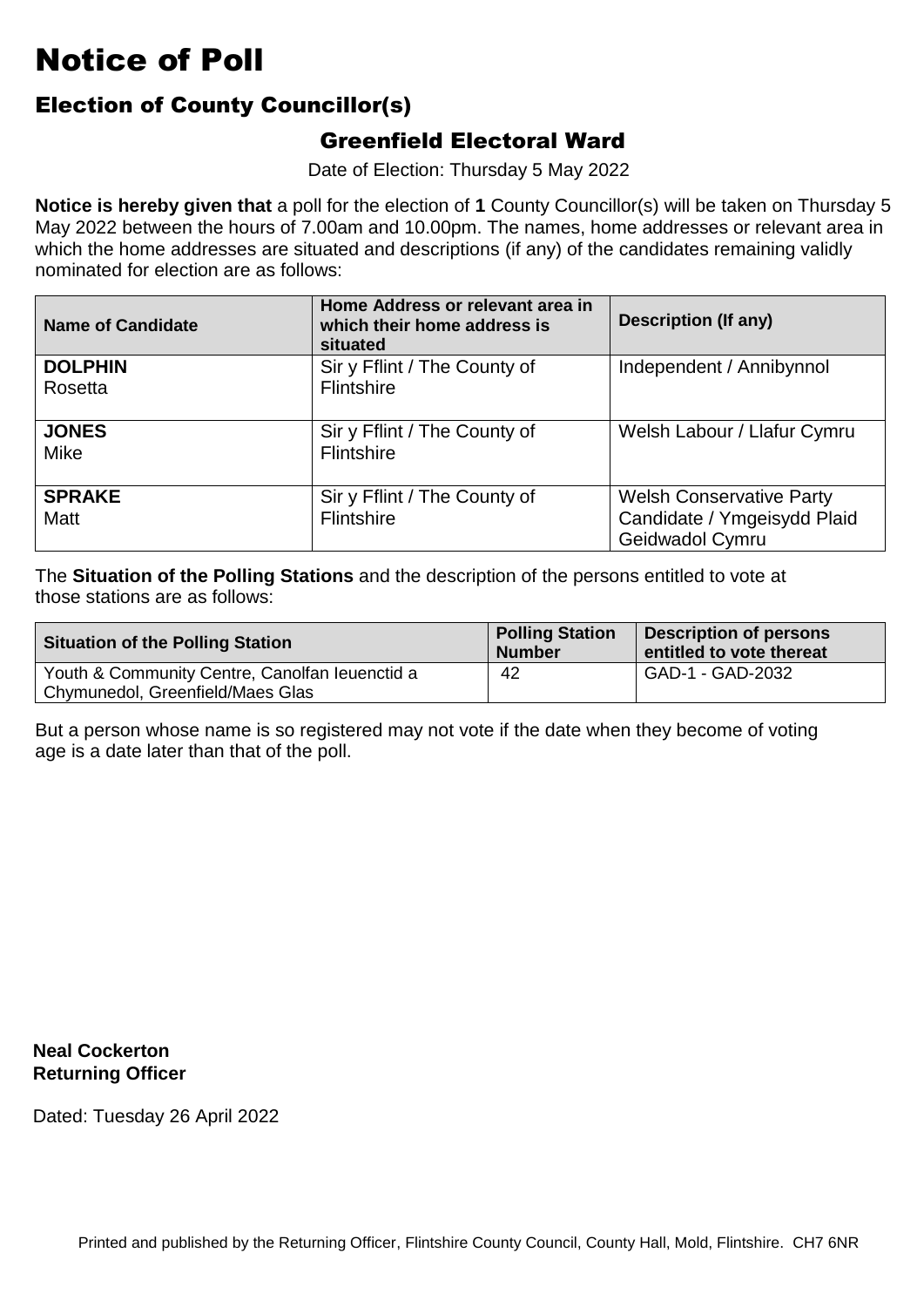### Election of County Councillor(s)

#### Mostyn Electoral Ward

Date of Election: Thursday 5 May 2022

 **Notice is hereby given that** a poll for the election of **1** County Councillor(s) will be taken on Thursday 5 which the home addresses are situated and descriptions (if any) of the candidates remaining validly nominated for election are as follows: May 2022 between the hours of 7.00am and 10.00pm. The names, home addresses or relevant area in

| <b>Name of Candidate</b>                  | Home Address or relevant area in<br>which their home address is<br>situated | <b>Description (If any)</b>                                                       |
|-------------------------------------------|-----------------------------------------------------------------------------|-----------------------------------------------------------------------------------|
| <b>BANKS</b><br>Pam                       | Bodwyn, Tanlan, Nr Holywell,<br>Flintshire, CH8 9JH                         | Independent / Annibynnol                                                          |
| <b>HEESOM</b><br><b>Patrick</b>           | Sir y Fflint / The County of<br>Flintshire                                  | Independent                                                                       |
| <b>LAVERY</b><br>Lee                      | 20 Penrho Estate, Mostyn,<br>Flintshire, CH8 9QS                            | <b>Green Party</b>                                                                |
| <b>PRYDDERCH</b><br><b>Heather Alison</b> | 3 Garden Row, Coast Road,<br>Mostyn, Holywell, Flintshire, CH8<br>9GA       | <b>Welsh Liberal Democrats -</b><br>Democratiaid Rhyddfrydol<br>Cymru             |
| <b>WAYMONT</b><br>Les                     | Sir y Fflint / The County of<br>Flintshire                                  | <b>Welsh Conservative Party</b><br>Candidate / Ymgeisydd Plaid<br>Geidwadol Cymru |

 The **Situation of the Polling Stations** and the description of the persons entitled to vote at those stations are as follows:

| <b>Situation of the Polling Station</b>               | <b>Polling Station</b><br><b>Number</b> | <b>Description of persons</b><br>entitled to vote thereat |
|-------------------------------------------------------|-----------------------------------------|-----------------------------------------------------------|
| Community Centre (No.1), Canolfan Gymunedol (Rhif.1), | 79                                      | MED-1 - MED-991                                           |
| <b>Maes Pennant Estate</b>                            |                                         |                                                           |
| Community Centre (No.1), Canolfan Gymunedol (Rhif.1), | 79                                      | MFD-1 - MFD-462                                           |
| <b>Maes Pennant Estate</b>                            |                                         |                                                           |

But a person whose name is so registered may not vote if the date when they become of voting<br>age is a date later than that of the poll. age is a date later than that of the poll.

#### **Neal Cockerton Returning Officer**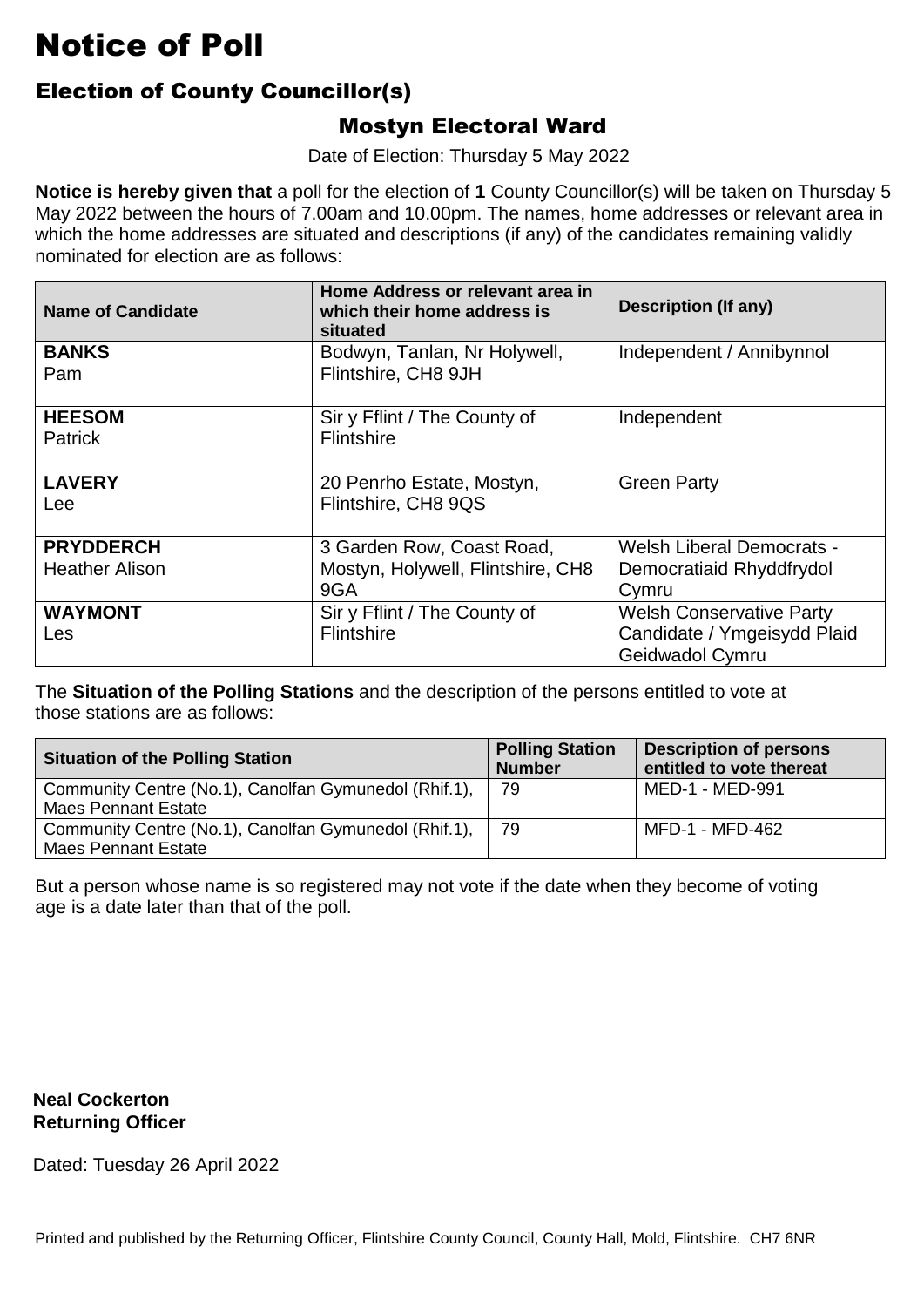### Election of County Councillor(s)

#### Pen-y-ffordd Electoral Ward

Date of Election: Thursday 5 May 2022

 **Notice is hereby given that** a poll for the election of **2** County Councillor(s) will be taken on Thursday 5 which the home addresses are situated and descriptions (if any) of the candidates remaining validly nominated for election are as follows: May 2022 between the hours of 7.00am and 10.00pm. The names, home addresses or relevant area in

| <b>Name of Candidate</b>    | Home Address or relevant area in<br>which their home address is<br>situated    | <b>Description (If any)</b> |
|-----------------------------|--------------------------------------------------------------------------------|-----------------------------|
| <b>IBBOTSON</b><br>Alasdair | 8 Westfield Drive, Penyffordd,<br>Chester, CH4 0HY                             | Welsh Labour / Llafur Cymru |
| <b>WAKELAM</b><br>Roy Alan  | 49 Penymynydd Road,<br>Penyffordd, Flintshire, CH4 OLF                         | Independent / Annibynnol    |
| <b>WALKER</b><br>David      | 22 Vounog Hill, Penyffordd, Nr<br>Chester, CH4 0EZ                             | Welsh Labour / Llafur Cymru |
| <b>WILLIAMS</b><br>David    | Cae Derw, Wrexham Road, Pen-<br>y-ffordd, Near Chester, Flintshire,<br>CH4 0HT | Independent / Annibynnol    |

 The **Situation of the Polling Stations** and the description of the persons entitled to vote at those stations are as follows:

| <b>Situation of the Polling Station</b>                             | <b>Polling Station</b><br><b>Number</b> | <b>Description of persons</b><br>entitled to vote thereat |
|---------------------------------------------------------------------|-----------------------------------------|-----------------------------------------------------------|
| Youth Centre/Canolfan leuenctid, Penyffordd, Nr.<br>Chester/Nr.Caer | 83                                      | PAA1-1 - PAA1-1895                                        |
| Youth Centre/Canolfan leuenctid, Penyffordd, Nr.<br>Chester/Nr.Caer | 83                                      | PAA2-1 - PAA2-1784                                        |

But a person whose name is so registered may not vote if the date when they become of voting<br>age is a date later than that of the poll. age is a date later than that of the poll.

**Neal Cockerton Returning Officer**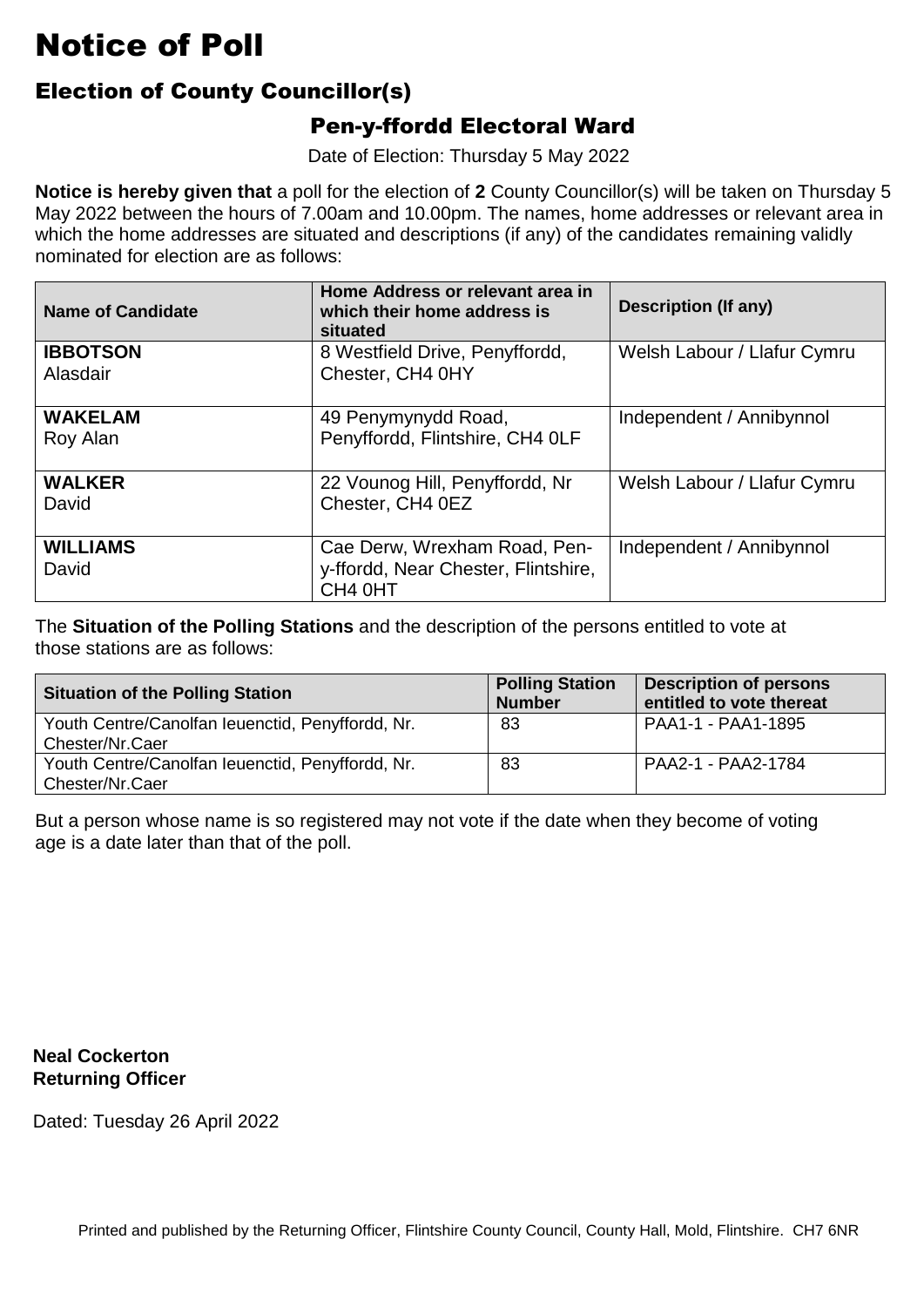### Election of County Councillor(s)

#### Hawarden: Aston Electoral Ward

Date of Election: Thursday 5 May 2022

 **Notice is hereby given that** a poll for the election of **2** County Councillor(s) will be taken on Thursday 5 which the home addresses are situated and descriptions (if any) of the candidates remaining validly nominated for election are as follows: May 2022 between the hours of 7.00am and 10.00pm. The names, home addresses or relevant area in

| <b>Name of Candidate</b> | Home Address or relevant area in<br>which their home address is<br>situated | <b>Description (If any)</b> |
|--------------------------|-----------------------------------------------------------------------------|-----------------------------|
| <b>BROCKLEY</b>          | 99 The Meadows, Higher                                                      | Welsh Labour / Llafur Cymru |
| Gillian Louise           | Shotton, Deeside, Flintshire, CH5                                           |                             |
|                          | 1QR                                                                         |                             |
| <b>BROWN</b>             | 25 New Park Road, Aston Park,                                               | Independent / Annibynnol    |
| Helen                    | Flintshire, CH5 1XD                                                         |                             |
|                          |                                                                             |                             |
| <b>HARDCASTLE</b>        | 16 Rowan Road, Aston Park,                                                  | Independent / Annibynnol    |
| George                   | Deeside, Flintshire, CH5 1XR                                                |                             |
|                          |                                                                             |                             |

 The **Situation of the Polling Stations** and the description of the persons entitled to vote at those stations are as follows:

| <b>Situation of the Polling Station</b>                                                              | <b>Polling Station</b><br><b>Number</b> | <b>Description of persons</b><br>entitled to vote thereat |
|------------------------------------------------------------------------------------------------------|-----------------------------------------|-----------------------------------------------------------|
| Woodside Close Community Centre, Canolfan<br>Gymunedol Woodside Close, Woodside Close,<br>Ewloe/Ewlo | 47                                      | HAA1-1 - HAA1-1281                                        |
| Aston Community Centre, Canolfan Gymunedol Aston,<br>Aston Park Road, Aston                          | 48                                      | HAA2-1 - HAA2-1230                                        |
| Masonic Hall, Neuadd y Seiri Rhyddion, Gladstone Way                                                 | 49                                      | HAA3-1 - HAA3-825                                         |

But a person whose name is so registered may not vote if the date when they become of voting<br>age is a date later than that of the poll. age is a date later than that of the poll.

**Neal Cockerton Returning Officer**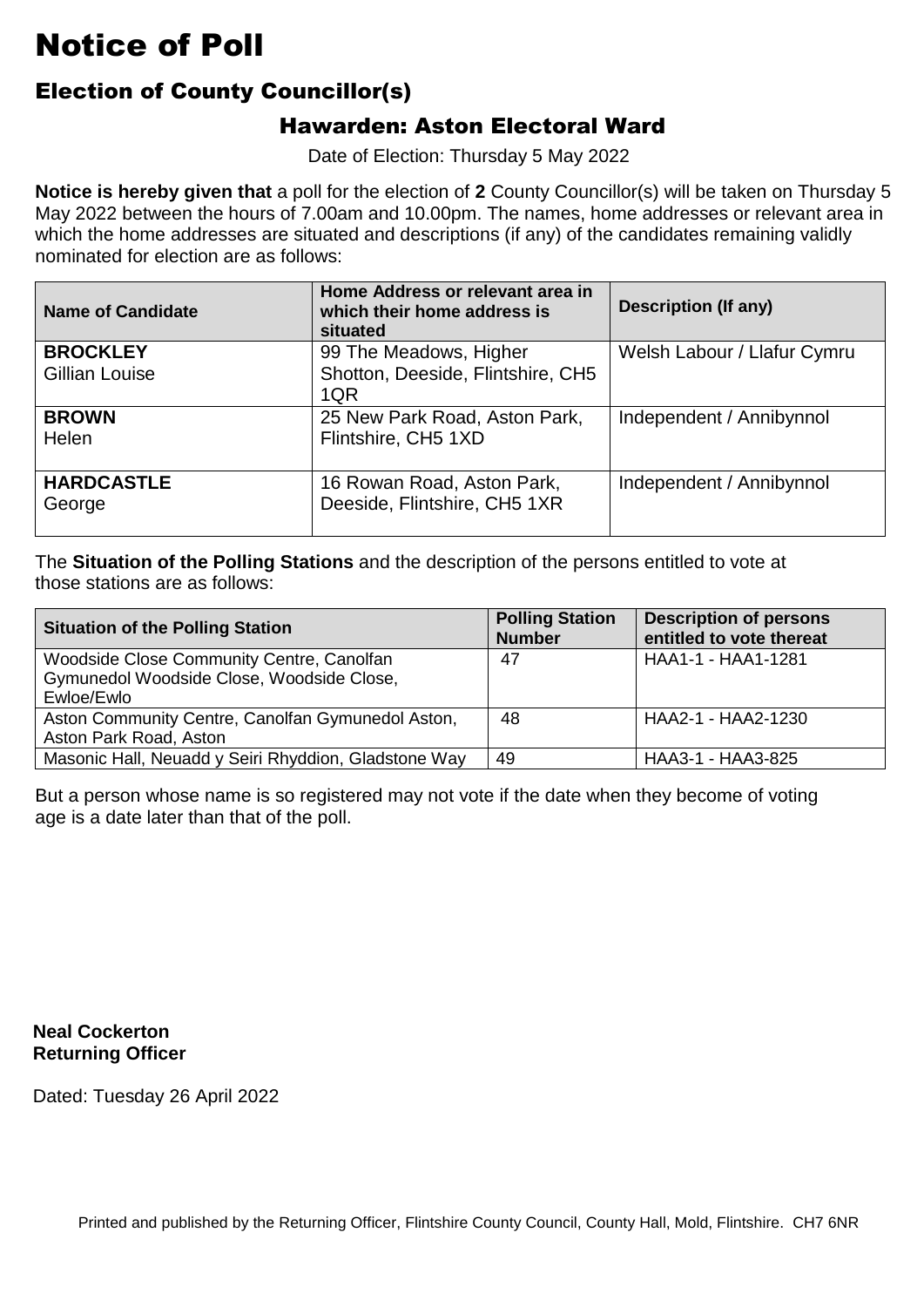### Election of County Councillor(s)

#### Hawarden: Ewloe Electoral Ward

Date of Election: Thursday 5 May 2022

 **Notice is hereby given that** a poll for the election of **2** County Councillor(s) will be taken on Thursday 5 which the home addresses are situated and descriptions (if any) of the candidates remaining validly nominated for election are as follows: May 2022 between the hours of 7.00am and 10.00pm. The names, home addresses or relevant area in

| <b>Name of Candidate</b>      | Home Address or relevant area in<br>which their home address is<br>situated | <b>Description (If any)</b>                                                       |
|-------------------------------|-----------------------------------------------------------------------------|-----------------------------------------------------------------------------------|
| <b>AXWORTHY</b><br>Janet Anne | 4 Old Chester Road, Ewloe,<br>Deeside, Flintshire, CH5 3RU                  | Independent / Annibynnol                                                          |
| <b>EVANS</b><br>Lesley        | Sir y Fflint / The County of<br>Flintshire                                  | <b>Welsh Conservative Party</b><br>Candidate / Ymgeisydd Plaid<br>Geidwadol Cymru |
| <b>GOBLE</b><br>Christopher   | Sir y Fflint / The County of<br>Flintshire                                  | <b>Welsh Liberal Democrats -</b><br>Democratiaid Rhyddfrydol<br>Cymru             |
| <b>MACKIE</b><br>Dave         | Parmelea, Old Aston Hill, Ewloe,<br>Deeside, Flintshire, CH5 3AH            | Independent                                                                       |
| <b>THOMAS</b><br>Linda        | 23 Kenneth Cross Way, Sealand,<br>Deeside, CH5 2FJ                          | Welsh Labour / Llafur Cymru                                                       |

 The **Situation of the Polling Stations** and the description of the persons entitled to vote at those stations are as follows:

| <b>Situation of the Polling Station</b>        | <b>Polling Station</b><br><b>Number</b> | <b>Description of persons</b><br>entitled to vote thereat |
|------------------------------------------------|-----------------------------------------|-----------------------------------------------------------|
| Community Centre/Canolfan Gymunedol, Level     | 50                                      | HBA1-1 - HBA1-3317                                        |
| Road/Ffordd Level, Hawarden/Penarlâg           |                                         |                                                           |
| Ewloe Social Club/Clwb Cymdeithasol Ewlo, Mold | 51                                      | HBA2-1 - HBA2-1125                                        |
| Road/Ffordd Yr Wyddgrug, Ewloe/Ewlo            |                                         |                                                           |

But a person whose name is so registered may not vote if the date when they become of voting<br>age is a date later than that of the poll. age is a date later than that of the poll.

**Neal Cockerton Returning Officer**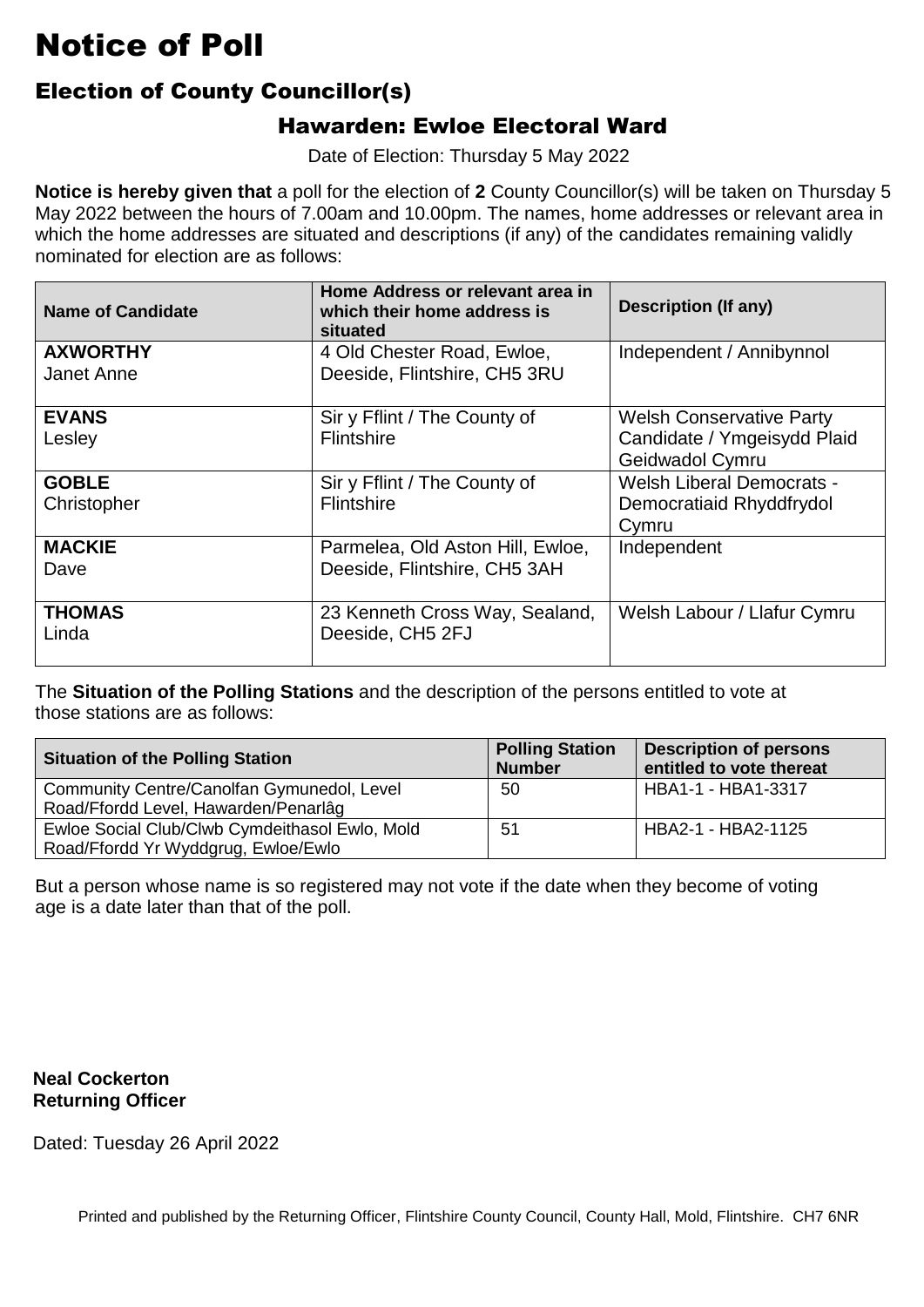### Election of County Councillor(s)

#### Hawarden: Mancot Electoral Ward

Date of Election: Thursday 5 May 2022

 **Notice is hereby given that** a poll for the election of **2** County Councillor(s) will be taken on Thursday 5 which the home addresses are situated and descriptions (if any) of the candidates remaining validly nominated for election are as follows: May 2022 between the hours of 7.00am and 10.00pm. The names, home addresses or relevant area in

| <b>Name of Candidate</b> | Home Address or relevant area in<br>which their home address is<br>situated | <b>Description (If any)</b> |
|--------------------------|-----------------------------------------------------------------------------|-----------------------------|
| <b>CHAWNER</b><br>George | 48 Hawarden Way, Mancot,<br>Flintshire, CH5 2EN                             | Independent / Annibynnol    |
| <b>SMALL</b><br>Ralph    | Katherine's Court, 60 Park<br>Avenue, Hawarden, CH5 3HZ                     | Independent / Annibynnol    |
| <b>SWASH</b><br>Sam      | 26 Park Avenue, Hawarden,<br>Flintshire, CH5 3HZ                            | Welsh Labour / Llafur Cymru |
| <b>TURTON</b><br>Ant     | Rivendell, Maxwell Avenue,<br>Mancot, Deeside, Flintshire, CH5<br>2AT       | Independent / Annibynnol    |

 The **Situation of the Polling Stations** and the description of the persons entitled to vote at those stations are as follows:

| <b>Situation of the Polling Station</b>                                      | <b>Polling Station</b><br><b>Number</b> | <b>Description of persons</b><br>entitled to vote thereat |
|------------------------------------------------------------------------------|-----------------------------------------|-----------------------------------------------------------|
| Mancot Village Hall/Neuadd Bentref Mancot, Mancot<br>Lane/Lôn Mancot, Mancot | 52                                      | HCA1-1 - HCA1-2603                                        |
| Tithe Barn, Church Lane/Lôn yr Eglwys,<br>Hawarden/Penarlâg                  | 53                                      | HCA2-1 - HCA2-791                                         |

But a person whose name is so registered may not vote if the date when they become of voting<br>age is a date later than that of the poll. age is a date later than that of the poll.

**Neal Cockerton Returning Officer**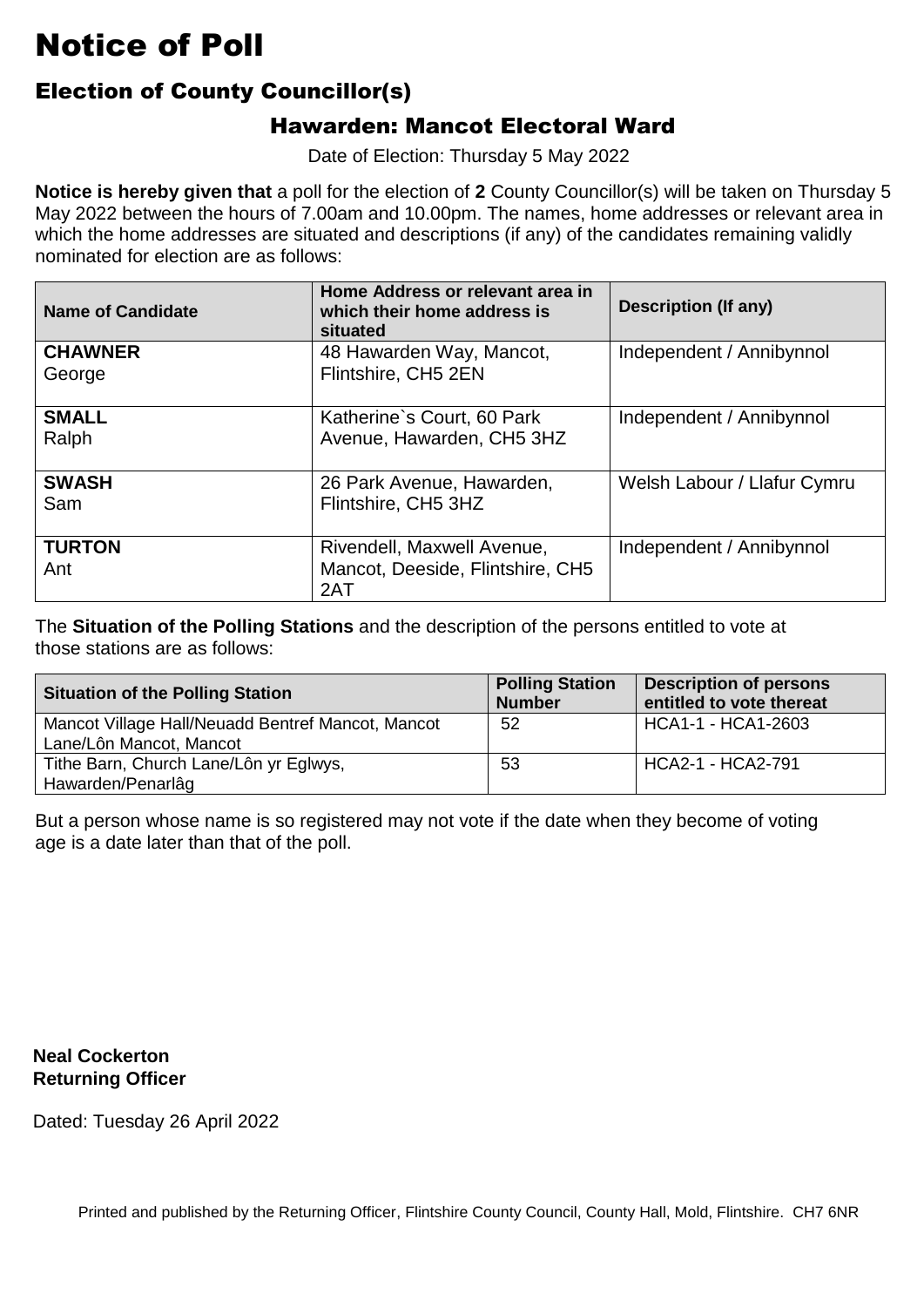#### Election of County Councillor(s)

#### Queensferry and Sealand Electoral Ward

Date of Election: Thursday 5 May 2022

 **Notice is hereby given that** a poll for the election of **2** County Councillor(s) will be taken on Thursday 5 which the home addresses are situated and descriptions (if any) of the candidates remaining validly nominated for election are as follows: May 2022 between the hours of 7.00am and 10.00pm. The names, home addresses or relevant area in

| <b>Name of Candidate</b> | Home Address or relevant area in<br>which their home address is<br>situated | <b>Description (If any)</b>      |
|--------------------------|-----------------------------------------------------------------------------|----------------------------------|
| <b>CRACKNELL</b>         | Sir y Fflint / The County of                                                | <b>Welsh Conservative Party</b>  |
| Roger                    | <b>Flintshire</b>                                                           | Candidate / Ymgeisydd Plaid      |
|                          |                                                                             | Geidwadol Cymru                  |
| <b>JONES</b>             | 31 Welsh Road, Garden City,                                                 | Welsh Labour / Llafur Cymru      |
| Christine                | Deeside, Flintshire, CH5 2HU                                                |                                  |
|                          |                                                                             |                                  |
| <b>POVEY</b>             | 4 Wood Street, Sandycroft,                                                  | Independent                      |
| Lesley                   | Flintshire, CH5 2PL                                                         |                                  |
|                          |                                                                             |                                  |
| <b>PROUVE</b>            | Sir y Fflint / The County of                                                | <b>Welsh Liberal Democrats -</b> |
| Lionel                   | <b>Flintshire</b>                                                           | Democratiaid Rhyddfrydol         |
|                          |                                                                             | Cymru                            |
| <b>SELVESTER</b>         | Sir y Fflint / The County of                                                | Independent                      |
| Dale                     | <b>Flintshire</b>                                                           |                                  |
|                          |                                                                             |                                  |
| <b>WISINGER</b>          | 7 Church Cottages, Old Sealand                                              | Welsh Labour / Llafur Cymru      |
| David                    | Road, Sealand, Flintshire, CH1                                              |                                  |
|                          | 6BR                                                                         |                                  |

 The **Situation of the Polling Stations** and the description of the persons entitled to vote at those stations are as follows:

| <b>Situation of the Polling Station</b>               | <b>Polling Station</b><br><b>Number</b> | <b>Description of persons</b><br>entitled to vote thereat |
|-------------------------------------------------------|-----------------------------------------|-----------------------------------------------------------|
| Queensferry War Memorial Institute, Neuadd Goffa      | 84                                      | QAA1-1 - QAA1-457                                         |
| Queensferry, Queensferry                              |                                         |                                                           |
| Community Centre (No.1), Canolfan Gymunedol (Rhif.1), | 85                                      | QAA2-1 - QAA2-130                                         |
| <b>Phoenix Street/Stryd Phoenix</b>                   |                                         |                                                           |
| Community Centre (No.1), Canolfan Gymunedol (Rhif.1), | 85                                      | QBA-1 - QBA-886                                           |
| <b>Phoenix Street/Stryd Phoenix</b>                   |                                         |                                                           |
| Youth & Community Centre, Canolfan leuenctid a        | 86                                      | QCA-1 - QCA-2393                                          |
| Chymunedol, Sandy Lane, Sealand                       |                                         |                                                           |

But a person whose name is so registered may not vote if the date when they become of voting<br>age is a date later than that of the poll. age is a date later than that of the poll.

#### **Neal Cockerton Returning Officer**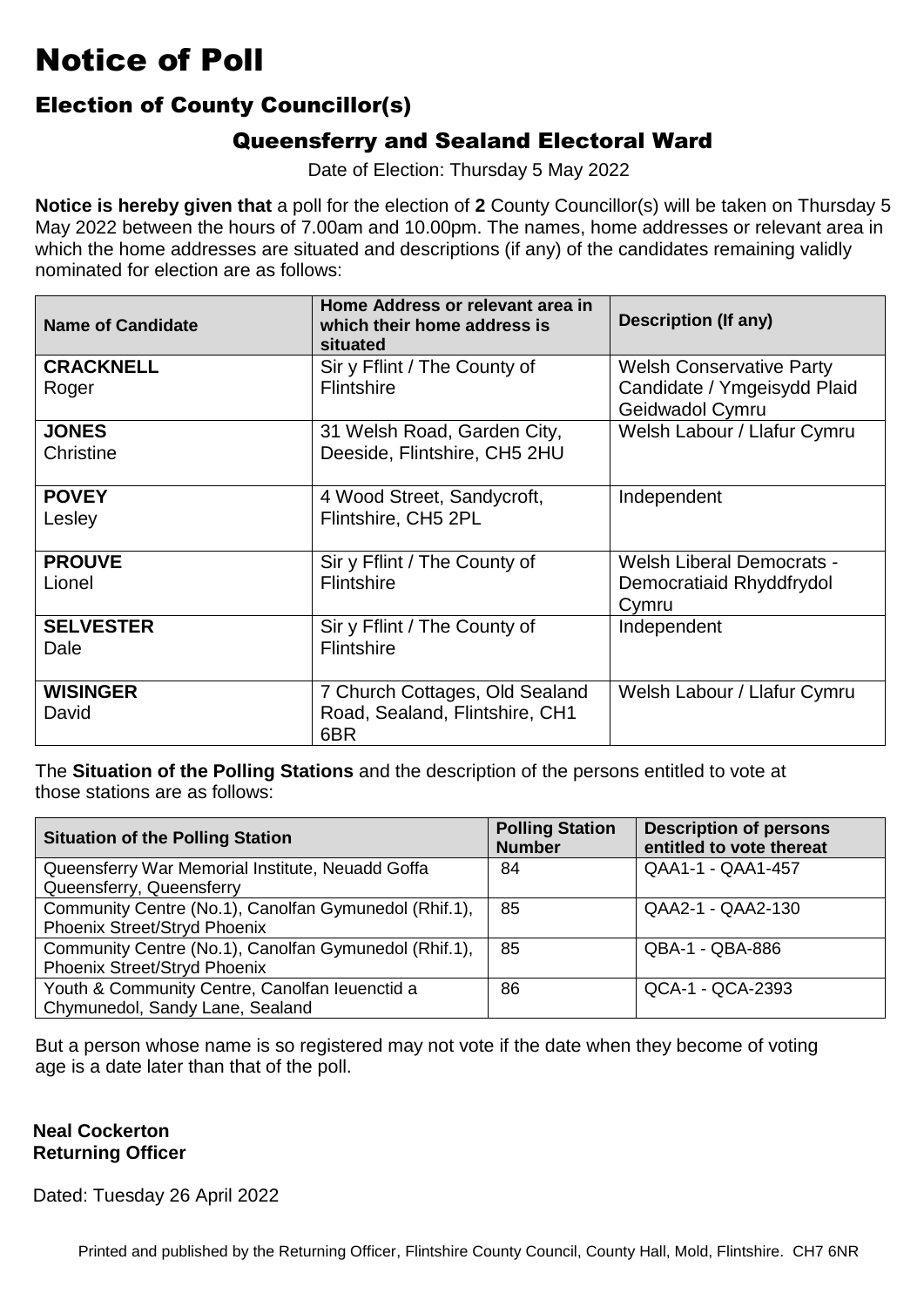### Election of County Councillor(s)

### Saltney Ferry Electoral Ward

Date of Election: Thursday 5 May 2022

 **Notice is hereby given that** a poll for the election of **2** County Councillor(s) will be taken on Thursday 5 which the home addresses are situated and descriptions (if any) of the candidates remaining validly nominated for election are as follows: May 2022 between the hours of 7.00am and 10.00pm. The names, home addresses or relevant area in

| <b>Name of Candidate</b>         | Home Address or relevant area in<br>which their home address is<br>situated          | <b>Description (If any)</b>                                                       |
|----------------------------------|--------------------------------------------------------------------------------------|-----------------------------------------------------------------------------------|
| <b>GAY</b><br>Veronica           | Sir y Fflint / The County of<br><b>Flintshire</b>                                    | Independent / Annibynnol                                                          |
| <b>LLOYD</b><br>Richard          | Cornerways`, 2 Saltney Ferry<br>Road, Saltney Ferry, Chester,<br>Flintshire, CH4 0BN | Welsh Labour / Llafur Cymru                                                       |
| <b>SHALLCROSS</b><br>Jason       | 21 Sandy Lane, Saltney, Chester,<br>Flintshire, CH4 8UB                              | Independent                                                                       |
| <b>STREETER</b><br><b>Shelly</b> | 32 North Street, Saltney Ferry,<br>CH <sub>4</sub> 0BH                               | Welsh Labour / Llafur Cymru                                                       |
| <b>SUTTON</b><br>Kinza           | Sir y Fflint / The County of<br>Flintshire                                           | <b>Welsh Conservative Party</b><br>Candidate / Ymgeisydd Plaid<br>Geidwadol Cymru |

 The **Situation of the Polling Stations** and the description of the persons entitled to vote at those stations are as follows:

| <b>Situation of the Polling Station</b>               | <b>Polling Station</b><br><b>Number</b> | <b>Description of persons</b><br>entitled to vote thereat |
|-------------------------------------------------------|-----------------------------------------|-----------------------------------------------------------|
| Saltney Ferry Scout and Guide Headquarters, Pencadlys | 87                                      | SAA-1 - SAA-1176                                          |
| Sgowtiaid a Geidiaid Saltney Ferry, Bradshaw Avenue   |                                         |                                                           |
| Community Centre/Canolfan Gymunedol, Sandy            | 88                                      | SBA1-1 - SBA1-1188                                        |
| Lane/Lôn Sandy, Saltney                               |                                         |                                                           |
| Community Hall/Neuadd Gymunedol, Douglas Place,       | 89                                      | SBA2-1 - SBA2-1526                                        |
| Saltney                                               |                                         |                                                           |

But a person whose name is so registered may not vote if the date when they become of voting<br>age is a date later than that of the poll. age is a date later than that of the poll.

**Neal Cockerton Returning Officer**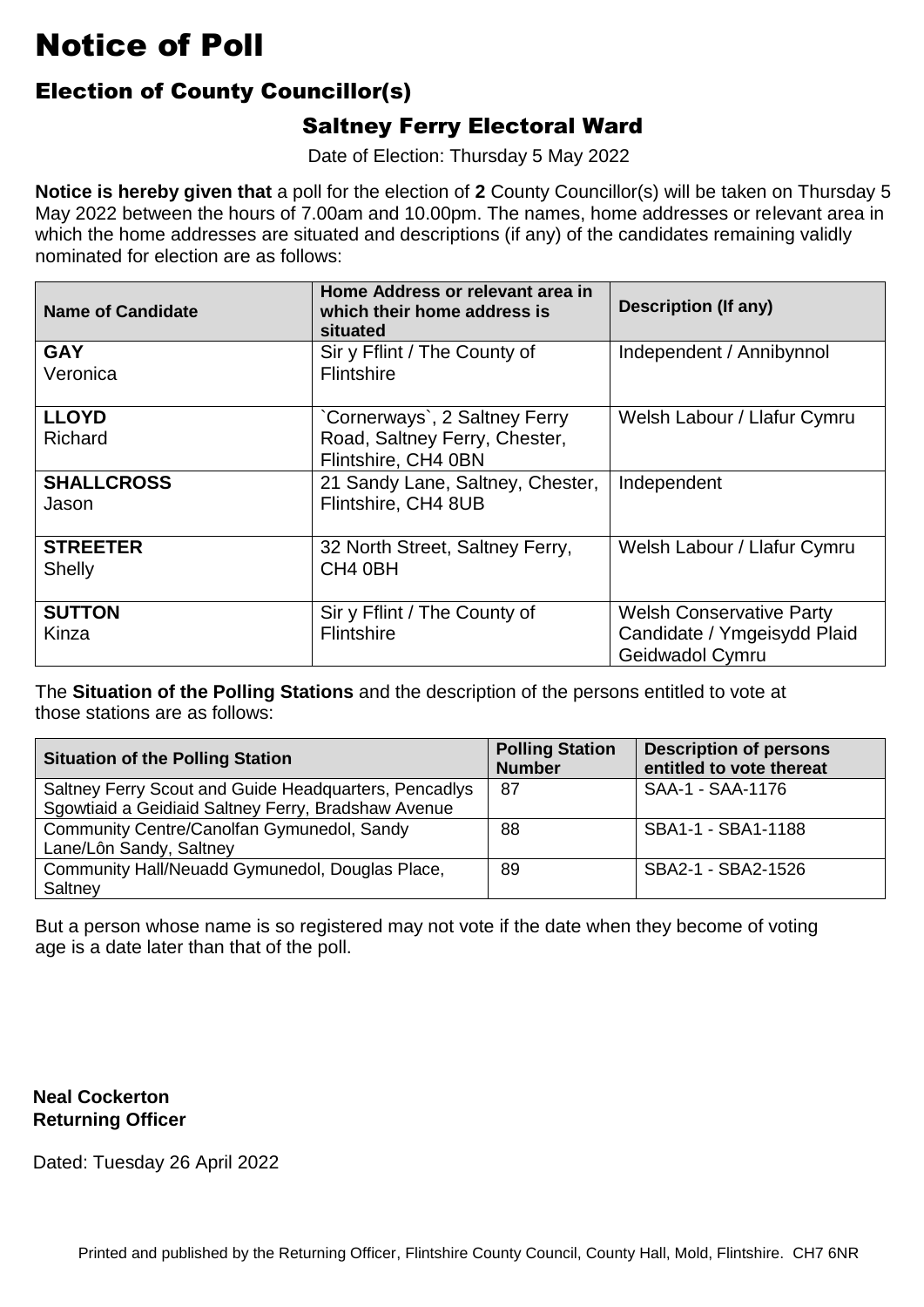### Election of County Councillor(s)

#### Treuddyn Electoral Ward

Date of Election: Thursday 5 May 2022

 **Notice is hereby given that** a poll for the election of **1** County Councillor(s) will be taken on Thursday 5 which the home addresses are situated and descriptions (if any) of the candidates remaining validly nominated for election are as follows: May 2022 between the hours of 7.00am and 10.00pm. The names, home addresses or relevant area in

| <b>Name of Candidate</b> | Home Address or relevant area in<br>which their home address is<br>situated | <b>Description (If any)</b> |
|--------------------------|-----------------------------------------------------------------------------|-----------------------------|
| <b>BECH</b><br>Eva       | Isfryn, Ffordd Y Llan, Treuddyn,<br>CH7 4LN                                 | Welsh Labour / Llafur Cymru |
| <b>MARSHALL</b><br>Allan | Sir y Fflint / The County of<br><b>Flintshire</b>                           | Annibynnol / Independent    |
| <b>SHEPPARD</b><br>Jonny | Sir Caer a Gorllewin Caer / The<br>County of Cheshire West and<br>Chester   | Independent                 |

 The **Situation of the Polling Stations** and the description of the persons entitled to vote at those stations are as follows:

| <b>Situation of the Polling Station</b>                     | <b>Polling Station</b><br><b>Number</b> | <b>Description of persons</b><br>entitled to vote thereat |
|-------------------------------------------------------------|-----------------------------------------|-----------------------------------------------------------|
| Community Centre/Canolfan Gymunedol, Hafan Deg,<br>Treuddyn | 94                                      | TEA-1 - TEA-1349                                          |

But a person whose name is so registered may not vote if the date when they become of voting<br>age is a date later than that of the poll. age is a date later than that of the poll.

**Neal Cockerton Returning Officer**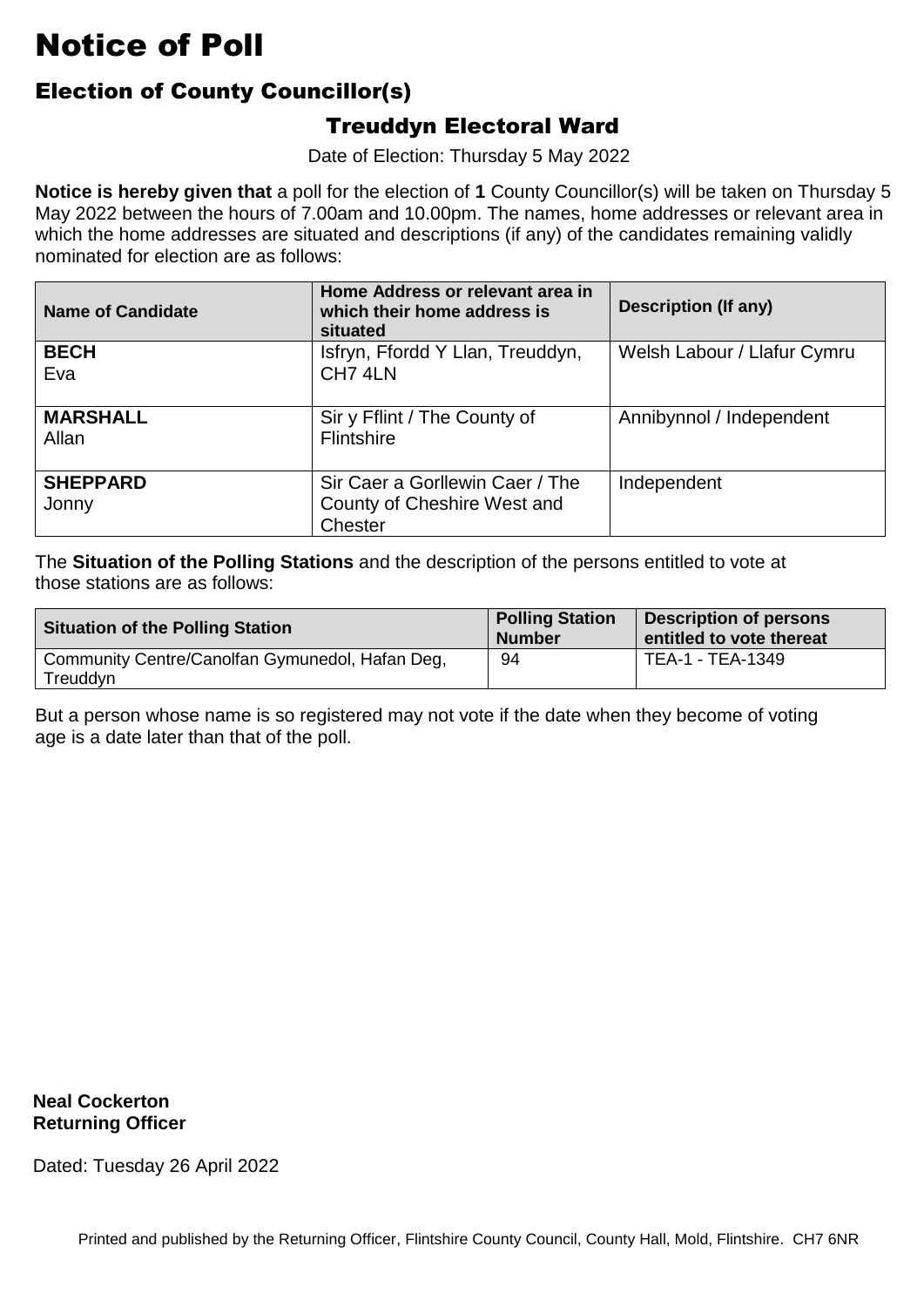### Election of County Councillor(s)

#### Flint: Coleshill and Trelawny Electoral Ward

Date of Election: Thursday 5 May 2022

 **Notice is hereby given that** a poll for the election of **3** County Councillor(s) will be taken on Thursday 5 which the home addresses are situated and descriptions (if any) of the candidates remaining validly nominated for election are as follows: May 2022 between the hours of 7.00am and 10.00pm. The names, home addresses or relevant area in

| <b>Name of Candidate</b>          | Home Address or relevant area in<br>which their home address is<br>situated | <b>Description (If any)</b>                                                       |
|-----------------------------------|-----------------------------------------------------------------------------|-----------------------------------------------------------------------------------|
| <b>CUNNINGHAM</b><br>Paul         | 23 Bryn Mor Drive, Flint,<br>Flintshire, CH6 5RZ                            | Welsh Labour / Llafur Cymru                                                       |
| <b>GRIFFITHS</b><br>Carol Ann     | 8 Charles Drive, Flint, Flintshire,<br>CH <sub>6</sub> 5QF                  | Independent                                                                       |
| <b>JONES</b><br>Karl              | Sir y Fflint / The County of<br>Flintshire                                  | Independent                                                                       |
| <b>PERFECT</b><br><b>Michelle</b> | 33 Henry Taylor Street, Flint,<br>Flintshire, CH6 5PP                       | Welsh Labour / Llafur Cymru                                                       |
| <b>PERFECT</b><br>Vicky           | 18 Cornist Lane, Flint, Flintshire,<br>CH <sub>6</sub> 5HF                  | Welsh Labour / Llafur Cymru                                                       |
| <b>ROBERTS</b><br>Nefyn           | Sir y Fflint / The County of<br><b>Flintshire</b>                           | <b>Welsh Conservative Party</b><br>Candidate / Ymgeisydd Plaid<br>Geidwadol Cymru |

 The **Situation of the Polling Stations** and the description of the persons entitled to vote at those stations are as follows:

| <b>Situation of the Polling Station</b>                   | <b>Polling Station</b><br><b>Number</b> | <b>Description of persons</b><br>entitled to vote thereat |
|-----------------------------------------------------------|-----------------------------------------|-----------------------------------------------------------|
| St. John's United Reformed Church Schoolroom, Ystafell    | 36                                      | FBD1-1 - FBD1-613                                         |
| Ysgol Eglwys Ddiwygiedig Unedig Sant Ioan, Flint/Y Fflint |                                         |                                                           |
| Cilfan Community Hall/Neuadd Gymunedol Cilfan,            | 37                                      | FBD2-1 - FBD2-2433                                        |
| Cornist, Flint/ Y Fflint                                  |                                         |                                                           |
| Flint High School/Ysgol Uwchradd Y Fflint, Mount          | 38                                      | FCD1-1 - FCD1-2234                                        |
| Pleasant, Flint/Y Fflint                                  |                                         |                                                           |
| Flint High School/Ysgol Uwchradd Y Fflint, Mount          | 38                                      | FCD3-1 - FCD3-429                                         |
| Pleasant, Flint/Y Fflint                                  |                                         |                                                           |
| St Thomas` Church/Eglwys St. Thomas`, Flint               | 39                                      | FCD2-1 - FCD2-520                                         |
| Mountain/Mynydd y Fflint, Flint/Y Fflint                  |                                         |                                                           |

But a person whose name is so registered may not vote if the date when they become of voting<br>age is a date later than that of the poll. age is a date later than that of the poll.

#### **Neal Cockerton Returning Officer**

Dated: Tuesday 26 April 2022

Printed and published by the Returning Officer, Flintshire County Council, County Hall, Mold, Flintshire. CH7 6NR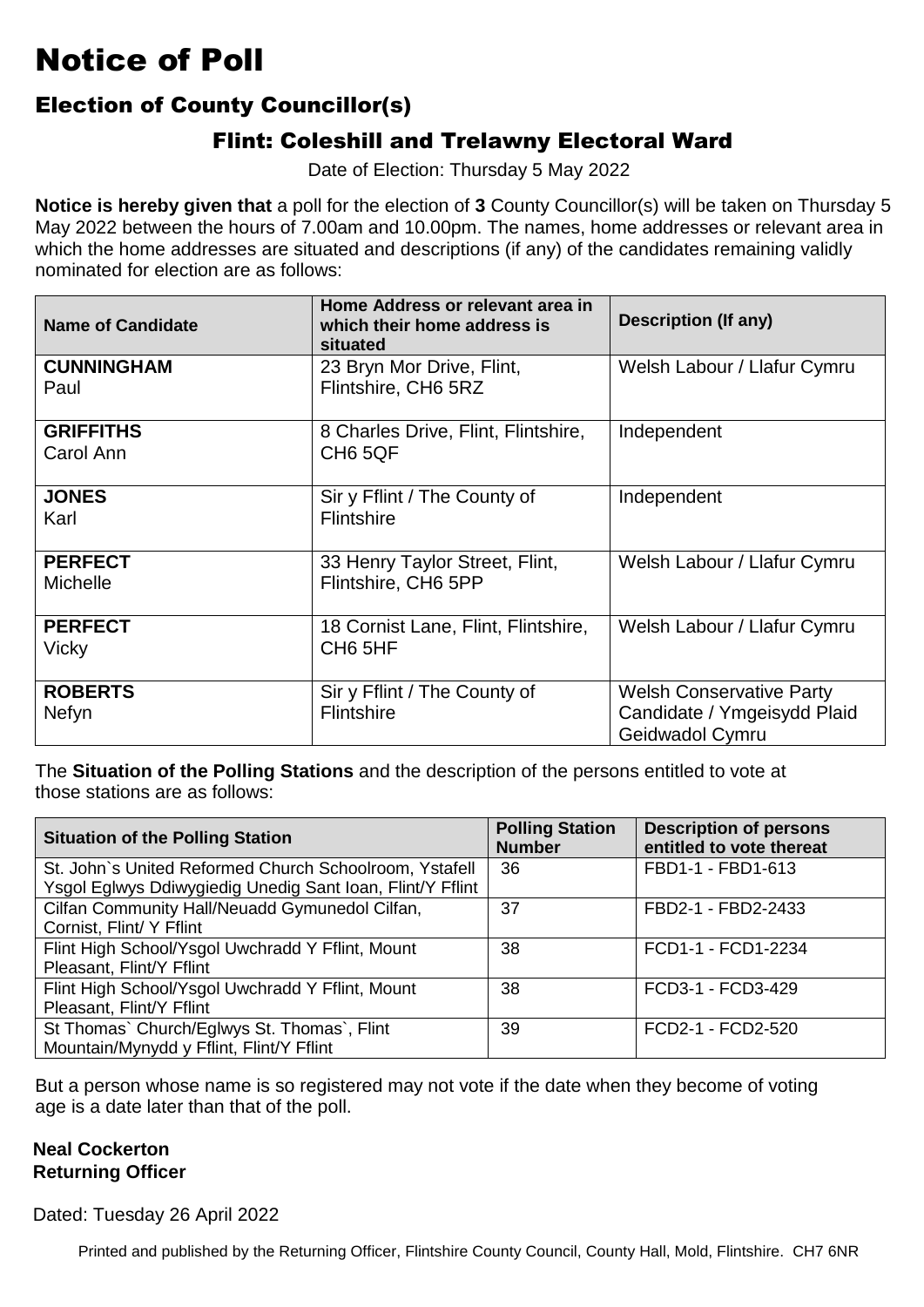### Election of County Councillor(s)

#### Flint: Oakenholt Electoral Ward

Date of Election: Thursday 5 May 2022

 **Notice is hereby given that** a poll for the election of **1** County Councillor(s) will be taken on Thursday 5 which the home addresses are situated and descriptions (if any) of the candidates remaining validly nominated for election are as follows: May 2022 between the hours of 7.00am and 10.00pm. The names, home addresses or relevant area in

| <b>Name of Candidate</b> | Home Address or relevant area in<br>which their home address is<br>situated | Description (If any)        |
|--------------------------|-----------------------------------------------------------------------------|-----------------------------|
| <b>BUCKLEY</b><br>Mel    | 1 Corporation Street, Flint,<br>Flintshire, CH6 5PG                         | Welsh Labour / Llafur Cymru |
| <b>JOHNSON</b><br>Rita   | Sir y Fflint / The County of<br><b>Flintshire</b>                           | Independent / Annibynnol    |

 The **Situation of the Polling Stations** and the description of the persons entitled to vote at those stations are as follows:

| <b>Situation of the Polling Station</b>                                                         | <b>Polling Station</b><br><b>Number</b> | <b>Description of persons</b><br>entitled to vote thereat |
|-------------------------------------------------------------------------------------------------|-----------------------------------------|-----------------------------------------------------------|
| Neuadd, Maes-Y-Coed, Woodfield Avenue                                                           | 40                                      | FDD1-1 - FDD1-725                                         |
| Oakenholt Bowling Club/Clwb Bowlio Oakenholt, Croes<br>Atti Lane/Lôn Croes Atti, Flint/Y Fflint | -41                                     | FDD2-1 - FDD2-1631                                        |

But a person whose name is so registered may not vote if the date when they become of voting<br>age is a date later than that of the poll. age is a date later than that of the poll.

**Neal Cockerton Returning Officer**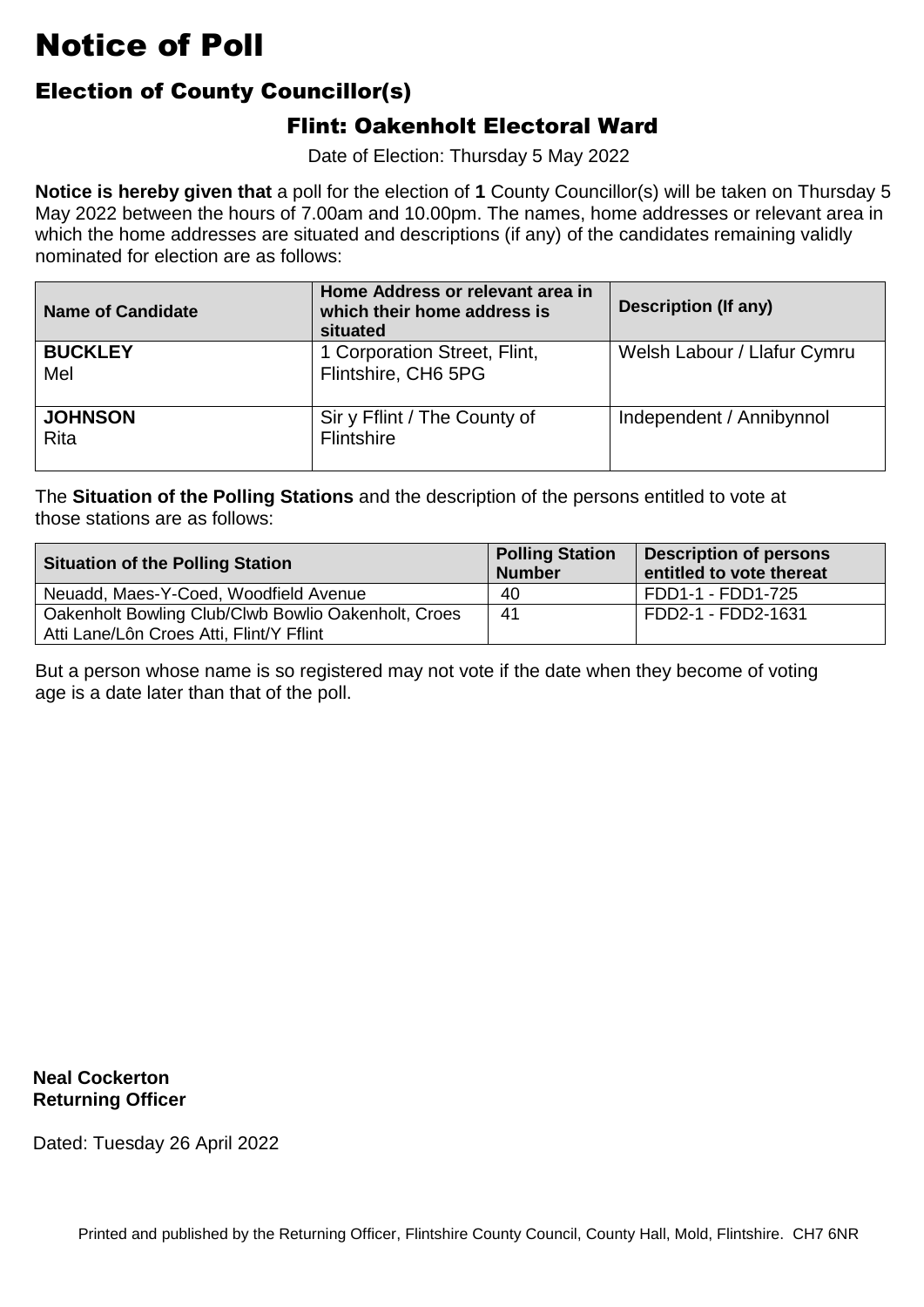### Election of County Councillor(s)

#### Flint: Castle Electoral Ward

Date of Election: Thursday 5 May 2022

 **Notice is hereby given that** a poll for the election of **1** County Councillor(s) will be taken on Thursday 5 which the home addresses are situated and descriptions (if any) of the candidates remaining validly nominated for election are as follows: May 2022 between the hours of 7.00am and 10.00pm. The names, home addresses or relevant area in

| <b>Name of Candidate</b>  | Home Address or relevant area in<br>which their home address is<br>situated | <b>Description (If any)</b> |
|---------------------------|-----------------------------------------------------------------------------|-----------------------------|
| <b>JONES</b><br>Steve (F) | 2 Bryn Onnen, Flint, CH6 5QB                                                | Independent                 |
| <b>PRICE</b><br>Kathryn   | Sir y Fflint / The County of<br><b>Flintshire</b>                           | <b>Green Party</b>          |
| <b>ROBERTS</b><br>lan     | 12 Maes Teg, Flint, Flintshire,<br>CH <sub>6</sub> 5TQ                      | Welsh Labour / Llafur Cymru |

 The **Situation of the Polling Stations** and the description of the persons entitled to vote at those stations are as follows:

| <b>Situation of the Polling Station</b>                              | <b>Polling Station</b><br><b>Number</b> | <b>Description of persons</b><br>entitled to vote thereat |
|----------------------------------------------------------------------|-----------------------------------------|-----------------------------------------------------------|
| Town Hall/Neuadd Y Dref, Flint/Y Fflint                              | 34                                      | FAD1-1 - FAD1-585                                         |
| Community Room/Ystafell Gymunedol, Castle Heights,<br>Flint/Y Fflint | 35                                      | FAD2-1 - FAD2-947                                         |
| Community Room/Ystafell Gymunedol, Castle Heights,<br>Flint/Y Fflint | 35                                      | FAD3-1 - FAD3-200                                         |

But a person whose name is so registered may not vote if the date when they become of voting<br>age is a date later than that of the poll. age is a date later than that of the poll.

**Neal Cockerton Returning Officer**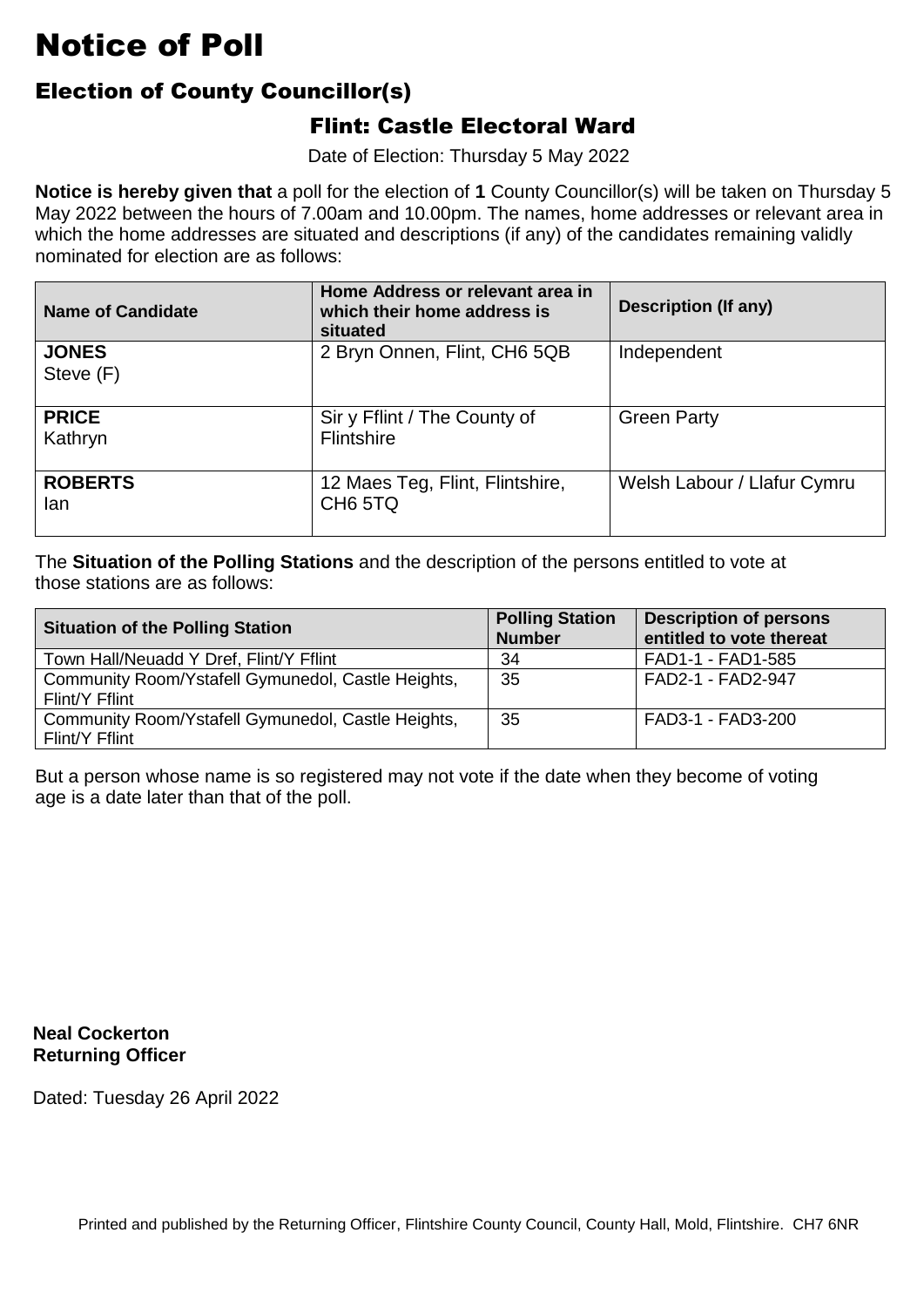#### Election of County Councillor(s)

#### Gwernaffield and Gwernymynydd Electoral Ward

Date of Election: Thursday 5 May 2022

 **Notice is hereby given that** a poll for the election of **2** County Councillor(s) will be taken on Thursday 5 which the home addresses are situated and descriptions (if any) of the candidates remaining validly nominated for election are as follows: May 2022 between the hours of 7.00am and 10.00pm. The names, home addresses or relevant area in

| <b>Name of Candidate</b>      | Home Address or relevant area in<br>which their home address is<br>situated | <b>Description (If any)</b>                                                       |
|-------------------------------|-----------------------------------------------------------------------------|-----------------------------------------------------------------------------------|
| <b>CLAYDON</b><br>Huw         | 32 Ffordd Trebeirdd, Mold,<br>Flintshire, CH7 1FJ                           | Welsh Labour / Llafur Cymru                                                       |
| <b>COGGINS COGAN</b><br>David | Church Farm, Cadole Road,<br>Gwernaffield, CH7 5ED                          | <b>Welsh Liberal Democrats -</b><br>Democratiaid Rhyddfrydol<br>Cymru             |
| <b>CRACKNELL</b><br>Kathy     | Pentre Felin, Ffordd-Y-Felin,<br>Treuddyn, Flintshire, CH7 4BD              | <b>Welsh Conservative Party</b><br>Candidate / Ymgeisydd Plaid<br>Geidwadol Cymru |
| <b>DAVIES-COOKE</b><br>Adele  | Gerddi-Duon Farm, Denbigh<br>Road, Mold, Flintshire, CH7 5HE                | <b>Welsh Conservative Party</b><br>Candidate / Ymgeisydd Plaid<br>Geidwadol Cymru |
| <b>HARRIS</b><br>Christopher  | Y Gorlan, Hafod Drive,<br>Gwernymynydd, Mold, CH7 5JY                       | <b>Green Party</b>                                                                |
| <b>HULSON</b><br>Saffron      | Sir y Fflint / The County of<br>Flintshire                                  | Independent                                                                       |
| <b>LETHBRIDGE</b><br>Klara    | Sir y Fflint / The County of<br>Flintshire                                  | <b>Welsh Liberal Democrats -</b><br>Democratiaid Rhyddfrydol<br>Cymru             |

 The **Situation of the Polling Stations** and the description of the persons entitled to vote at those stations are as follows:

| <b>Situation of the Polling Station</b>             | <b>Polling Station</b><br><b>Number</b> | <b>Description of persons</b><br>entitled to vote thereat |
|-----------------------------------------------------|-----------------------------------------|-----------------------------------------------------------|
| Church Hall/Neuadd Yr Eglwys, Gwernaffield/Y Waun   | 43                                      | GBD-1 - GBD-800                                           |
| Village Hall/Neuadd Y Pentref, Pantymwyn            | 44                                      | GCD-1 - GCD-807                                           |
| Village Centre/Canolfan Bentref, Gwernymynydd       | 45                                      | GDD-1 - GDD-903                                           |
| Soar Chapel School Room, Ystafell Ysgol Capel Soar, | 46                                      | GED-1 - GED-467                                           |
| Nercwys, Nr Mold/Nr Wyddgrug                        |                                         |                                                           |

But a person whose name is so registered may not vote if the date when they become of voting<br>age is a date later than that of the poll. age is a date later than that of the poll.

#### **Neal Cockerton Returning Officer**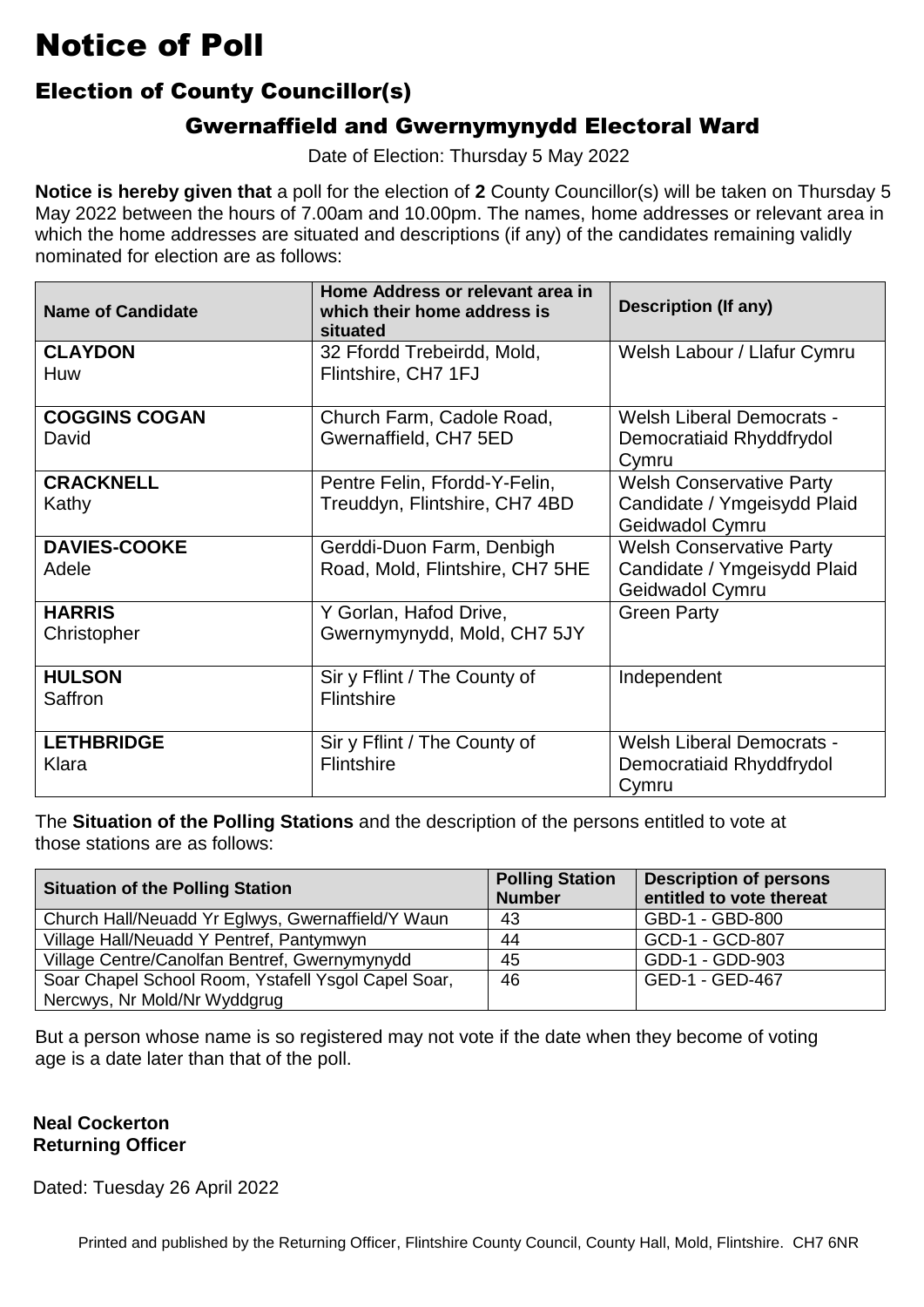### Election of County Councillor(s)

#### Hope Electoral Ward

Date of Election: Thursday 5 May 2022

 **Notice is hereby given that** a poll for the election of **1** County Councillor(s) will be taken on Thursday 5 which the home addresses are situated and descriptions (if any) of the candidates remaining validly nominated for election are as follows: May 2022 between the hours of 7.00am and 10.00pm. The names, home addresses or relevant area in

| <b>Name of Candidate</b> | Home Address or relevant area in<br>which their home address is<br>situated | <b>Description (If any)</b> |
|--------------------------|-----------------------------------------------------------------------------|-----------------------------|
| <b>DICKIN</b><br>John    | Sir y Fflint / The County of<br>Flintshire                                  | Independent                 |
| <b>HEALEY</b><br>Gladys  | Avalon, 7 Mountain Close, Hope,<br><b>LL12 9SE</b>                          | Welsh Labour / Llafur Cymru |

 The **Situation of the Polling Stations** and the description of the persons entitled to vote at those stations are as follows:

| <b>Situation of the Polling Station</b>                                         | <b>Polling Station</b><br><b>Number</b> | <b>Description of persons</b><br>entitled to vote thereat |
|---------------------------------------------------------------------------------|-----------------------------------------|-----------------------------------------------------------|
| Community Centre/Canolfan Gymunedol, Heulwen<br>Close/Clos Heulwen, Hope/Yr Hôb | 59                                      | HHA-1 - HHA-2064                                          |

But a person whose name is so registered may not vote if the date when they become of voting<br>age is a date later than that of the poll. age is a date later than that of the poll.

**Neal Cockerton Returning Officer**